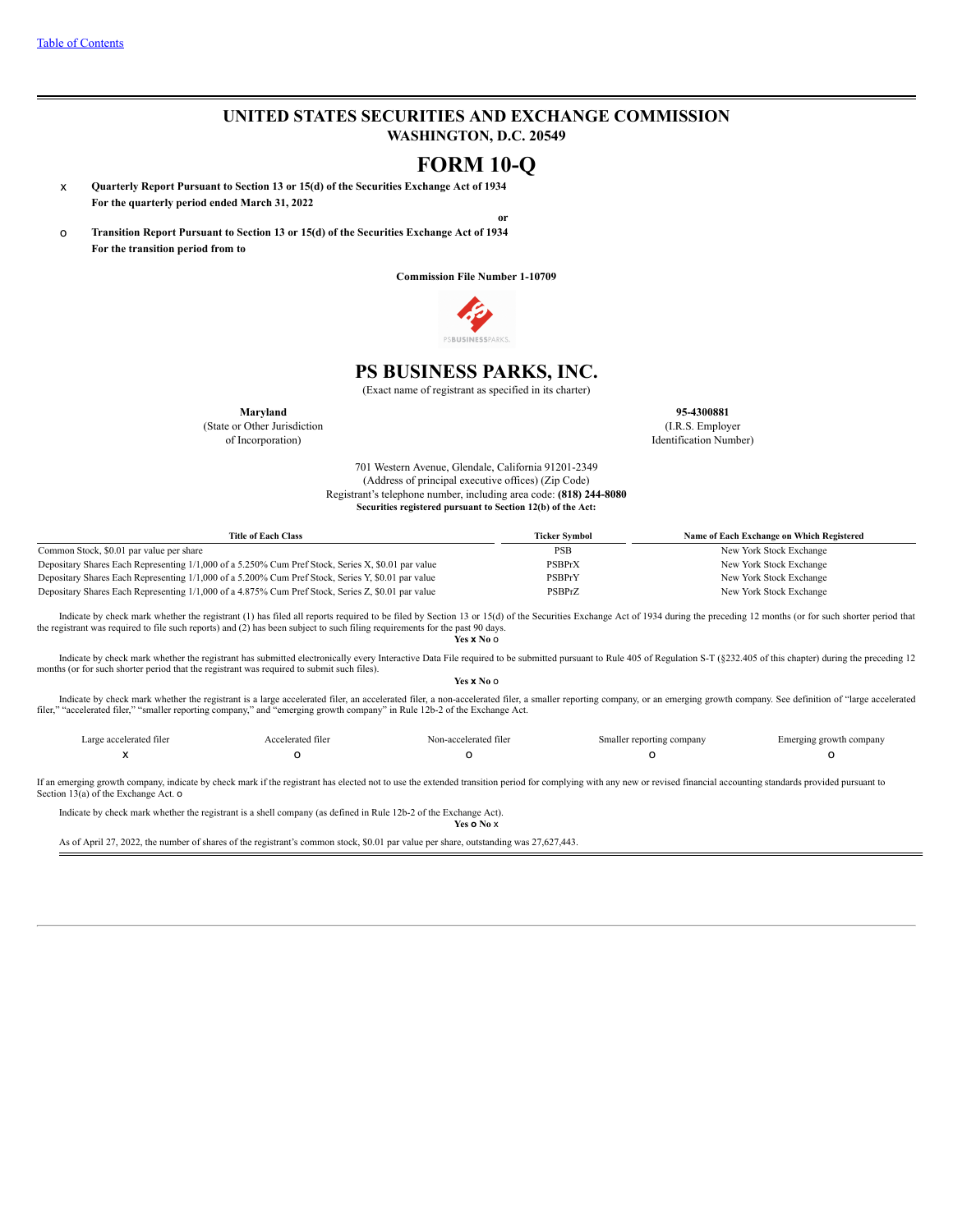# **PS BUSINESS PARKS, INC. INDEX**

<span id="page-1-0"></span>

|                                                                                                      | Page |
|------------------------------------------------------------------------------------------------------|------|
| PART I. FINANCIAL INFORMATION                                                                        |      |
| Item 1. Financial Statements                                                                         |      |
| Consolidated balance sheets as of March 31, 2022 (unaudited) and December 31, 2021                   |      |
| Consolidated statements of income (unaudited) for the three months ended March 31, 2022 and 2021     |      |
| Consolidated statements of equity (unaudited) for the three months ended March 31, 2022 and 2021     |      |
| Consolidated statements of cash flows (unaudited) for the three months ended March 31, 2022 and 2021 | h    |
| Notes to consolidated financial statements (unaudited)                                               |      |
| Item 2. Management's Discussion and Analysis of Financial Condition and Results of Operations        | 21   |
| Item 3. Quantitative and Qualitative Disclosures About Market Risk                                   | 38   |
| Item 4. Controls and Procedures                                                                      | 39   |
| PART II. OTHER INFORMATION                                                                           |      |
| Item 1. Legal Proceedings                                                                            | 40   |
| Item 1A. Risk Factors                                                                                | 40   |
| Item 2. Unregistered Sales of Equity Securities and Use of Proceeds                                  | 41   |
| Item 6. Exhibits                                                                                     | 42   |

**Page**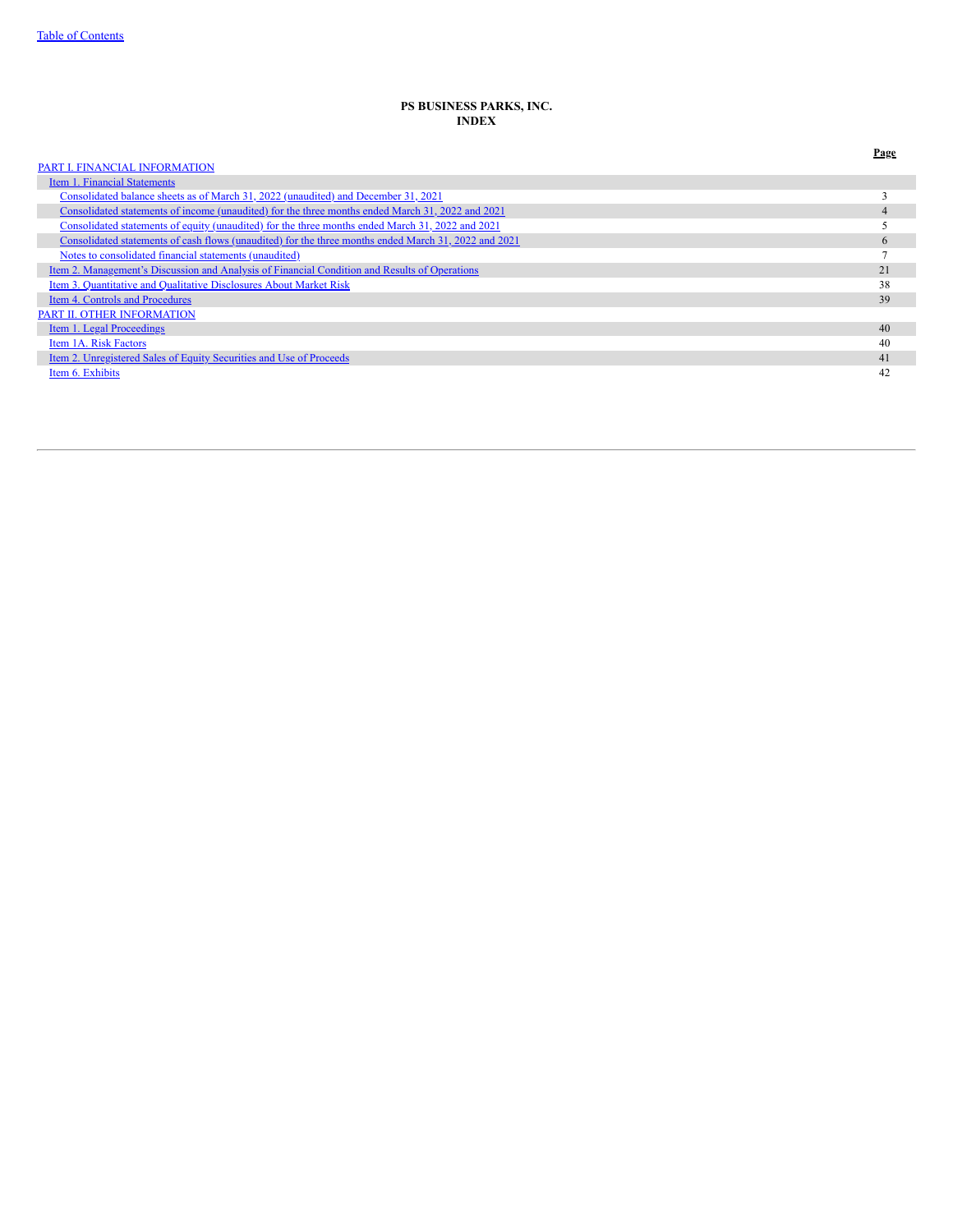# <span id="page-2-0"></span>**PART I. FINANCIAL INFORMATION**

# <span id="page-2-1"></span>**ITEM 1.** *FINANCIAL STATEMENTS*

# **PS BUSINESS PARKS, INC. CONSOLIDATED BALANCE SHEETS (Amounts in thousands, except share data)**

|                                                                                                                                                                                 |              | March 31,<br>2022 |              | December 31,<br>2021 |
|---------------------------------------------------------------------------------------------------------------------------------------------------------------------------------|--------------|-------------------|--------------|----------------------|
| <b>ASSETS</b>                                                                                                                                                                   |              |                   |              |                      |
|                                                                                                                                                                                 | $\mathbb{S}$ | $104,204$ \$      |              | 27,074               |
| Cash and cash equivalents                                                                                                                                                       |              |                   |              |                      |
| Real estate facilities, at cost                                                                                                                                                 |              |                   |              |                      |
| Land                                                                                                                                                                            |              | 865,214           |              | 867,345              |
| Buildings and improvements                                                                                                                                                      |              | 2,244,104         |              | 2,239,137            |
|                                                                                                                                                                                 |              | 3,109,318         |              | 3,106,482            |
| Accumulated depreciation                                                                                                                                                        |              | (1, 197, 811)     |              | (1, 178, 397)        |
|                                                                                                                                                                                 |              | 1,911,507         |              | 1,928,085            |
| Properties held for sale, net                                                                                                                                                   |              |                   |              | 33,609               |
| Land and building held for development, net                                                                                                                                     |              | 97,212            |              | 78,990               |
|                                                                                                                                                                                 |              | 2,008,719         |              | 2,040,684            |
| Rent receivable                                                                                                                                                                 |              | 2,988             |              | 1,621                |
| Deferred rent receivable                                                                                                                                                        |              | 37,484            |              | 37,581               |
| Other assets                                                                                                                                                                    |              | 13,176            |              | 16,262               |
| Total assets                                                                                                                                                                    | \$           | 2,166,571 \$      |              | 2,123,222            |
|                                                                                                                                                                                 |              |                   |              |                      |
| <b>LIABILITIES AND EQUITY</b>                                                                                                                                                   |              |                   |              |                      |
|                                                                                                                                                                                 |              |                   |              |                      |
| Accrued and other liabilities                                                                                                                                                   | $\mathbb{S}$ | 95,509            | $\mathbb{S}$ | 97,151               |
| Credit facility                                                                                                                                                                 |              | 20,000            |              | 32,000               |
| <b>Total liabilities</b>                                                                                                                                                        |              | 115,509           |              | 129,151              |
| Commitments and contingencies                                                                                                                                                   |              |                   |              |                      |
| Equity                                                                                                                                                                          |              |                   |              |                      |
| PS Business Parks, Inc.'s stockholders' equity                                                                                                                                  |              |                   |              |                      |
| Preferred stock, \$0.01 par value, 50,000,000 shares authorized, 30,200 shares issued and outstanding at March 31, 2022 and December 31,<br>2021                                |              | 755,000           |              | 755,000              |
| Common stock, \$0.01 par value, 100,000,000 shares authorized, 27,627,443 and 27,589,807 shares issued and outstanding at March 31, 2022<br>and December 31, 2021, respectively |              | 276               |              | 275                  |
| Paid-in capital                                                                                                                                                                 |              | 754,387           |              | 752,444              |
| Accumulated earnings                                                                                                                                                            |              | 270.243           |              | 226,737              |
| Total PS Business Parks, Inc.'s stockholders' equity                                                                                                                            |              | 1,779,906         |              | 1,734,456            |
| Noncontrolling interests                                                                                                                                                        |              | 271.156           |              | 259,615              |
| Total equity                                                                                                                                                                    |              | 2,051,062         |              | 1,994,071            |
| Total liabilities and equity                                                                                                                                                    | \$           | 2,166,571         | $\mathbb{S}$ | 2,123,222            |

<span id="page-2-2"></span>See accompanying notes.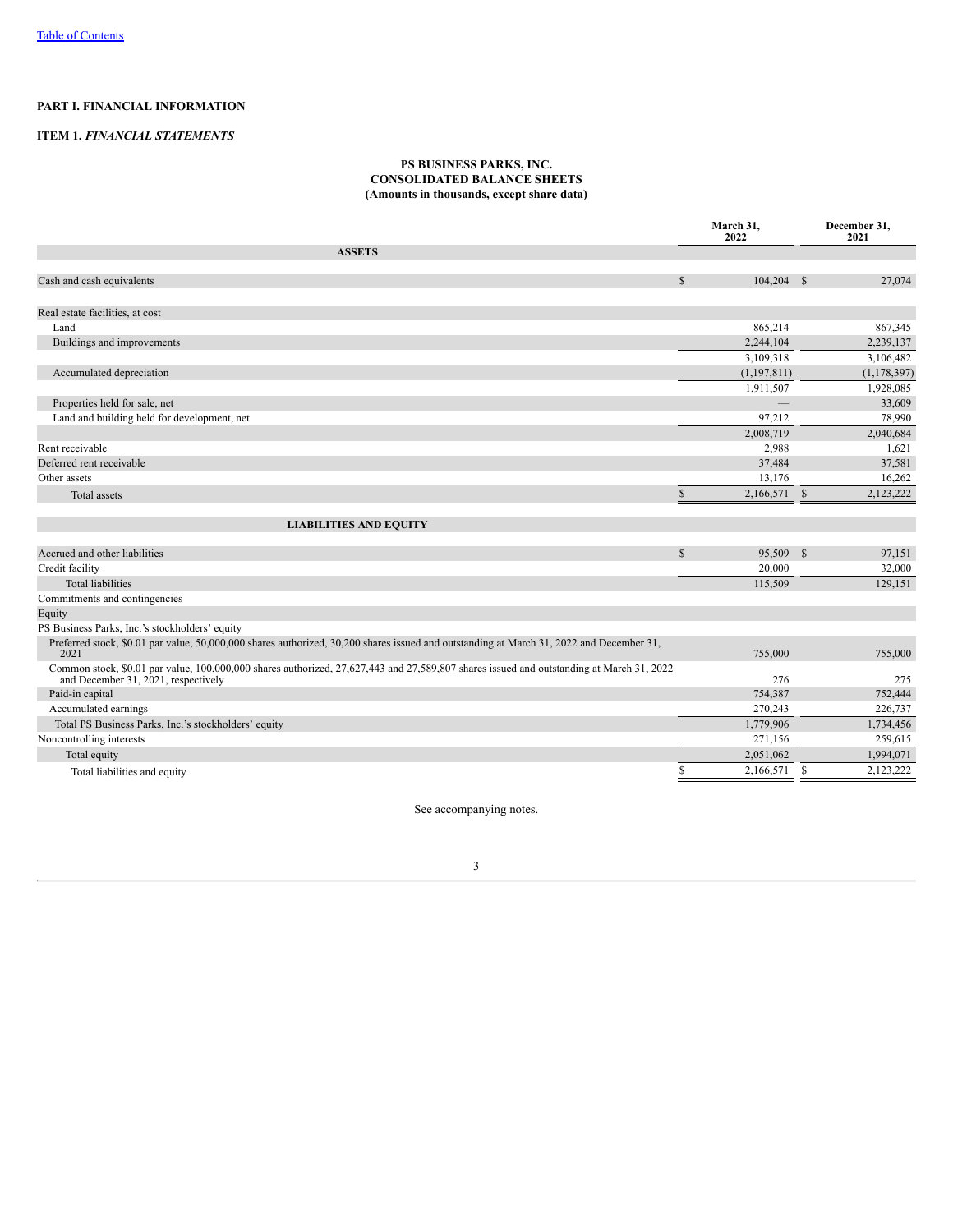## **PS BUSINESS PARKS, INC. CONSOLIDATED STATEMENTS OF INCOME (Amounts in thousands, except per share data) (Unaudited)**

|                                                 |               | Three Months Ended March 31, |          |  |  |  |  |  |
|-------------------------------------------------|---------------|------------------------------|----------|--|--|--|--|--|
|                                                 | 2022          |                              | 2021     |  |  |  |  |  |
| Rental income                                   | $\mathbb{S}$  | 112,840 \$                   | 108,047  |  |  |  |  |  |
|                                                 |               |                              |          |  |  |  |  |  |
| Expenses                                        |               |                              |          |  |  |  |  |  |
| Cost of operations                              | 34,114        |                              | 33,218   |  |  |  |  |  |
| Depreciation and amortization                   | 23,132        |                              | 22,985   |  |  |  |  |  |
| General and administrative                      | 11,324        |                              | 4,382    |  |  |  |  |  |
| Total operating expenses                        | 68,570        |                              | 60,585   |  |  |  |  |  |
| Interest and other income                       |               | 246                          | 256      |  |  |  |  |  |
| Interest and other expense                      |               | (330)                        | (211)    |  |  |  |  |  |
| Gain on sale of real estate facilities          | 56,959        |                              |          |  |  |  |  |  |
| Net income                                      | 101,145       |                              | 47,507   |  |  |  |  |  |
| Allocation to noncontrolling interests          | (19,049)      |                              | (7, 411) |  |  |  |  |  |
| Net income allocable to PS Business Parks, Inc. | 82,096        |                              | 40,096   |  |  |  |  |  |
| Allocation to preferred stockholders            |               | (9,580)                      | (12,046) |  |  |  |  |  |
| Allocation to restricted stock unit holders     |               | (523)                        | (164)    |  |  |  |  |  |
| Net income allocable to common stockholders     | 71,993<br>\$. | <sup>\$</sup>                | 27,886   |  |  |  |  |  |
| Net income per share of common stock            |               |                              |          |  |  |  |  |  |
| <b>Basic</b>                                    | \$            | 2.61S                        | 1.01     |  |  |  |  |  |
| Diluted                                         | \$            | 2.60 S                       | 1.01     |  |  |  |  |  |
|                                                 |               |                              |          |  |  |  |  |  |
| Weighted average common stock outstanding       |               |                              |          |  |  |  |  |  |
| <b>Basic</b>                                    | 27,607        |                              | 27,495   |  |  |  |  |  |
| Diluted                                         | 27,691        |                              | 27,594   |  |  |  |  |  |

<span id="page-3-0"></span>See accompanying notes.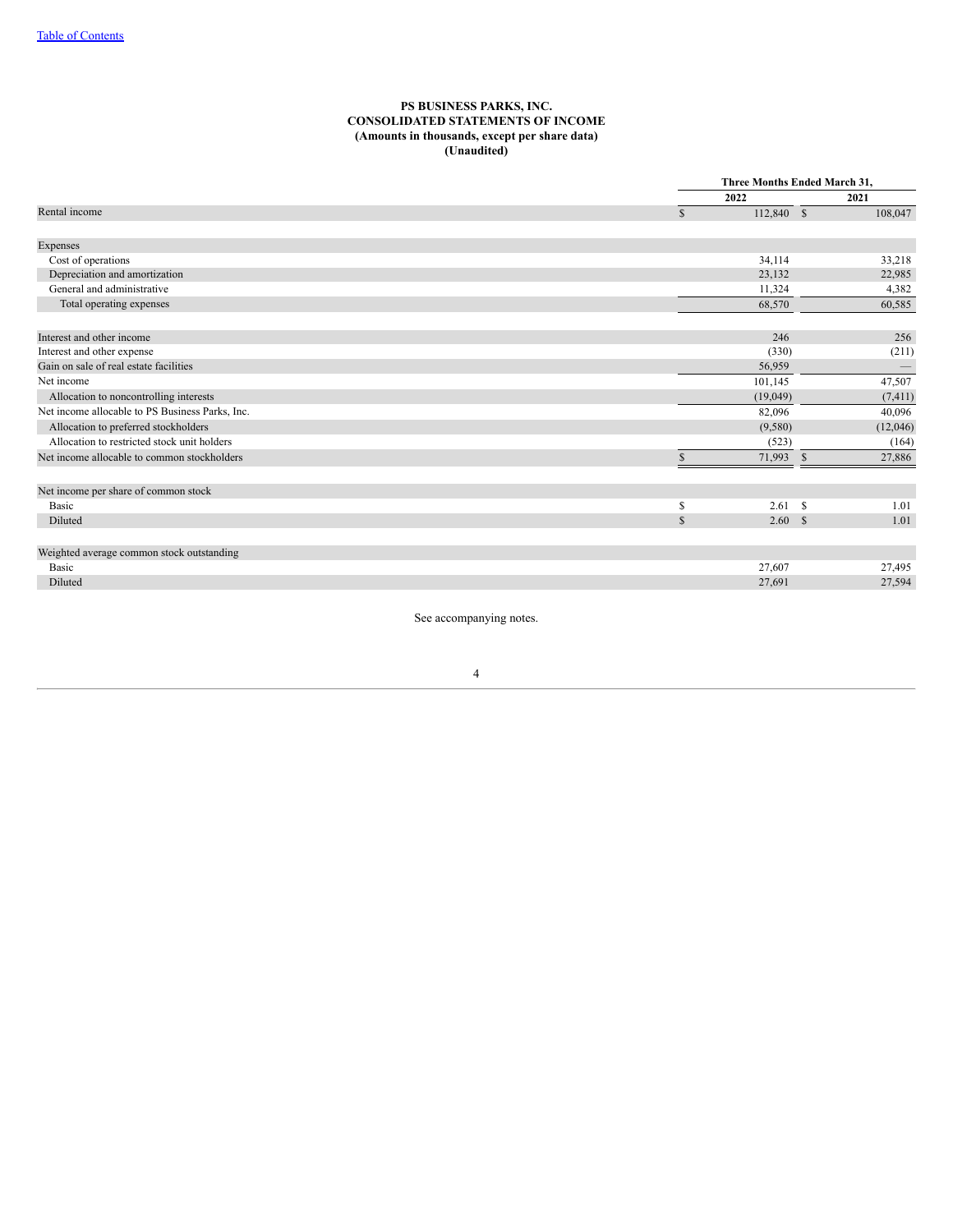# **PS BUSINESS PARKS, INC. CONSOLIDATED STATEMENTS OF EQUITY (Amounts in thousands, except share data) (Unaudited)**

|                                                                                | <b>Preferred Stock</b>   |               |         | <b>Common Stock</b>      |              |                          |             | Paid-in                  |              | Accumulated                     |              | <b>Total PS</b><br><b>Business Parks,</b><br><b>Inc.'s Stockholders'</b> |              | Noncontrolling           |              | Total         |
|--------------------------------------------------------------------------------|--------------------------|---------------|---------|--------------------------|--------------|--------------------------|-------------|--------------------------|--------------|---------------------------------|--------------|--------------------------------------------------------------------------|--------------|--------------------------|--------------|---------------|
| Three months ended March 31, 2022                                              | <b>Shares</b>            |               | Amount  | <b>Shares</b>            |              | Amount                   |             | Capital                  |              | <b>Earnings</b>                 |              | Equity                                                                   |              | <b>Interests</b>         |              | <b>Equity</b> |
| Balances at December 31, 2021                                                  | 30.200 S                 |               | 755,000 | 27.589.807 \$            |              | 275S                     |             | 752,444 \$               |              | 226,737 \$                      |              | 1,734,456 \$                                                             |              | 259.615 \$               |              | 1,994,071     |
| Issuance of common stock in connection with<br>share-based compensation        | -                        |               |         | 37,636                   |              | $\mathbf{1}$             |             | 2,101                    |              | $\overline{\phantom{a}}$        |              | 2,102                                                                    |              | $\overline{\phantom{0}}$ |              | 2,102         |
| Stock compensation, net                                                        |                          |               |         |                          |              |                          |             | 773                      |              |                                 |              | 773                                                                      |              |                          |              | 773           |
| Cash paid for taxes in lieu of stock upon vesting of<br>restricted stock units | -                        |               |         | $\overline{\phantom{0}}$ |              | $\overline{\phantom{m}}$ |             | (931)                    |              | $\overline{\phantom{a}}$        |              | (931)                                                                    |              | $\overline{\phantom{0}}$ |              | (931)         |
| Capital contribution from noncontrolling interests-<br>joint venture           |                          |               |         |                          |              |                          |             |                          |              |                                 |              |                                                                          |              | 186                      |              | 186           |
| Net income                                                                     |                          |               |         |                          |              | $\overline{\phantom{a}}$ |             | $\overline{\phantom{m}}$ |              | 82,096                          |              | 82,096                                                                   |              | 19,049                   |              | 101,145       |
| <b>Distributions</b>                                                           |                          |               |         |                          |              |                          |             |                          |              |                                 |              |                                                                          |              |                          |              |               |
| Preferred stock (Note 9)                                                       | $\overline{\phantom{0}}$ |               | -       | $\overline{\phantom{0}}$ |              | $\hspace{0.05cm}$        |             | $\overline{\phantom{m}}$ |              | (9,580)                         |              | (9,580)                                                                  |              | $\overline{\phantom{0}}$ |              | (9,580)       |
| Common stock (\$1.05 per share)                                                |                          |               |         |                          |              |                          |             |                          |              | (29,010)                        |              | (29,010)                                                                 |              |                          |              | (29,010)      |
| Noncontrolling interests-                                                      |                          |               |         |                          |              |                          |             |                          |              |                                 |              |                                                                          |              |                          |              |               |
| Common units                                                                   |                          |               |         |                          |              |                          |             |                          |              | $\hspace{0.1mm}-\hspace{0.1mm}$ |              |                                                                          |              | (7,671)                  |              | (7,671)       |
| Joint venture                                                                  | $\overline{\phantom{0}}$ |               | -       | $\overline{\phantom{0}}$ |              | $\hspace{0.05cm}$        |             | $\overline{\phantom{m}}$ |              | $\qquad \qquad \longleftarrow$  |              | $\overline{\phantom{0}}$                                                 |              | (23)                     |              | (23)          |
| Balances at March 31, 2022                                                     | 30,200                   | <sup>\$</sup> | 755,000 | 27,627.443               | $\mathbf{s}$ | 276                      | $\mathbf S$ | 754,387                  | $\mathbf{s}$ | 270,243                         | $\mathbf{s}$ | 1,779,906                                                                | $\mathbf S$  | 271,156 \$               |              | 2,051,062     |
| Three months ended March 31, 2021<br>Balances at December 31, 2020             | 37,790 \$                |               | 944,750 | 27.488.547 \$            |              | 274 S                    |             | 738,022 \$               |              | 73,631 \$                       |              | 1,756,677 \$                                                             |              | 218,963                  | <sub>S</sub> | 1,975,640     |
| Issuance of common stock in connection with<br>share-based compensation        |                          |               |         | 28,392                   |              |                          |             |                          |              |                                 |              |                                                                          |              | -                        |              |               |
| Stock compensation, net                                                        |                          |               |         | $\overline{\phantom{0}}$ |              | $\overline{\phantom{0}}$ |             | 1,616                    |              |                                 |              | 1,616                                                                    |              |                          |              | 1,616         |
| Cash paid for taxes in lieu of stock upon vesting of<br>restricted stock units |                          |               |         |                          |              |                          |             | (3,197)                  |              |                                 |              | (3,197)                                                                  |              | $\overline{\phantom{0}}$ |              | (3, 197)      |
| Capital contribution from noncontrolling interests-<br>joint venture           |                          |               |         |                          |              |                          |             | $\qquad \qquad$          |              |                                 |              | $\overline{\phantom{m}}$                                                 |              | 159                      |              | 159           |
| Issuance costs                                                                 | $\overline{\phantom{0}}$ |               | -       | $\overline{\phantom{0}}$ |              |                          |             | (105)                    |              | $\overline{\phantom{0}}$        |              | (105)                                                                    |              | $\overline{\phantom{0}}$ |              | (105)         |
| Net income                                                                     |                          |               |         |                          |              |                          |             | $\qquad \qquad -$        |              | 40,096                          |              | 40,096                                                                   |              | 7,411                    |              | 47,507        |
| <b>Distributions</b>                                                           |                          |               |         |                          |              |                          |             |                          |              |                                 |              |                                                                          |              |                          |              |               |
| Preferred stock (Note 9)                                                       |                          |               |         |                          |              |                          |             |                          |              | (12,046)                        |              | (12,046)                                                                 |              | $\overline{\phantom{0}}$ |              | (12,046)      |
| Common stock (\$1.05 per share)                                                |                          |               |         | —                        |              | $\overline{\phantom{m}}$ |             | —                        |              | (28, 872)                       |              | (28, 872)                                                                |              | $\overline{\phantom{0}}$ |              | (28, 872)     |
| Noncontrolling interests-                                                      |                          |               |         |                          |              |                          |             |                          |              |                                 |              |                                                                          |              |                          |              |               |
| Common units                                                                   |                          |               |         |                          |              | $\overline{\phantom{m}}$ |             | -                        |              |                                 |              |                                                                          |              | (7,671)                  |              | (7,671)       |
| Joint venture                                                                  |                          |               |         |                          |              |                          |             |                          |              |                                 |              |                                                                          |              | (17)                     |              | (17)          |
| Balances at March 31, 2021                                                     | 37,790                   | s             | 944,750 | 27,516,939               | S.           | 274                      | -S          | 736,336                  | -S           | 72,809                          | -S           | 1,754,169                                                                | <sup>S</sup> | 218,845 \$               |              | 1,973,014     |

<span id="page-4-0"></span>See accompanying notes.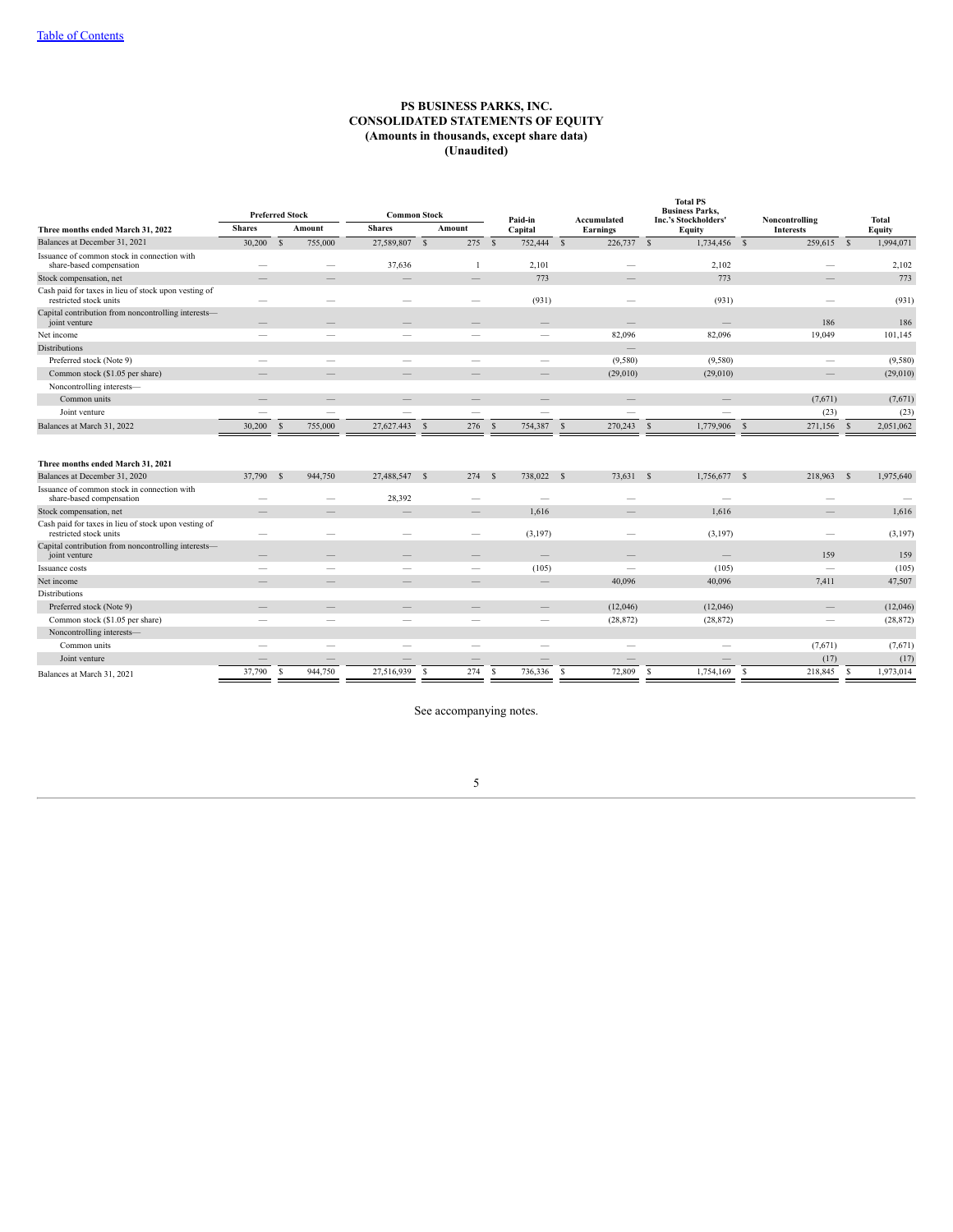# **PS BUSINESS PARKS, INC. CONSOLIDATED STATEMENTS OF CASH FLOWS (Unaudited, amounts in thousands)**

|                                                                                  |      | Three Months Ended March 31, |                          |  |  |
|----------------------------------------------------------------------------------|------|------------------------------|--------------------------|--|--|
|                                                                                  | 2022 |                              | 2021                     |  |  |
| Cash flows from operating activities                                             |      |                              |                          |  |  |
| Net income                                                                       | S    | $101,145$ \$                 | 47,507                   |  |  |
| Adjustments to reconcile net income to net cash provided by operating activities |      |                              |                          |  |  |
| Depreciation and amortization expense                                            |      | 23.132                       | 22,985                   |  |  |
| Straight-line rent and amortization of lease intangibles, net                    |      | (1, 157)                     | (1,307)                  |  |  |
| Gain on sale of real estate facilities                                           |      | (56, 959)                    |                          |  |  |
| Stock compensation expense                                                       |      | 940                          | 1,780                    |  |  |
| Amortization of financing costs                                                  |      | 252                          | 136                      |  |  |
| Other, net                                                                       |      | (798)                        | (2,277)                  |  |  |
| Total adjustments                                                                |      | (34, 590)                    | 21,317                   |  |  |
| Net cash provided by operating activities                                        |      | 66,555                       | 68,824                   |  |  |
| Cash flows from investing activities                                             |      |                              |                          |  |  |
| Capital expenditures to real estate facilities                                   |      | (7, 860)                     | (5,816)                  |  |  |
| Capital expenditures to land and building held for development, net              |      | (16,251)                     | (10,608)                 |  |  |
| Proceeds from sale of real estate facilities                                     |      | 91,907                       |                          |  |  |
| Net cash provided by (used in) investing activities                              |      | 67,796                       | (16, 424)                |  |  |
| <b>Cash flows from financing activities</b>                                      |      |                              |                          |  |  |
| Proceeds from borrowing on credit facility                                       |      | 20,000                       |                          |  |  |
| Repayment of borrowing on credit facility                                        |      | (32,000)                     | $\equiv$                 |  |  |
| Payment of financing costs                                                       |      | (106)                        | (78)                     |  |  |
| Proceeds from the exercise of stock options                                      |      | 2,102                        | $\overline{\phantom{m}}$ |  |  |
| Payment of Issuance costs                                                        |      |                              | (105)                    |  |  |
| Cash paid for taxes in lieu of stock upon vesting of restricted stock units      |      | (931)                        | (3, 197)                 |  |  |
| Cash paid to restricted stock unit holders                                       |      | (188)                        | (164)                    |  |  |
| Capital contribution from noncontrolling interests - joint venture               |      | 186                          | 159                      |  |  |
| Distributions paid to preferred stockholders                                     |      | (9,580)                      | (12,046)                 |  |  |
| Distributions paid to common stockholders                                        |      | (29,010)                     | (28, 872)                |  |  |
| Distributions paid to noncontrolling interests—common units                      |      | (7,671)                      | (7,671)                  |  |  |
| Distributions paid to noncontrolling interests—joint venture                     |      | (23)                         | (17)                     |  |  |
| Net cash used in financing activities                                            |      | (57, 221)                    | (51,991)                 |  |  |
| Net increase in cash and cash equivalents                                        |      | 77,130                       | 409                      |  |  |
| Cash, cash equivalents and restricted cash at the beginning of the period        |      | 28,162                       | 70,171                   |  |  |
| Cash, cash equivalents and restricted cash at the end of the period              | \$   | 105,292                      | <sup>\$</sup><br>70,580  |  |  |
| <b>Supplemental disclosures</b>                                                  |      |                              |                          |  |  |
| <b>Interest Paid</b>                                                             | \$   | 35S                          |                          |  |  |
| Supplemental schedule of non-cash investing and financing activities             |      |                              |                          |  |  |
| Accrued capital expenditures to land and building held for development           |      |                              |                          |  |  |
| Land and building held for development, net                                      | \$   | 5,565                        | 2,615<br>- S             |  |  |
| Accrued and other liabilities                                                    | \$   | $(5,565)$ \$                 | (2,615)                  |  |  |

# <span id="page-5-0"></span>See accompanying notes.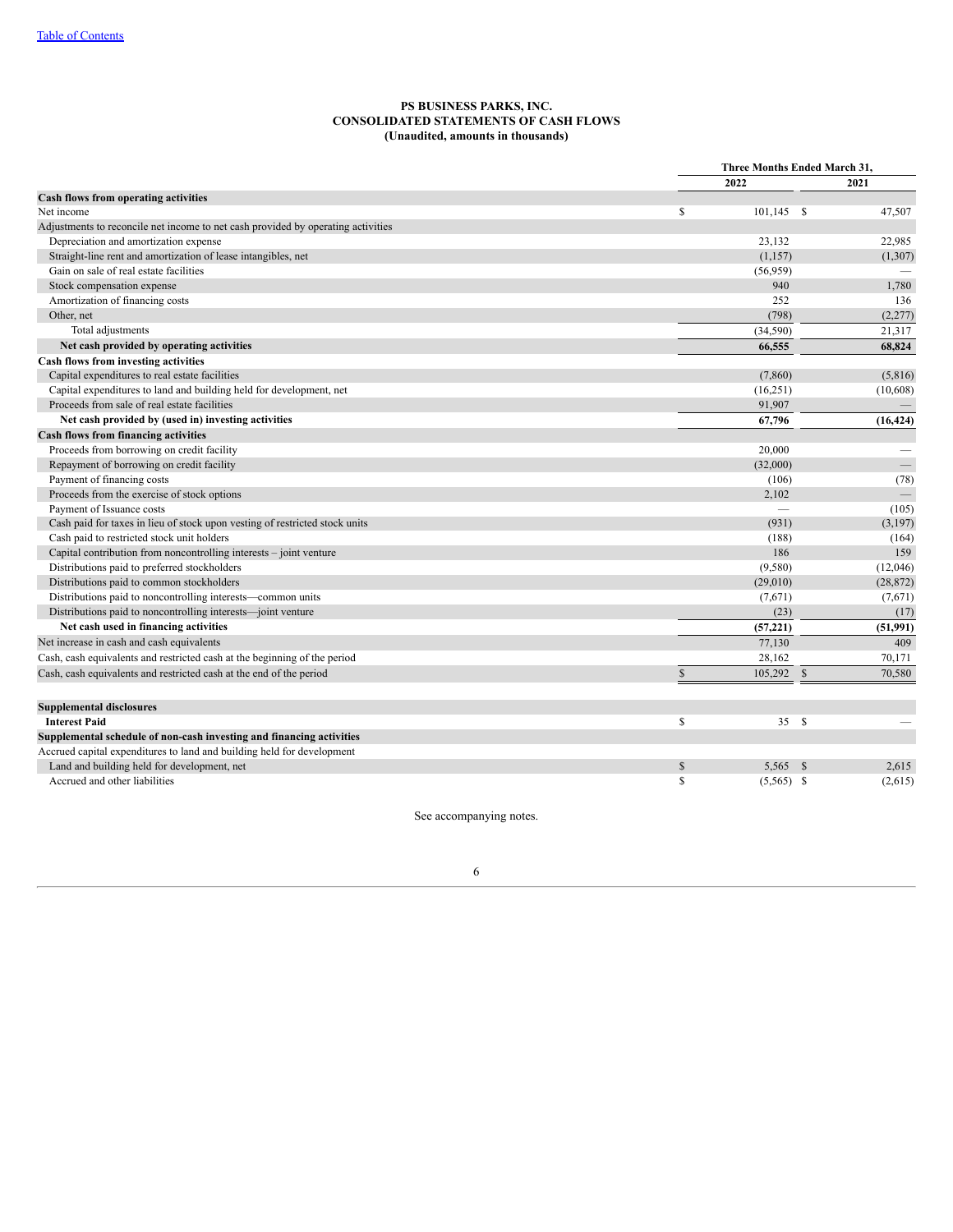# **PS BUSINESS PARKS, INC. NOTES TO CONSOLIDATED FINANCIAL STATEMENTS March 31, 2022**

#### **1. Organization and description of business**

# *Organization*

PS Business Parks, Inc. ("PSB"), a Maryland corporation, was organized in 1990. Effective May 19, 2021, following approval by its common and preferred stockholders, PSB reincorporated from the state of California to the state of Maryland. As of March 31, 2022, PSB owned 79.1% of the common partnership units of PS Business Parks, L.P. (the "OP"). The remaining common partnership units are owned by Public Storage ("PS"). PS's interest in the OP is referred to as the "PS OP Interests." PSB, as the sole general partner of the OP, has full, exclusive and complete responsibility and discretion in managing and controlling the OP. PSB and its subsidiaries, including the OP and its consolidated joint ventures, are collectively referred to as the "Company," "we," "us," or "our." PS also owns 7.2 million shares of common stock and would own 41.4% (or 14.5 million shares) of the outstanding shares of the Company's common stock if it redeemed its common partnership units for shares of common stock.

Refer to Note 12 for information regarding the Merger Agreement (defined below) the Company entered into on April 24, 2022.

#### *Description of business*

The Company is a fully-integrated, self-advised and self-managed real estate investment trust ("REIT") that owns, operates, acquires and develops commercial properties, primarily multi-tenant industrial, industrial-flex and low-rise suburban office space. As of March 31, 2022, the Company owned and operated 27.0 million rentable square feet of commercial space in six states, comprising 96 parks and 652 buildings. The Company also held a 95.0% interest in a joint venture entity which owns Highgate at The Mile, a 395 unit multifamily apartment complex located in Tysons, Virginia, and a 98.2% interest in a joint venture formed to develop Brentford at The Mile, a planned 411- unit multifamily apartment complex also located in Tysons, Virginia. The Company also manages for a fee approximately 0.3 million rentable square feet on behalf of PS.

References herein to the number of properties, parks, apartment units or square footage are unaudited and outside the scope of the Company's independent registered public accounting firm's review of the Company's consolidated financial statements in accordance with the standards of the Public Company Accounting Oversight Board (United States).

#### **2. Summary of significant accounting policies**

#### *Basis of presentation*

The accompanying unaudited consolidated financial statements include the accounts of PSB and its subsidiaries, including the OP and its consolidated joint ventures. All significant inter-company balances and transactions have been eliminated in the consolidated financial statements. The financial statements are presented on an accrual basis in accordance with U.S. generally accepted accounting principles ("GAAP") for interim financial information, instructions to Form 10-Q and Article 10 of Regulation S-X. Accordingly, they do not include all of the information and footnotes required by GAAP for audited financial statements. In the opinion of management, all adjustments (consisting of normal recurring accruals) necessary for a fair presentation have been included. Operating results for the three months ended March 31, 2022 are not necessarily indicative of the results that may be expected for the year ended December 31, 2022. For further information, refer to the consolidated financial statements and footnotes thereto included in the Company's Annual Report on Form 10-K for the year ended December 31, 2021.

## *Consolidation and equity method of accounting*

We consider entities to be Variable Interest Entities ("VIEs") when they have insufficient equity to finance their activities without additional subordinated financial support provided by other parties, or the equity holders as a group do not have a controlling financial interest. A limited partnership is also generally considered a VIE if the limited partners do not participate in operating decisions. We consolidate VIEs when we are the primary beneficiary, generally defined as having (i) the power to direct the activities most significantly impacting economic performance and (ii) either the obligation to absorb losses or the right to receive benefits from the VIE.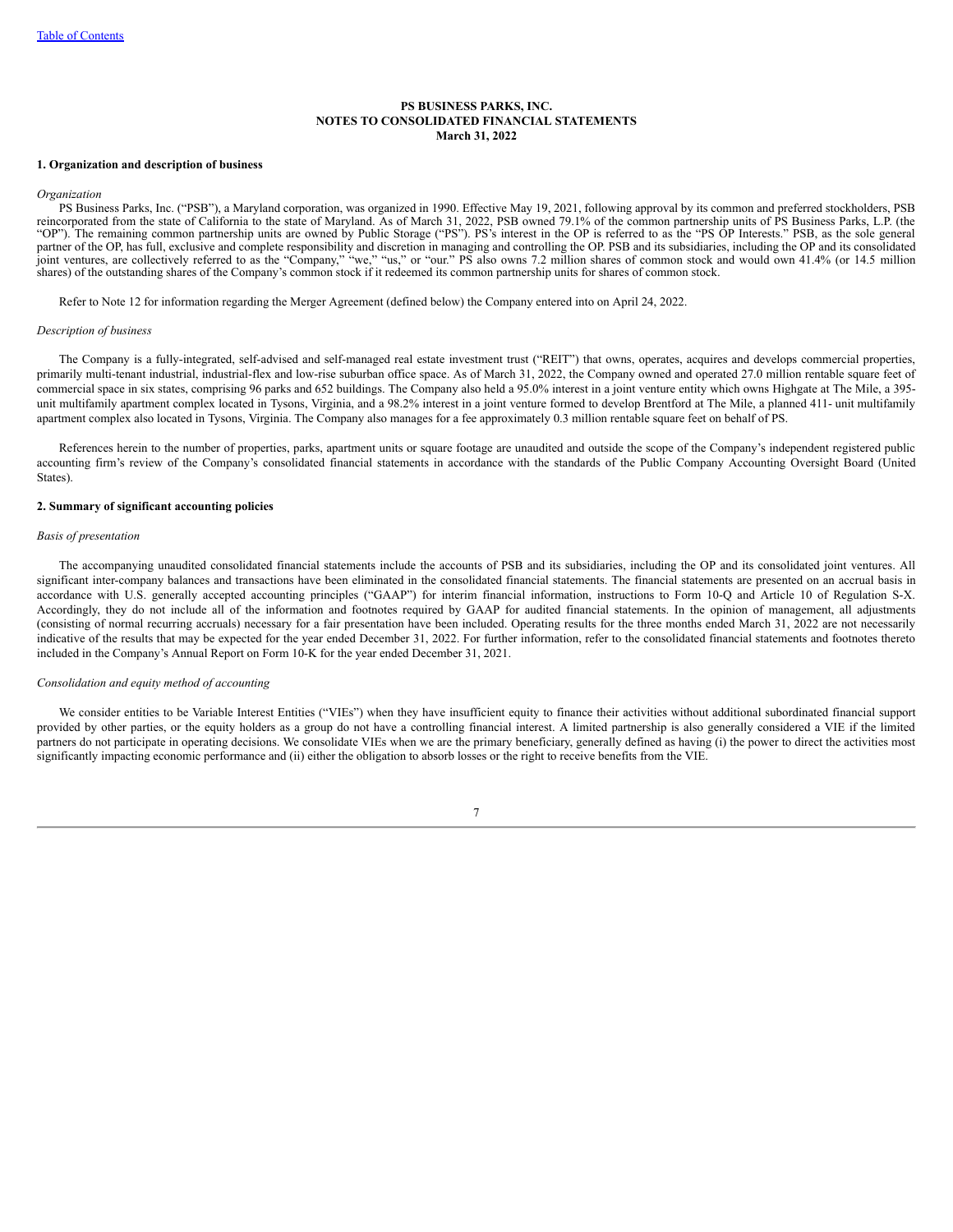We account for investments in entities that are not VIEs that we have significant influence over, but do not control, using the equity method of accounting and for investment in entities that we control, we consolidate. We do not consider the joint venture entity that owns Highgate at The Mile a VIE, but we consolidate the entity as the Company has control over the joint venture. See Note 3 for more information relating to this joint venture arrangement.

We have a 98.2% interest in Brentford at The Mile, a planned 411- unit multifamily apartment complex (the "Brentford Joint Venture"). An unrelated real estate development company (the "JV Partner") holds the remaining 1.8% interest. Based on management's analysis of the joint venture and certain related agreements, we determined Brentford Joint Venture is a VIE because (a) Brentford Joint Venture does not have sufficient equity at risk to finance its activities without additional subordinated financial support from other parties, and (b) there are no substantive kick-out rights. We have also concluded we have control over the Brentford Joint Venture as we (i) are the managing member of the Brentford Joint Venture, (ii) have designated decision making power to direct the activities that most significantly affect the economic performance of the Brentford Joint Venture, and (iii) have a 98.2% economic interest in the investment. Thus, we determined that we are the primary beneficiary of Brentford Joint Venture. As such, we consolidate the Brentford Joint Venture, and the related land and development costs of \$69.5 million and \$59.9 million were included in land and building held for development, net on our consolidated balance sheets as of March 31, 2022 and December 31, 2021, respectively. The assets of the Brentford Joint Venture may only be used to settle obligations of the Brentford Joint Venture and the creditors of the Brentford Joint Venture have no recourse to the general credit of the Company. See Note 4 for more information relating to this joint venture arrangement.

PS, the sole limited partner in the OP, has no power to direct the activities of the OP. PSB is the primary beneficiary and has control over the OP as it has the exclusive responsibility under the Operating Partnership Agreement to manage and conduct the business of the OP. Accordingly, we consider the OP a VIE and consolidate it. Substantially all of our assets and liabilities are held by the OP.

## *Noncontrolling interests*

Noncontrolling interests represent (i) PS's noncontrolling interest in the OP through its ownership of 7,305,355 common partnership units, (ii) the JV Partner's 5.0% interest in our consolidated joint venture that owns Highgate at The Mile, and (iii) the JV Partner's 1.8% interest in our consolidated joint venture formed to develop Brentford at The Mile. See Note 7 for further information on noncontrolling interests.

# *Use of estimates*

The preparation of the consolidated financial statements in conformity with GAAP requires management to make estimates and assumptions that affect the amounts reported in the consolidated financial statements and accompanying notes. Actual results could differ from these estimates.

## *Financial instruments*

The methods and assumptions used to estimate the fair value of financial instruments are described below. The Company has estimated the fair value of financial instruments using available market information and appropriate valuation methodologies. Considerable judgment is required in interpreting market data to develop estimates of market value. Accordingly, estimated fair values are not necessarily indicative of the amounts that could be realized in current market exchanges. The Company determines the estimated fair value of financial assets and liabilities utilizing a hierarchy of valuation techniques based on whether the inputs to a fair value measurement are considered to be observable or unobservable in a marketplace. Observable inputs reflect market data obtained from independent sources, while unobservable inputs reflect market assumptions. This hierarchy requires the use of observable market data when available. The following is the fair value hierarchy:

- *Level 1*—quoted prices for identical instruments in active markets;
- *Level 2*—quoted prices for similar instruments in active markets; quoted prices for identical or similar instruments in markets that are not active; and model-derived valuations in which significant inputs and significant value drivers are observable in active markets; and
- *Level 3*—fair value measurements derived from valuation techniques in which one or more significant inputs or significant value drivers are unobservable.

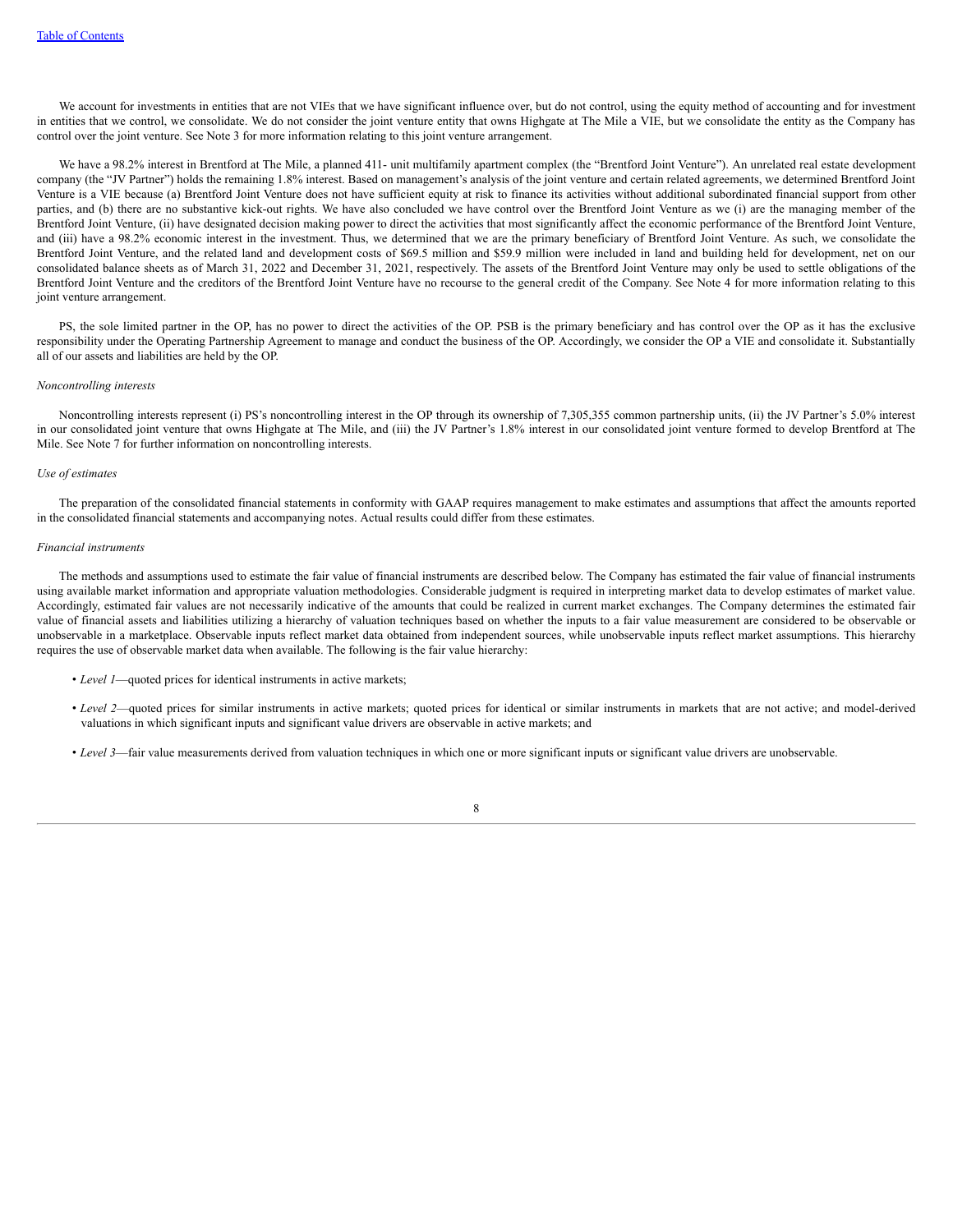Financial assets that are exposed to credit risk consist primarily of cash equivalents and receivables. The Company considers all highly liquid investments with a remaining maturity of three months or less at the date of purchase to be cash equivalents. Cash and cash equivalents, which consist primarily of money market investments, are only invested in entities with an investment grade rating. Receivables are balances due from various customers. Balances that the Company expects to become uncollectible are written off. Due to the short period to maturity of the Company's cash and cash equivalents, accounts receivable, other assets and accrued and other liabilities, the carrying values as presented on the consolidated balance sheets are reasonable estimates of fair value.

Carrying values of the Company's Credit Facility (as defined in Note 6) approximate fair value. The characteristics of the Credit Facility, market data and other comparative metrics utilized in determining these fair values are "Level 2" inputs.

The following table provides a reconciliation of cash, cash equivalents and restricted cash per the consolidated statements of cash flow to the corresponding financial statement line items in the consolidated balance sheets *(in thousands)*:

|                                                                         | December 31, |           |  |        |  |
|-------------------------------------------------------------------------|--------------|-----------|--|--------|--|
|                                                                         |              | 2021      |  | 2020   |  |
| Consolidated balance sheets                                             |              |           |  |        |  |
| Cash and cash equivalents                                               |              | 27.074 \$ |  | 69,083 |  |
| Restricted cash included in Land and building held for development, net |              | 1.088     |  | 1,088  |  |
| Cash and cash equivalents and restricted cash at the end of the period  |              | 28.162    |  | 70.171 |  |
|                                                                         |              |           |  |        |  |

|                                                                         | March 31. |  |        |  |  |
|-------------------------------------------------------------------------|-----------|--|--------|--|--|
|                                                                         | 2022      |  | 2021   |  |  |
| Consolidated balance sheets                                             |           |  |        |  |  |
| Cash and cash equivalents                                               | 104.204   |  | 69.492 |  |  |
| Restricted cash included in Land and building held for development, net | 1.088     |  | 1.088  |  |  |
| Cash and cash equivalents and restricted cash at the end of the period  | 105.292   |  | 70,580 |  |  |

#### *Intangible assets/liabilities*

When we acquire real estate facilities, an intangible asset is recorded in other assets for leases where the in-place rent is higher than market rents, and an intangible liability is recorded in other liabilities where the market rents are higher than the in-place rents. The amounts recorded are based upon the present value (using a discount rate which reflects the risks associated with the leases acquired) of such differences over the lease term and such amounts are amortized to rental income over the respective remaining lease term. As of March 31, 2022, the value of above-market in-place rents resulted in net intangible assets of \$0.6 million, net of \$11.7 million of accumulated amortization, and the value of below-market in-place rents resulted in net intangible liabilities of \$2.5 million, net of \$13.4 million of accumulated amortization. As of December 31, 2021, the value of abovemarket in-place rents resulted in net intangible assets of \$0.6 million, net of \$11.6 million of accumulated amortization, and the value of below-market in-place rents resulted in net intangible liabilities of \$2.8 million, net of \$13.1 million of accumulated amortization.

Additionally, when we acquire real estate facilities, the value of in-place lease intangible (i.e., customer lease-up costs) is recorded in other assets and is amortized to depreciation and amortization expense over the respective remaining lease term. As of March 31, 2022, the value of acquired in-place lease intangible resulted in net intangible assets of \$5.2 million, net of \$11.3 million of accumulated amortization. As of December 31, 2021, the value of acquired in-place leases resulted in net intangible assets of \$6.0 million, net of \$10.5 million of accumulated amortization.

As of March 31, 2022, the value of our right-of-use ("ROU") assets relating to our existing ground lease arrangements, included in "other assets" on our consolidated balance sheets and the corresponding liability included under "accrued and other liabilities," was \$1.3 million, net of \$0.4 million of accumulated amortization. As of December 31, 2021, the value of our ROU assets and related liability relating to our ground lease arrangements was \$1.3 million, net of \$0.3 million of accumulated amortization. The ground leases expire in 2029 and 2030 and do not have options to extend. As of March 31, 2022, the remaining lease terms were 7.5 years and 7.8 years. Lease expense for these ground leases is recognized in the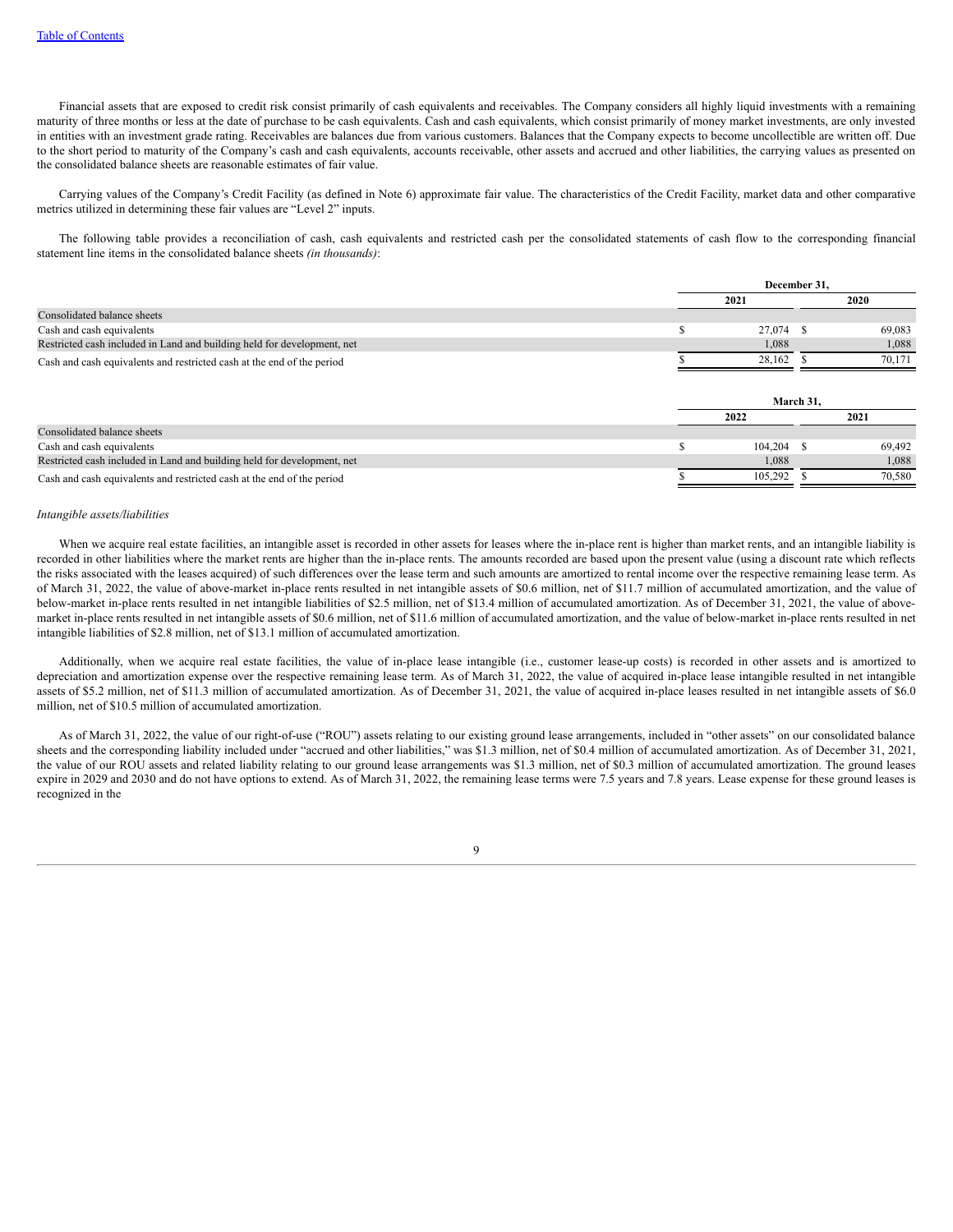period the applicable costs are incurred, and the monthly lease amount for these operating leases is constant and without contractual increases throughout the remaining terms.

# *Real estate facilities*

Real estate facilities are recorded at cost. Property taxes, insurance, interest, and costs essential to the development of property for its intended use are capitalized during the period of development. Direct costs related to the renovation or improvement of the properties are capitalized. Expenditures for repairs and maintenance are expensed as incurred. Expenditures that are expected to provide benefit for a period greater than two years are capitalized and depreciated over their estimated useful life. Buildings and improvements are depreciated using the straight-line method over their estimated useful lives, which generally range from five to 30 years. Transaction costs, which include tenant improvements and lease commissions, for leases with terms greater than one year are capitalized and depreciated over the corresponding lease term.

## *Property held for development*

Property is classified as held for development when it is no longer used in its original form and it will be developed to an alternate use. Property held for development is not depreciated.

#### *Property held for sale*

Property is classified as held for sale when all of the following criteria for a plan of sale have been met: (i) management, having the authority to approve the action, commits to a plan to sell the property; (ii) the property is available for immediate sale in its present condition, subject only to terms that are usual and customary; (iii) an active program to locate a buyer and other actions required to complete the plan to sell have been initiated; (iv) the sale of the property is probable and is expected to be completed within one year; (v) the property is being actively marketed for sale at a price that is reasonable in relation to its current fair value; and (vi) actions necessary to complete the plan of sale indicate that it is unlikely that significant changes to the plan will be made or that the plan will be withdrawn. Depreciation of assets ceases upon designation of a property as held for sale.

If the disposal of a property represents a strategic shift that has (or will have) a major effect on our operations or financial results, such as (i) a major line of business, (ii) a major geographic area, (iii) a major equity method investment, or (iv) other major parts of an entity, then the operations of the property, including any interest expense directly attributable to it, are classified as discontinued operations in our consolidated statements of operations, and amounts for all prior periods presented are reclassified from continuing operations to discontinued operations. The disposal of an individual property generally will not represent a strategic shift and therefore will typically not meet the criteria for classification as a discontinued operation.

#### *Sales of real estate facilities*

Sales of real estate facilities are not part of our ordinary activities, and as a result, we consider such sales as contracts with non-customers. We recognize sales of real estate when we have collected payment and the attributes of ownership, such as possession and control of the asset, have been transferred to the buyer. If a contract for sale includes obligations to provide goods or services to the buyer, an allocated portion of the contract price is recognized as revenue as the related goods or services are transferred to the buyer.

#### *Evaluation of asset impairment*

We evaluate our real estate and finite-lived intangible assets for impairment each quarter. We review current activities and changes in the business conditions of all of our long-lived assets to determine the existence of any triggering events or impairment indicators requiring an impairment analysis. If triggering events or impairment indicators are identified, we review an estimate of the future undiscounted cash flows, including, if necessary, a probability-weighted approach if multiple outcomes are under consideration.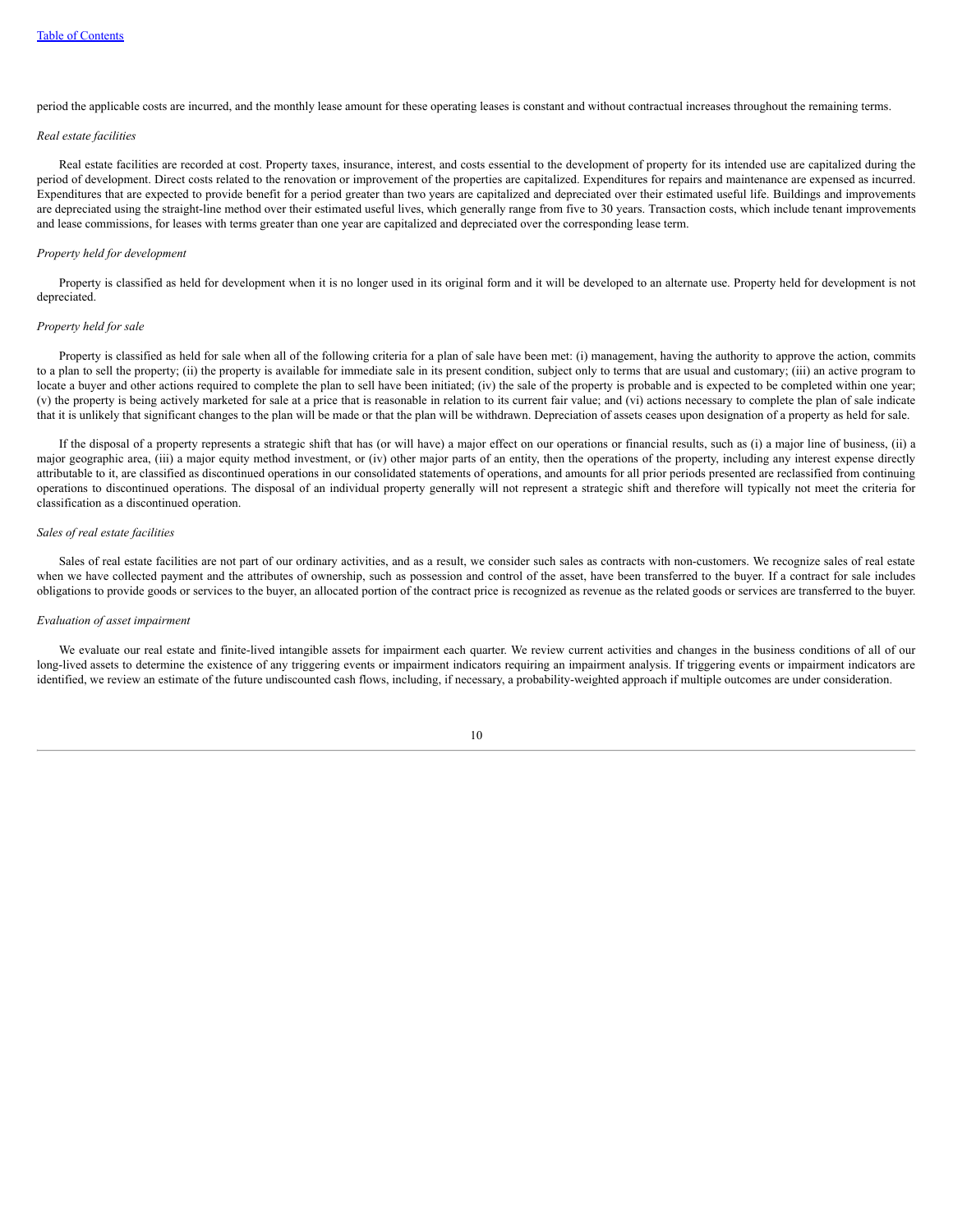Upon determination that an impairment has occurred, a write-down is recognized to reduce the carrying amount of the asset to its estimated fair value. If an impairment charge is not required to be recognized, the recognition of depreciation or amortization is adjusted prospectively, as necessary, to reduce the carrying amount of the asset to its estimated disposition value over the remaining period that the asset is expected to be held and used. We may adjust the depreciation of properties that are expected to be disposed of or redeveloped prior to the end of their useful lives.

No impairment charges were recorded in any period presented herein.

#### *Asset impairment due to casualty loss*

It is our policy to record losses due to physical damages during the accounting period in which they occur, while the amount of monetary assets to be received from the insurance policy, if any, is recognized when receipt of insurance recoveries is probable. Losses, which are reduced by the related probable insurance recoveries, are recorded as costs of operations on the consolidated statements of income. Anticipated proceeds in excess of recognized losses would be considered a gain contingency and recognized when the contingency related to the insurance claim has been resolved. Anticipated recoveries for lost rental income due to property damages are also considered to be a gain contingency and recognized when the contingency related to the insurance claim has been resolved.

No material casualty losses were incurred in any period presented herein.

## *Stock compensation*

Share-based payments to employees, including grants of employee stock options, are recognized as stock compensation expense in the Company's consolidated statements of income based on their grant date fair values, except for performance-based grants, which are accounted for based on their fair values at the beginning of the service period. See Note 11.

#### *Accrued and other liabilities*

Accrued and other liabilities consist primarily of rents prepaid by our customers, trade payables, property tax accruals, accrued payroll and contingent loss accruals when probable and estimable, as well as the intangible liabilities discussed above. We disclose the nature of significant losses not accrued that are reasonably possible of occurring and, if estimable, a range of exposure. The fair value of accrued and other liabilities approximate book value due to the short period until settlement.

#### *Other assets*

Other assets are comprised primarily of prepaid expenses, as well as the intangible assets discussed above.

#### *Revenue recognition*

We recognize the aggregate rent to be collected (including the impact of escalators and concessions) under leases ratably throughout the non-cancellable lease term on a "straight-line" basis, commencing when the customer takes control of the leased space. Cumulative straight-line rent recognized in excess of amounts billed per the lease term is presented as "deferred rent receivable" on our consolidated balance sheets. The Company presents reimbursements from customers for real estate taxes and other recoverable operating expenses under a single lease component presentation as the timing and pattern of transfer of such reimbursements are the same as base rent, and the combined single component of such leases are classified as operating leases. Accordingly, the Company recognizes such variable lease payments resulting from the reimbursements from customers for real estate taxes and other recoverable operating expenses as rental income in the period the applicable costs are incurred. Property management fees are recognized in the period earned as other income.

The Company monitors the collectability of its receivable balances, including deferred rent receivable balances, on an ongoing basis. The Company writes off uncollectible customer receivable balances, including deferred rent receivable balances, as a reduction to rental income in the period such balances are no longer probable of being collected. Therefore, recognition of rental income is limited to the lesser of the amount of cash collected or rental income reflected on a "straight-line" basis, plus any accruable variable lease payments for those customer receivable balances.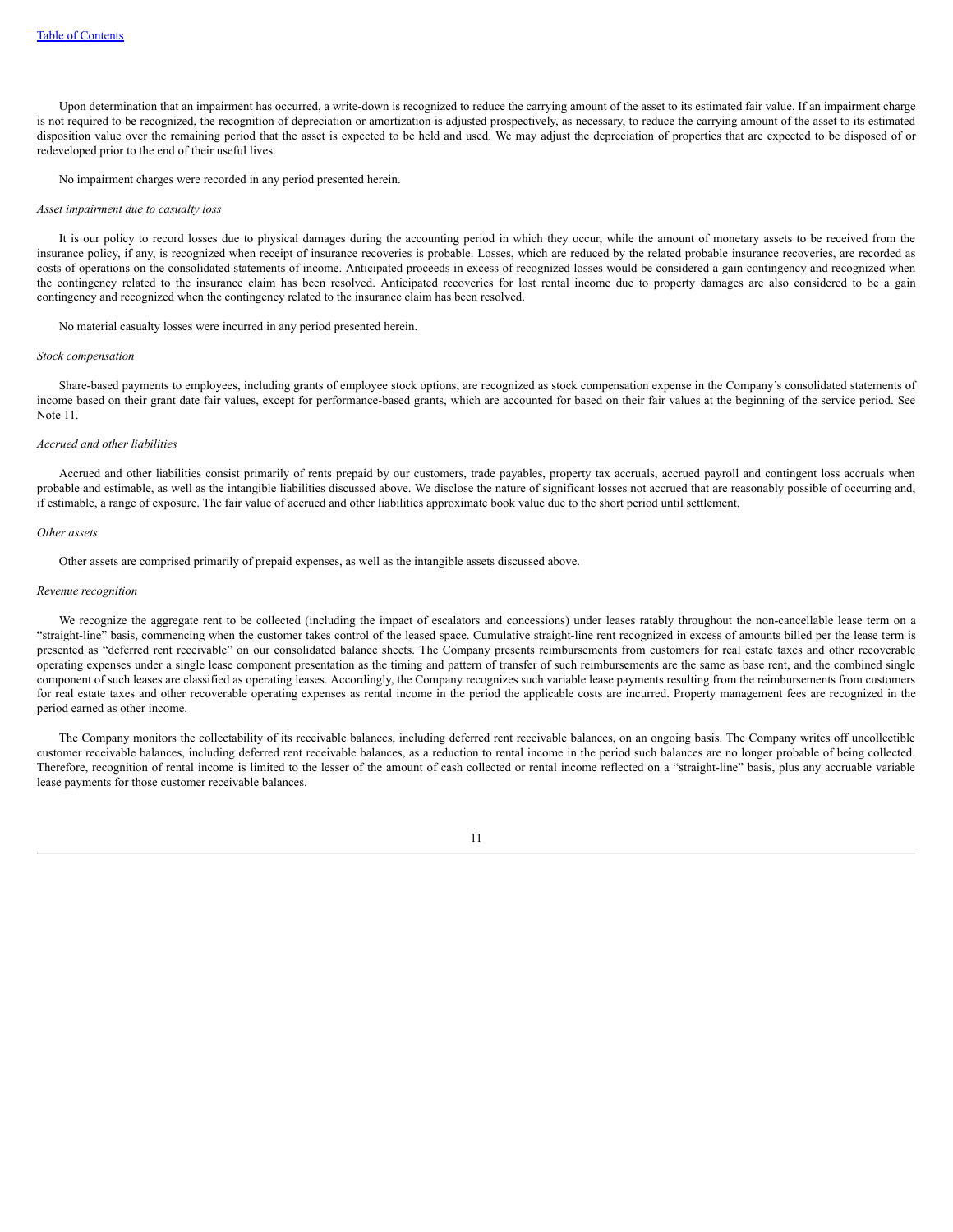The Company recognized revenue from its lease arrangements aggregating to \$112.8 million and \$108.0 million for the three months ended March 31, 2022 and 2021, respectively. This revenue consisted primarily of rental income from operating leases and the related variable lease payments resulting from reimbursements of property operating expenses. Base rental income was \$84.8 million and \$82.1 million for the three months ended March 31, 2022 and 2021, respectively. Variable lease payments, consisting primarily of reimbursement of property operating expenses, were \$28.0 million and \$25.9 million for the three months ended March 31, 2022 and 2021.

In April 2020, the Financial Accounting Standards Board issued a Staff Question-and-Answer ("Lease Modification Q&A") to respond to frequently asked questions about accounting for lease concessions related to the coronavirus ("COVID-19") pandemic. Under existing lease guidance, an entity would have to determine, on a lease by lease basis, if a lease concession contained a lease modification which would be accounted for under the lease modification framework, or if a lease concession was an enforceable right or obligation that existed in the original lease, which would be accounted for outside the lease modification framework. The Lease Modification Q&A provides that, to the extent that cash flow after the lease concessions are substantially the same, or less than, the cash flow previously required by the existing lease, an entity is not required to evaluate each contract to determine whether a concession provided by a lessor to a lessee in response to the COVID-19 pandemic is a lease modification. Instead, an entity can account for such lease concessions either (i) as if they were part of the enforceable rights and obligations of the parties under the existing lease contract; or (ii) as a lease modification. Based on the Lease Modification Q&A, an entity is not required to account for all lease concessions in response to the COVID-19 pandemic under one elected option; however, the entity is required to apply the elected option consistently to leases with similar characteristics and in similar circumstances.

In accordance with the Lease Modification Q&A, the Company has elected to account for lease concessions in response to the COVID-19 pandemic as a lease modification if the cash flow after these lease concessions is substantially the same, or less than, the cash flow previously required by the existing lease. The Company records rent deferrals and rent abatements in deferred rent receivable in the accompanying consolidated balance sheets and will recognize these amounts over the remainder of the respective lease terms. For lease concessions in response to the COVID-19 pandemic that modified the terms and substantially changed the underlying cash flow of the existing lease for the remaining term, the Company also accounts for such concessions as a lease modification.

Since the onset of the COVID-19 pandemic, the Company entered into rent relief agreements consisting of \$6.2 million of rent deferrals and \$1.6 million of rent abatements. As of March 31, 2022, the 307 current customers that received rent relief account for 9.60% of rental income. Also as of March 31, 2022, the Company had collected \$5.4 million of rent deferral repayment, representing 99.8% of the amounts scheduled to be repaid through March 31, 2022. An additional \$0.8 million of rent deferral repayment is scheduled to be repaid thereafter. The duration and severity of the effects of the COVID-19 pandemic on the economy are uncertain and are likely to impact collectability of certain customers' rent receivable balances in the future. The Company has taken into account the current financial condition of its tenants, including consideration of COVID-19 impacts, in its estimation of its uncollectible accounts and deferred rents receivable at March 31, 2022. The Company is closely monitoring the collectability of such rents and will adjust future estimations as appropriate as further information becomes known.

#### *General and administrative expense*

General and administrative expense includes executive and other compensation, corporate office expenses, professional fees, and other such costs that are not directly related to the operation of our real estate facilities.

#### *Income taxes*

We have elected to be treated as a REIT, as defined in the Internal Revenue Code of 1986, as amended (the "Code"). As a REIT, we do not incur U.S. federal corporate income tax if we distribute all of our "REIT taxable income" each year, and if we meet certain organizational and operational requirements. We believe we have met these REIT requirements for all periods presented herein. Accordingly, we have recorded no U.S. federal corporate income tax expense related to our "REIT taxable income."

We recognize tax benefits of uncertain income tax positions that are subject to audit only if we believe it is more likely than not that the position would ultimately be sustained assuming the relevant taxing authorities had full knowledge of the relevant facts and circumstances of our positions. As of March 31, 2022 and December 31, 2021, we did not recognize any tax benefit for uncertain tax positions.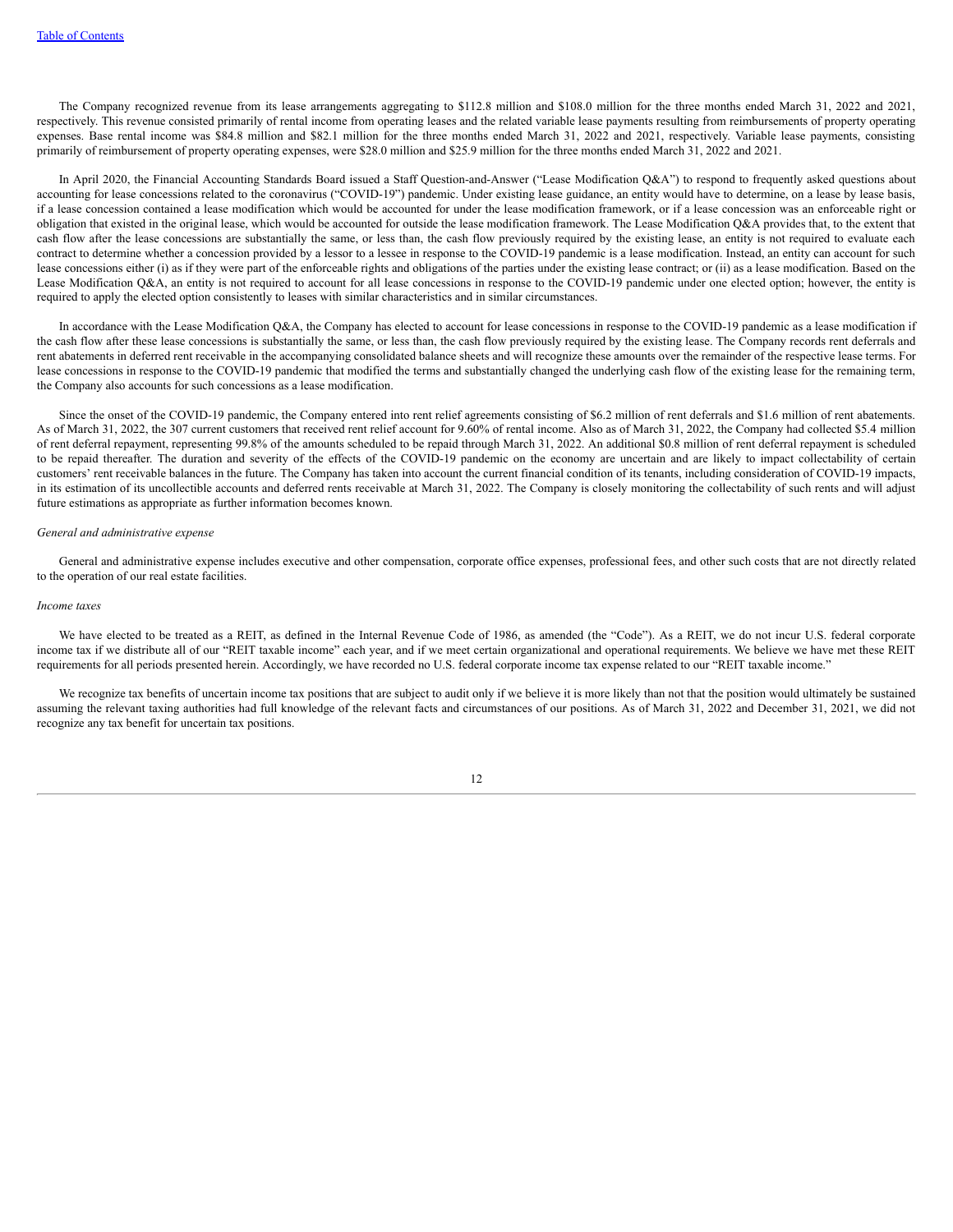# *Accounting for preferred equity issuance costs*

We record preferred equity issuance costs as a reduction to paid-in capital on our consolidated balance sheets at the time the preferred securities are issued and reflect the carrying value of the preferred equity at its redemption value. An additional allocation of income is made from the common stockholders to the preferred stockholders in the amount of the original issuance costs, and we reclassify the redemption value from equity to liabilities, when we call preferred stock for redemption, with such liabilities relieved once the preferred stock is redeemed.

#### *Net income per share of common stock*

Notwithstanding the presentation of income allocations on our consolidated statements of income, net income is allocated to (a) preferred stockholders, for distributions paid or payable, (b) preferred stockholders, to the extent redemption value exceeds the related carrying value ("Preferred Redemption Allocation"), (c) our joint venture partner in proportion to its percentage interest in the joint ventures, to the extent the consolidated joint ventures produce net income or loss during the period and (d) restricted stock unit ("RSU") holders, for non-forfeitable dividends paid adjusted for participation rights in undistributed earnings. The remaining net income is allocated to the common partnership units and our common stockholders, respectively, based upon the pro-rata aggregate number of units and stock outstanding.

Basic and diluted net income per share of common stock are each calculated based upon net income allocable to common stockholders, divided by (i) in the case of basic net income per share of common stock, weighted average common stock and (ii) in the case of diluted net income per share of common stock, weighted average common stock adjusted for the impact of stock compensation awards outstanding (see Note 10) using the treasury stock method.

The following table sets forth the components of our basic and diluted net income per share that are not reflected on the face of our consolidated statements of income, including the allocation of income to common stockholders and common partnership units, the percentage of weighted average common stock and common partnership units outstanding, as well as basic and diluted weighted average common stock outstanding (*in thousands*):

|                                                                                                     |      | Three Months Ended March 31, |   |          |  |
|-----------------------------------------------------------------------------------------------------|------|------------------------------|---|----------|--|
|                                                                                                     | 2022 |                              |   | 2021     |  |
| Calculation of net income allocable to common stockholders                                          |      |                              |   |          |  |
| Net income                                                                                          | -S   | 101,145                      | S | 47,507   |  |
| Net (income) loss allocated to                                                                      |      |                              |   |          |  |
| Preferred stockholders based upon distributions                                                     |      | (9,580)                      |   | (12,046) |  |
| Noncontrolling interests—joint venture                                                              |      |                              |   | (2)      |  |
| Restricted stock unit holders                                                                       |      | (523)                        |   | (164)    |  |
| Net income allocable to common stockholders and noncontrolling interests—common units               |      | 91,043                       |   | 35,295   |  |
| Net income allocation to noncontrolling interests—common units                                      |      | (19,050)                     |   | (7, 409) |  |
| Net income allocable to common stockholders                                                         |      | 71,993                       |   | 27,886   |  |
| Calculation of common partnership units as a percentage of common stock equivalents                 |      |                              |   |          |  |
| Weighted average common stock outstanding                                                           |      | 27,607                       |   | 27,495   |  |
| Weighted average common partnership units outstanding                                               |      | 7,305                        |   | 7,305    |  |
| Total common stock equivalents                                                                      |      | 34,912                       |   | 34,800   |  |
| Common partnership units as a percentage of common stock equivalents                                |      | 20.9%                        |   | 21.0%    |  |
| Weighted average common stock outstanding                                                           |      |                              |   |          |  |
| Basic weighted average common stock outstanding                                                     |      | 27,607                       |   | 27,495   |  |
| Net effect of dilutive stock compensation—based on treasury stock method using average market price |      | 84                           |   | 99       |  |
| Diluted weighted average common stock outstanding                                                   |      | 27,691                       |   | 27,594   |  |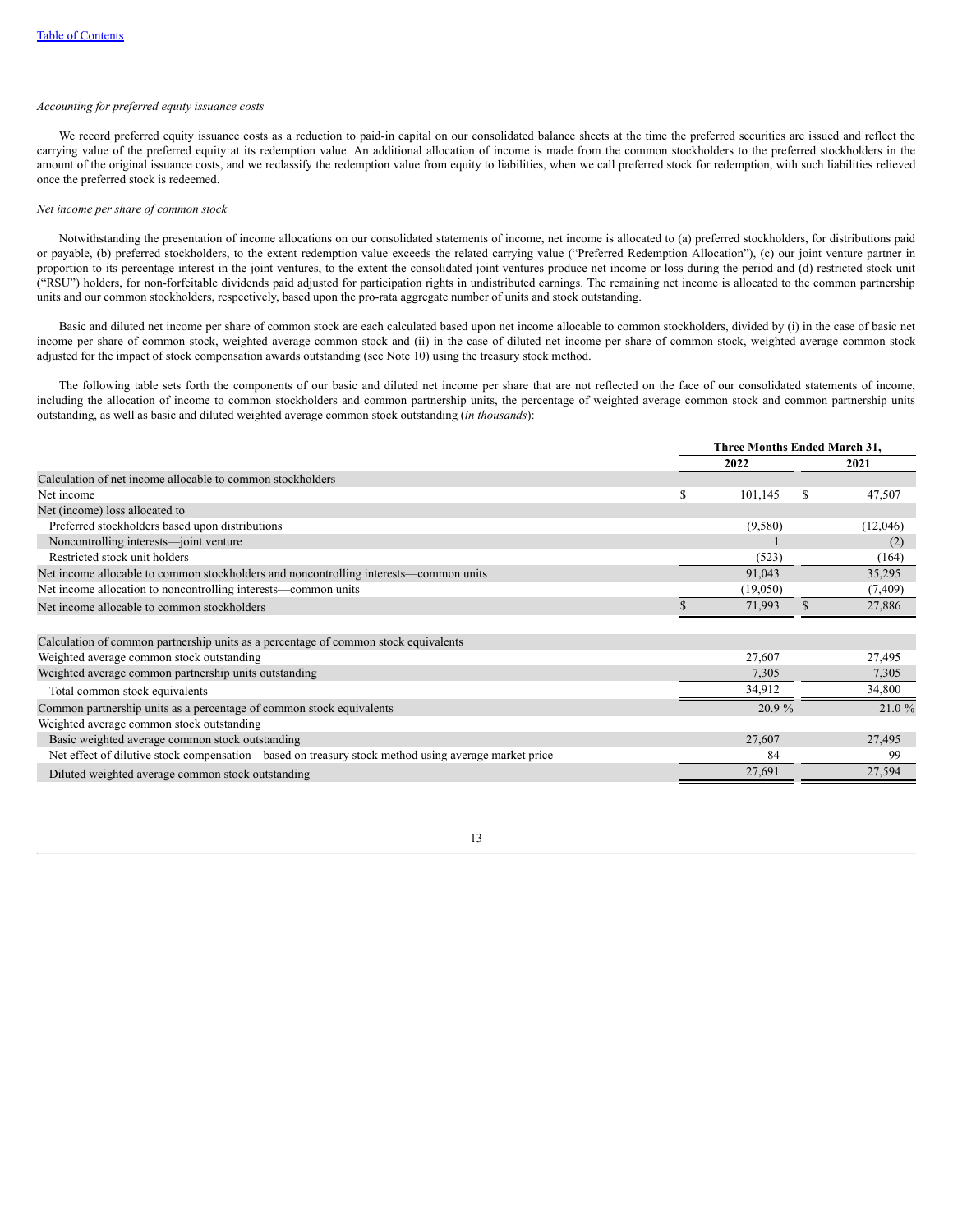#### *Segment reporting*

The Company has two operating segments: (i) the acquisition, development, ownership and management of commercial real estate and (ii) the acquisition, development, ownership and management of multifamily real estate, but has only one reportable segment as the multifamily segment does not meet the quantitative thresholds necessary to require reporting as a separate segment.

## *Reclassifications*

We combined all non-cash rental income items into "straight-line rent and amortization of lease intangibles, net" within the operating activities section of our consolidated statements of cash flows for all periods presented herein.

#### **3. Real estate facilities**

Activity related to our real estate facilities for the three months ended March 31, 2022 was as follows *(in thousands)*:

|                                             | Land       | <b>Buildings and</b><br>Improvements | Accumulated<br>Depreciation | Total     |
|---------------------------------------------|------------|--------------------------------------|-----------------------------|-----------|
| Balances at December 31, 2021               | 867,345 \$ | 2,239,137                            | $(1,178,397)$ \$            | 1,928,085 |
| Capital expenditures                        |            | 7,868                                | –                           | 7,868     |
| Disposals $(1)$                             |            | (2,894)                              | 2,894                       |           |
| Depreciation and amortization expense       |            |                                      | (22,308)                    | (22,308)  |
| Transfer to properties held for development | (2,131)    | $\overbrace{\qquad \qquad }^{}$      |                             | (2,131)   |
| Transfer to properties held for sale        |            |                                      | __                          | (7)       |
| Balances at March 31, 2022                  | 865,214    | 2,244,104                            | $(1,197,811)$ \$            | 1,911,507 |

Disposals primarily represent the book value of tenant improvements that have been removed upon the customer vacating their space.  $\overline{(1)}$ 

We have a 95.0% interest in a joint venture that owns Highgate at The Mile, a 395-unit multifamily apartment complex on a five-acre parcel within the Company's 44.5 acre office and multifamily park located in Tysons, Virginia ("The Mile"). The remaining 5.0% interest in the joint venture is held by the JV Partner. We consolidate the joint venture that owns Highgate at The Mile and as such, the consolidated real estate assets and activities related to this joint venture are included in the table above.

As of March 31, 2022, we have commitments, pursuant to executed leases throughout our portfolio, to spend \$11.4 million on leasing transaction costs, which include tenant improvements and lease commissions.

#### *Acquisitions*

 $\mathcal{L}_\text{max}$  and  $\mathcal{L}_\text{max}$ 

We account for acquisitions as asset acquisitions. The purchase price of acquired properties is allocated to land, buildings, and improvements (including tenant improvements, and intangible assets and intangible liabilities (see Note 2), based upon the relative fair value of each component, which are evaluated independently.

The Company must make significant assumptions in determining the fair value of assets acquired and liabilities assumed, which can affect the recognition and timing of revenue and depreciation and amortization expense. The fair value of land is estimated based upon, among other considerations, comparable sales of land within the same region. The fair value of buildings and improvements is determined using a combination of the income and replacement cost approaches which both utilize available market information relevant to the acquired property. The fair value of other acquired assets including tenant improvements and unamortized lease commissions are determined using the replacement cost approach. The amount recorded to acquired in-place lease intangible is also determined utilizing the income approach using market assumptions which are based on management's assessment of current market conditions and the estimated lease-up periods for the respective spaces. Transaction costs related to asset acquisitions are capitalized.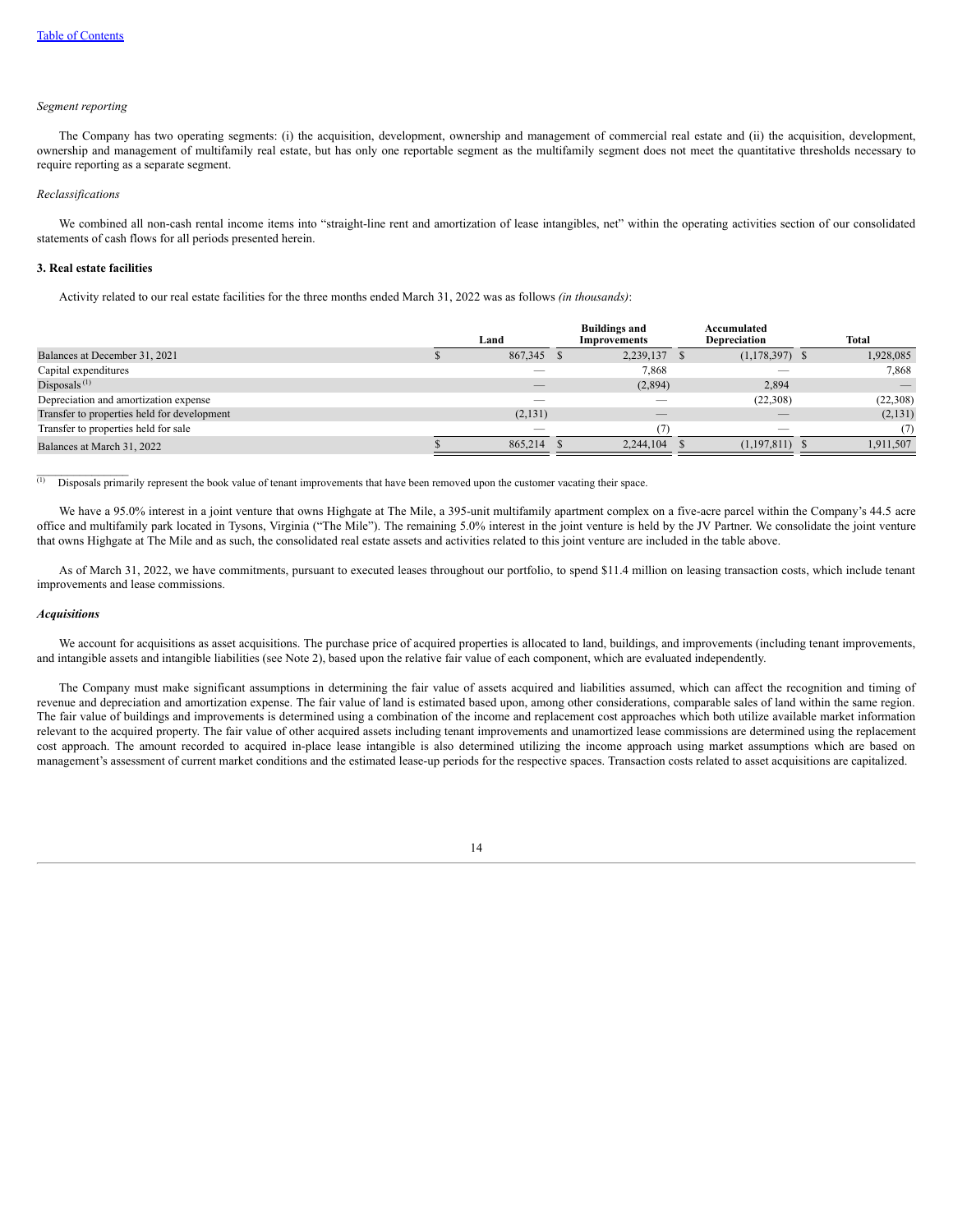As of March 31, 2022, we were in the process of developing an approximately 83,000 square foot multi-tenant industrial building at our 212 Business Park located in Kent, Washington. During the quarter ended March 31, 2022, \$1.5 million was reclassified from land to property held for development on our consolidated balance sheet and, as of March 31, 2022, \$5.5 million of the estimated \$16.0 million total development costs had been incurred. The total investment, inclusive of land and development costs, for the 212 Business Park development is projected to be \$17.5 million. This construction project is scheduled to be completed in the fourth quarter of 2022. As of March 31, 2022, we have contractual construction commitments totaling \$10.5 million that will be paid to various contractors as the project is completed.

As of March 31, 2022, we were in the process of developing an approximately 17,000 square foot multi-tenant industrial building at our Boca Commerce Park, located in Boca Raton, Florida. During the quarter ended March 31, 2022, \$0.6 million was reclassified from land to property held for development on our consolidated balance sheet and, as of March 31, 2022, \$2.3 million of the estimated \$4.2 million total development costs had been incurred. The total investment, inclusive of land and development costs, for the Boca Commerce Park development is projected to be \$4.8 million. This construction project is scheduled to be completed in the fourth quarter of 2022. As of March 31, 2022, we have contractual construction commitments totaling \$1.9 million that will be paid to various contractors as the project is completed.

#### *Dispositions*

Refer to "Note 12. Subsequent Events" for information regarding the Merger Agreement the Company entered into on April 24, 2022.

In March 29, 2022, the Company sold a 702,000 square foot industrial-flex business park located in Irving, Texas, for net sale proceeds of \$91.9 million, which resulted in a gain on sale of \$57.0 million. (the "2022 Asset Sold"). There were no asset sales during the three months ended March 31, 2021.

The Company determined that the 2022 Asset Sold did not meet the criteria for discontinued operations presentation, as the sale of such assets did not represent a strategic shift that will have a major effect on our operations and financial results.

# **4. Multifamily developmental activity**

In August 2020, the Company entered into the Brentford Joint Venture with the JV Partner for the purpose of developing Brentford at The Mile, a planned 411- unit multifamily apartment complex. Under the Brentford Joint Venture agreement, the Company has a 98.2% controlling interest and is the managing member with the JV Partner holding the remaining 1.8% limited partnership interest. We contributed a parcel of land to the Brentford Joint Venture (the "Brentford Parcel") at a value of \$18.5 million, for which we received equity contribution credit in the Brentford Joint Venture. Our cost basis in the Brentford Parcel was \$5.1 million as of March 31, 2022.

Construction of Brentford at The Mile commenced in August 2020 and is anticipated to be completed over a period of 24 to 36 months. As of March 31, 2022, the development cost incurred was \$64.4 million, which is reflected in land and building held for development, net on our consolidated balance sheets along with our \$5.1 million cost basis in the Brentford Parcel. As of March 31, 2022, we have contractual construction commitments totaling \$31.6 million that will be paid to various contractors as the project is completed.

# **5. Leasing activity**

The Company leases space in its commercial real estate facilities to customers primarily under non-cancelable leases generally ranging from one to 10 years. Future minimum rental income, excluding recovery of operating expenses that may be collectable under these leases, as of March 31, 2022 is as follows *(in thousands)*: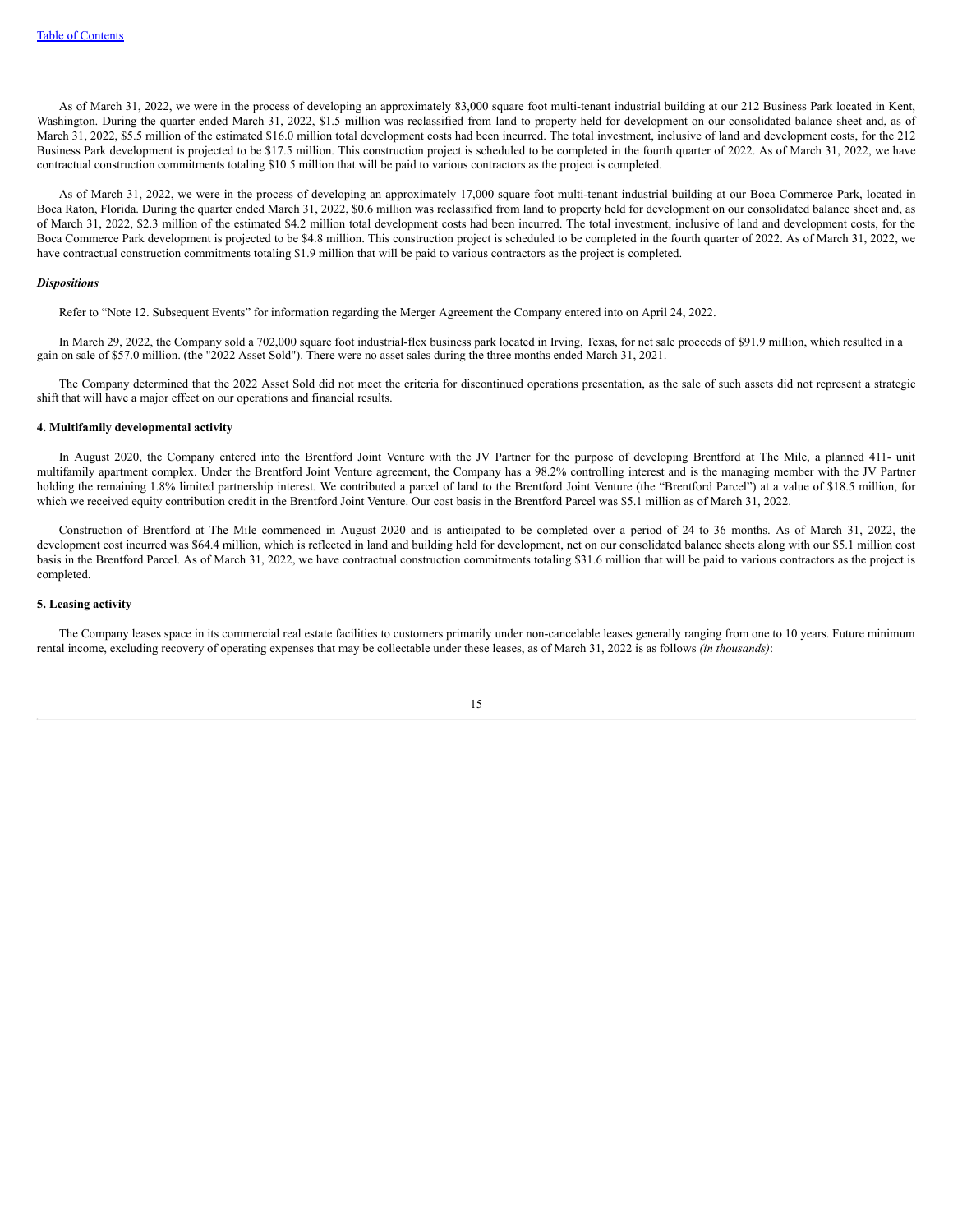| Remainder of 2022 | 226,849 |
|-------------------|---------|
| 2023              | 247,271 |
| 2024              | 179,063 |
| 2025              | 112,943 |
| 2026              | 76,014  |
| Thereafter        | 115,503 |
| Total             | 957,643 |

In addition to minimum rental payments, certain customers reimburse the Company for their pro rata share of specified property operating expenses. Such reimbursements amounted to \$28.0 million and \$25.9 million for the three months ended March 31, 2022 and 2021, respectively. These variable lease payment amounts are included as rental income in the accompanying consolidated statements of income.

Leases accounting for 2.5% of total leased square footage are subject to termination options, of which 1.6% have termination options exercisable through December 31, 2022. In general, these leases provide for termination payments to us should the termination options be exercised. Certain leases also have an option to extend the term of the lease. The future minimum rental income in the above table assumes termination options and lease extension options are not exercised.

## **6. Bank loans**

In August 2021, the Company amended and restated the credit agreement (the "Amended Credit Agreement") governing its unsecured revolving line of credit (the "Credit Facility") with Wells Fargo Bank, National Association ("Wells Fargo"), as administrative agent, and the other lenders party thereto. The Amended Credit Agreement increased the aggregate principal amount of the Credit Facility from \$250.0 million to \$400.0 million, and extended the maturity date to August 24, 2025, with two six-month extension options or one 12-month extension option. The per annum rate of interest charged on borrowings is based on LIBOR plus 0.70% to LIBOR plus 1.35%. Currently, the Company's rate under the Credit Facility is LIBOR plus 0.70% per annum. In addition, the Company is required to pay an annual facility fee ranging from 0.10% to 0.25% per annum calculated on the aggregate committed amount of the Credit Facility (currently 0.10% per annum). The interest rate margin and facility fee may increase in the future based on the ratio of the Company's total consolidated indebtedness to its consolidated gross asset value defined in accordance with the Amended Credit Agreement. The Credit Facility also features a sustainability-linked pricing component whereby the pricing can improve by 0.01%, if the Company meets certain sustainability performance targets, and an accordion feature whereby it has an option to increase commitments under the Credit Facility up to an additional \$300.0 million.

The Company had a \$20.0 million and \$32.0 million balance outstanding, at an interest rate of 1.16% and 0.80%, on its Credit Facility at March 31, 2022 and December 31, 2021, respectively. In connection with the Amended Credit Agreement, the Company paid \$2.2 million of loan origination costs. The Company had \$2.0 million and \$2.1 million of total unamortized loan origination costs as of March 31, 2022 and December 31, 2021, respectively, which are included in other assets in the accompanying consolidated balance sheets. The Credit Facility requires the Company to meet certain covenants, all of which it was in compliance with as of March 31, 2022. Interest on outstanding borrowings is payable monthly.

#### **7. Noncontrolling interests**

Noncontrolling interests represent (i) PS's noncontrolling interest in the OP through its ownership of 7,305,355 common partnership units, totaling \$267.1 million and \$255.7 million at March 31, 2022 and December 31, 2021, respectively, and (ii) the JV Partner's interests in our consolidated joint ventures, totaling \$4.1 million and \$3.9 million at March 31, 2022 and December 31, 2021, respectively.

#### *PS OP Interests*

Each common partnership unit receives a cash distribution equal to the dividend paid on our common stock and is redeemable at PS's option.

If PS exercises its right of redemption, at PSB's option (a) PS will receive one share of common stock from us for each common partnership unit redeemed, or (b) PS will receive cash from us for each common partnership unit redeemed

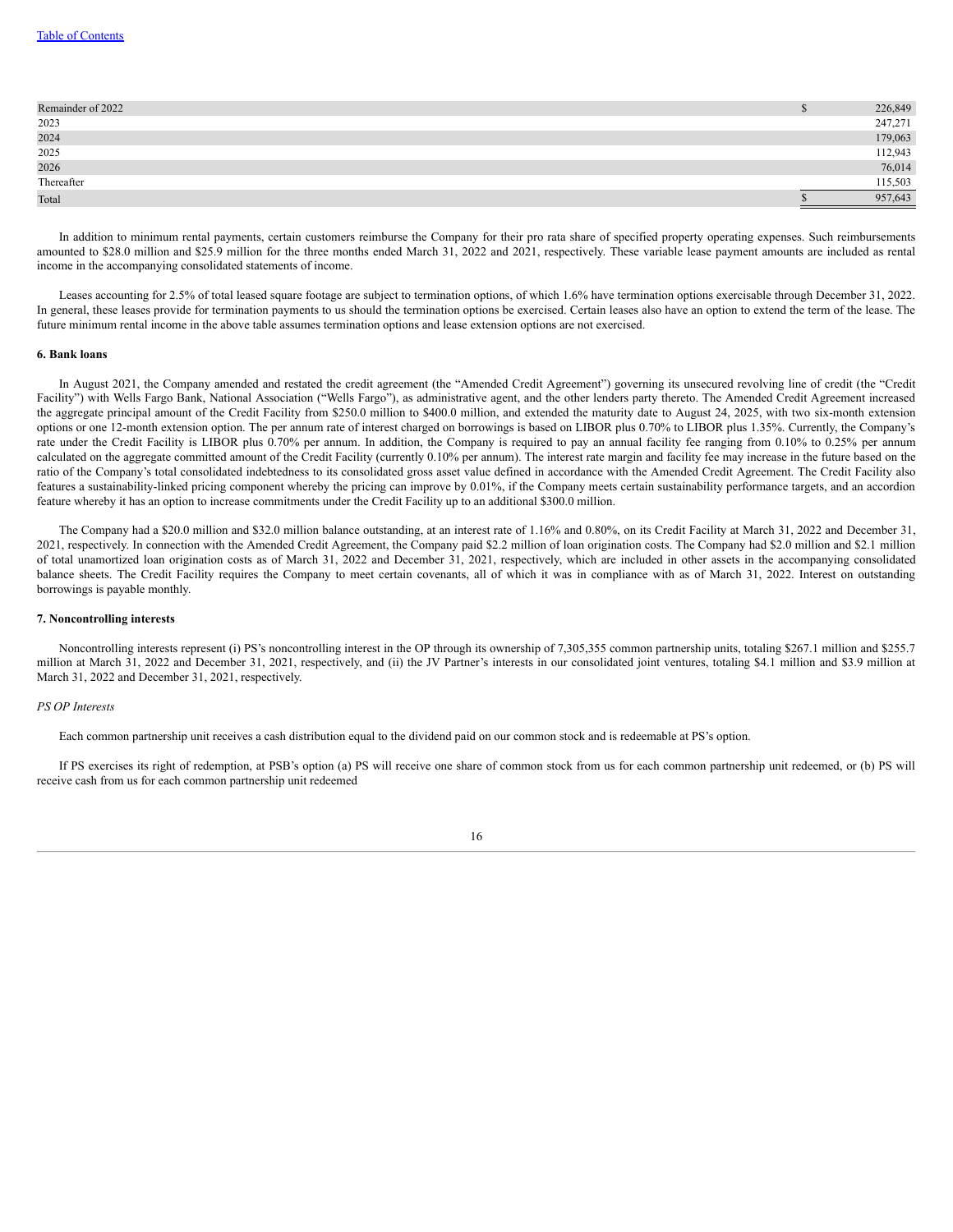generally equal to the market value of a share of common stock (as defined in the Operating Partnership Agreement). We can prevent redemptions that we believe would violate either our articles of incorporation or securities laws, cause PSB to no longer qualify as a REIT, or could result in the OP no longer being treated as a partnership for U.S. federal tax purposes.

In allocating net income and presenting equity, we treat the common partnership units as if converted to shares of common stock. Accordingly, they received the same net income allocation per unit as a share of common stock totaling \$19.1 million and \$7.4 million for the three months ended March 31, 2022 and 2021, respectively.

#### *JV Partner*

During the three months ended March 31, 2022, the Company recorded capital contributions of \$0.2 million, from the JV Partner related to its noncontrolling interest in the Brentford Joint Venture.

#### **8. Related party transactions**

We manage certain industrial, office and retail facilities in the United States for PS under either the "Public Storage" or "PS Business Parks" names (the "PS Management Agreement"). Under PS's supervision, we coordinate and assist in rental and marketing activities, property maintenance and other operational activities, including the selection of vendors, suppliers, employees and independent contractors. We receive a management fee based upon a percentage of revenues, which is included in interest and other income on our consolidated statements of income. Management fee revenues were \$0.1 million for each of the three months ended March 31, 2022 and 2021. We allocate certain operating expenses to PS related to the management of these properties, including payroll and other business expenses totaling \$0.1 million for each of the three months ended March 31, 2022 and 2021.

The PS Business Parks name and logo are owned by PS and licensed to us under a non-exclusive, royalty-free license agreement. The license can be terminated by either party for any reason with six months written notice.

PS provides us property management services for the self-storage component of two assets we own and operates them under the "Public Storage" name. Either the Company or PS can cancel the property management contract upon 60 days' notice. Under our supervision, PS coordinates and assists in rental and marketing activities, and property maintenance and other operational activities, including the selection of vendors, suppliers, employees and independent contractors. Management fee expenses were less than \$0.1 million for each of the three months ended March 31, 2022 and 2021. Additionally, PS allocated certain operating expenses to us related to the management of these properties totaling less than \$0.1 million for each of the three months ended March 31, 2022 and 2021. These amounts are included under cost of operations on our consolidated statements of income.

Pursuant to a cost sharing agreement, we share certain administrative services, corporate office space, and certain other third party costs with PS which are allocated based upon fair and reasonable estimates of the cost of the services expected to be provided. We reimbursed PS \$0.2 million for costs PS incurred on our behalf for each of the three months ended March 31, 2022 and 2021. PS reimbursed us less than \$0.1 million for costs we incurred on their behalf for each of the three months ended March 31, 2022 and 2021.

The Company had net amounts due to PS of \$0.3 million and due from PS of \$0.2 million at March 31, 2022 and December 31, 2021, respectively, for these contracts.

## **9. Stockholders' equity**

# *Preferred stock*

As of March 31, 2022 and December 31, 2021, the Company had the following series of preferred stock outstanding:

| <b>Series</b> | <b>Issuance Date</b> | <b>Earliest Potential</b><br><b>Redemption Date</b> | <b>Dividend</b><br>Rate | <b>Shares</b><br>Outstanding | Amount<br>(in thousands) |
|---------------|----------------------|-----------------------------------------------------|-------------------------|------------------------------|--------------------------|
| Series X      | September 2017       | September 2022                                      | 5.250 %                 | 9,200                        | 230,000                  |
| Series Y      | December 2017        | December 2022                                       | 5.200 %                 | 8,000                        | 200,000                  |
| Series Z      | November 2019        | November 2024                                       | 4.875 %                 | 13.000                       | 325,000                  |
| <b>Total</b>  |                      |                                                     |                         | 30,200                       | 755,000                  |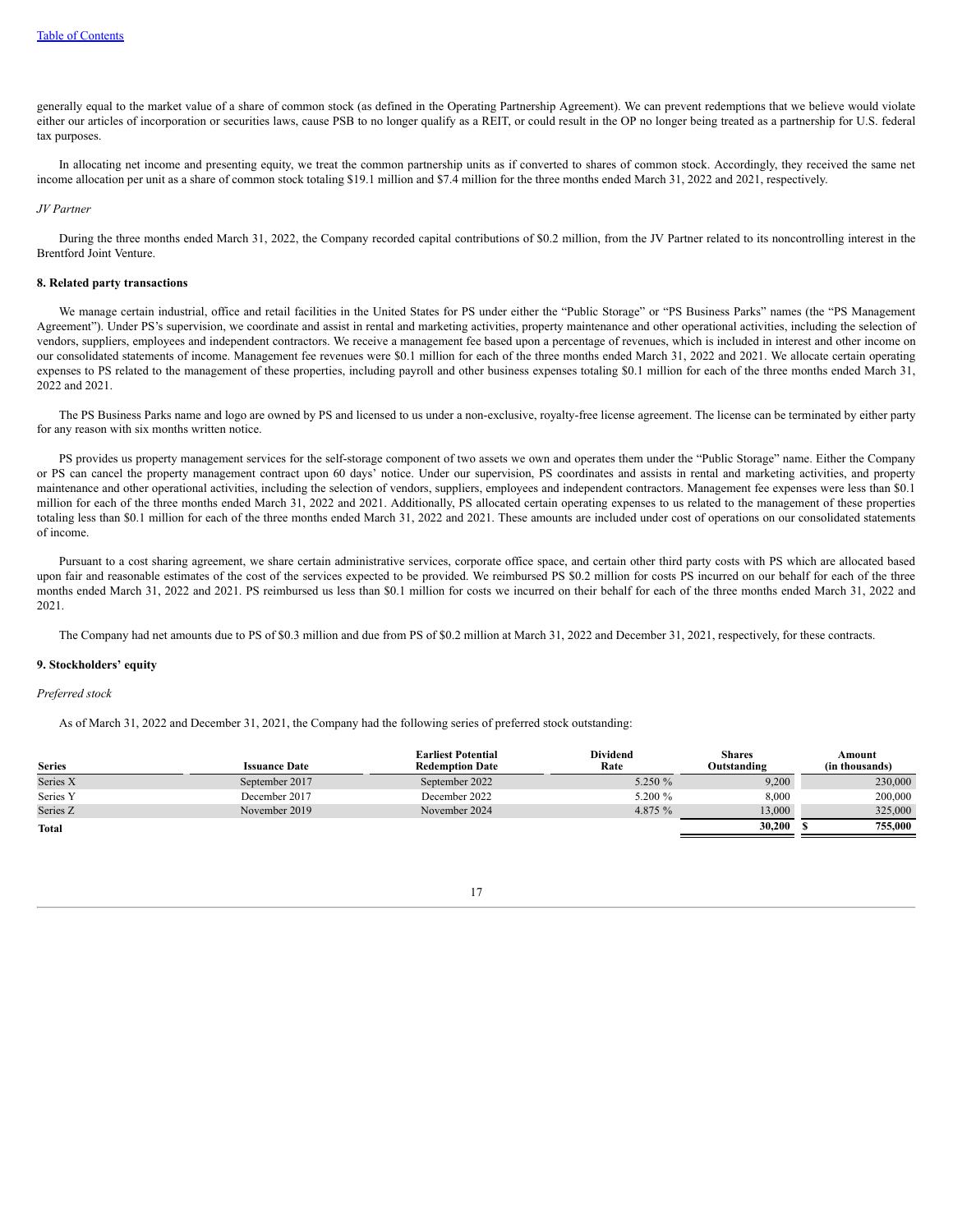We paid \$9.6 million and \$12.0 million in distributions to our preferred stockholders for the three months ended March 31, 2022 and 2021, respectively.

The holders of our preferred stock have general preference rights with respect to liquidation, quarterly distributions and any accumulated unpaid distributions. Holders of our preferred stock will not be entitled to vote on most matters, except under certain conditions. In the event of a cumulative arrearage equal to six quarterly dividends, the holders of our preferred stock will have the right to elect two additional members to serve on the Company's Board of Directors (the "Board") until all events of default have been cured. At March 31, 2022, there were no dividends in arrears.

Except under certain conditions relating to the Company's qualification as a REIT, our preferred stock is not redeemable prior to the redemption dates noted above. On or after the respective redemption dates, the respective series of preferred stock will be redeemable, at the option of the Company, in whole or in part, at \$25.00 per depository share, plus any accrued and unpaid dividends.

## *Common stock and units*

We paid \$29.0 million and \$28.9 million (\$1.05 per share of common stock) in distributions to our common stockholders for each of the three months ended March 31, 2022 and 2021, respectively.

We paid \$7.7 million (\$1.05 per common unit) in distributions to our common unit holders for each of the three months ended March 31, 2022 and 2021, respectively.

#### *Equity stock*

The Company is authorized to issue 100.0 million shares of equity stock. Our articles of incorporation provide that equity stock may be issued from time to time in one or more series and give the Board broad authority to fix the dividend and distribution rights, conversion and voting rights, redemption provisions and liquidation rights of each series of equity stock. As of March 31, 2022 and December 31, 2021, no equity stock had been issued.

# **10. Commitments and contingencies**

The Company currently is neither subject to any material litigation nor, to management's knowledge, is any material litigation currently threatened against the Company other than routine litigation and administrative proceedings arising in the ordinary course of business.

#### **11. Stock compensation**

Under various share-based compensation plans, PSB grants non-qualified options to purchase the Company's common stock at a price not less than fair value on the date of grant, as well as RSUs, to certain directors, officers and key employees.

The service period for stock options and RSUs begins when (i) the Company and the recipient reach a mutual understanding of the key terms of the award, (ii) the award has been authorized, (iii) the recipient is affected by changes in the market price of our stock and (iv) it is probable that any performance conditions will be met, and ends when the stock options or RSUs vest.

We amortize the fair value of awards starting at the beginning of the service period as compensation expense. For awards that are earned solely upon the passage of time and continued service, the entire cost of the award is amortized on a straight-line basis over the service period. For awards with performance conditions, the individual cost of each vesting is amortized separately over each individual service period (the "accelerated attribution" method).

In connection with the separation agreement with our former President and Chief Executive Officer ("CEO"), who stepped down from his positions with the Company for health reasons effective March 23, 2022, the Company paid a lump sum payment of \$6.6 million in exchange for 41,186 restricted stock units owned by the former CEO, which represents the market value of the Company common stock underlying such units as of March 18, 2022.

We account for forfeitures of share-based payments as they occur by reversing previously amortized share-based compensation expense with respect to unvested grants that are forfeited in the period the employee terminates employment.

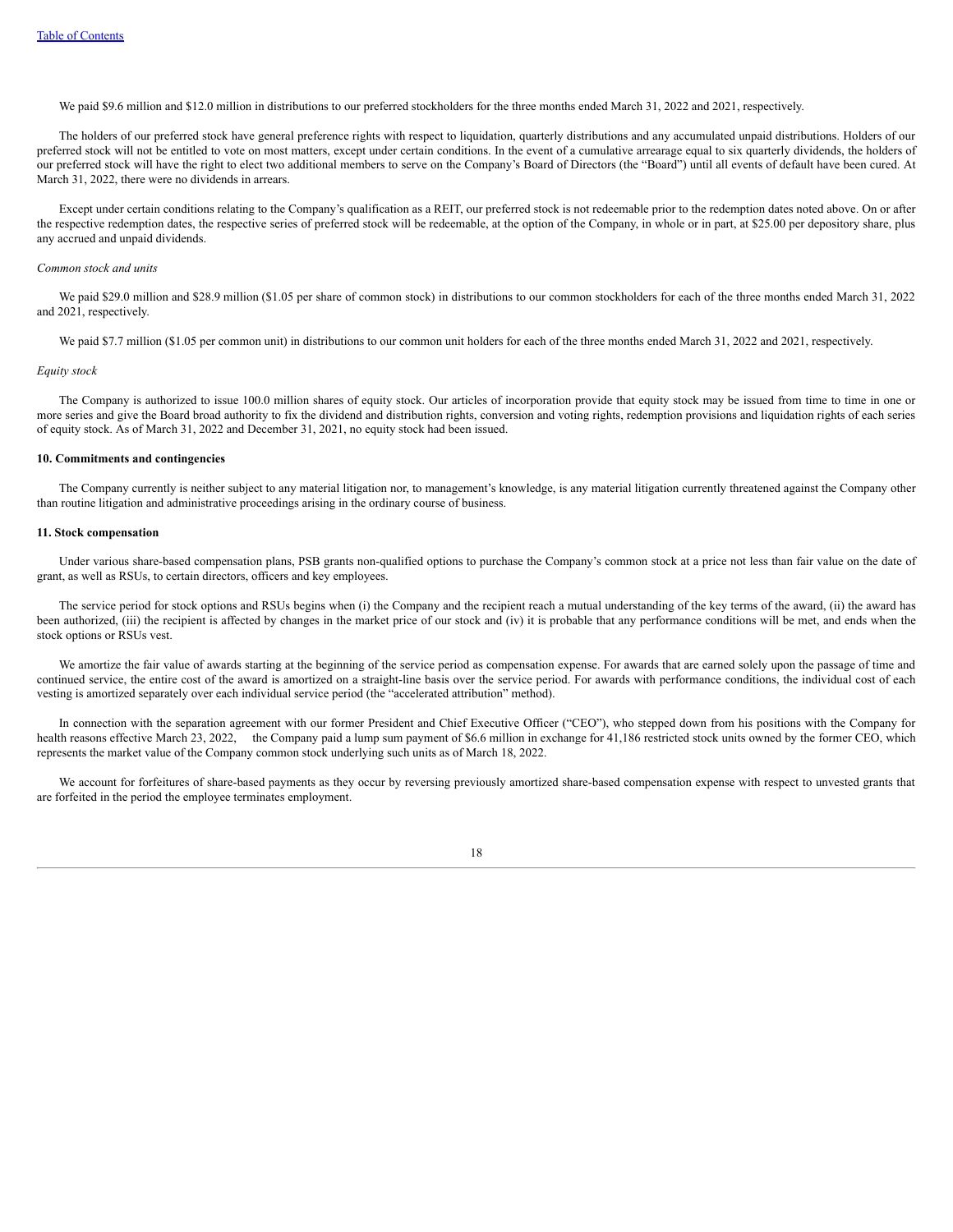#### *Stock Options*

Stock options expire 10 years after the grant date and the exercise price is equal to the closing trading price of our common stock on the grant date. Stock option holders cannot require the Company to settle their award in cash. We use the Black-Scholes option valuation model to estimate the fair value of our stock options on the date of grant.

For the three months ended March 31, 2022, we recorded \$0.1 million in compensation expense related to stock options as compared to \$0.2 million for the same period in 2021.

During the three months ended March 31, 2022, no stock options were granted, 27,403 options were exercised and no options were forfeited. A total of 132,167 and 159,570 options were outstanding at March 31, 2022 and December 31, 2021, respectively.

## *Restricted Stock Units*

RSUs granted prior to 2016 are subject to a six-year vesting, with 20% vesting after year two, and 20% vesting after each of the next four years. RSUs granted during and subsequent to 2016 are subject to a five-year vesting at the rate of 20% per year or a three-year vesting at the rate of one-third per year. Grantees receive dividends for each outstanding RSU equal to the per share dividend received by common stockholders, which are recorded in paid-in capital. We expense any dividends previously paid upon forfeiture of the related RSU. Upon vesting, the grantee receives shares of common stock equal to the number of vested RSUs, less shares of common stock withheld in exchange for tax withholding made by the Company to satisfy the grantee's statutory tax liabilities arising from the vesting. The fair value of our RSUs is determined based upon the applicable closing trading price of our common stock on the date of grant.

In March 2020, the Compensation Committee of the Board approved an annual performance-based equity incentive program ("Annual Equity Incentive Program") under the Company's 2012 Equity and Performance-Based Incentive Compensation Plan. Under the program, certain employees will be eligible on an annual basis to receive RSUs based on the Company's achievement of pre-established targets for (i) growth in net asset value per share, and (ii) stockholder value creation, each as computed pursuant to the terms of the Annual Equity Incentive Program. In the event the pre-established targets are achieved, eligible employees will receive the target award, except that the Compensation Committee of the Board may adjust the actual award to 75% to 125% of the target award based on its assessment of whether certain strategic and operational goals were accomplished in the performance period. RSUs awarded under the Annual Equity Incentive Program for the 2022 performance year will be awarded on or around March 1, 2023 and will vest in five equal installments, with the first installment vesting on the award date. RSU holders will earn dividend equivalent rights during the vesting period.

For the three months ended March 31, 2022, respectively, we recorded \$0.5 million in compensation expense related to RSUs as compared to \$1.4 million for the same period in 2021.

During the three months ended March 31, 2022, 38,151 RSUs were granted, 16,076 RSUs vested and 55,396 RSUs were forfeited. Tax withholding totaling \$0.9 million were made on behalf of employees in exchange for 5,843 shares of common stock withheld upon vesting for the three months ended March 31, 2022 resulting in the issuance of 10,233 shares of common stock.

Tax withholding totaling \$3.2 million were made on behalf of employees in exchange for 20,791 shares of common stock withheld upon vesting for the three months ended March 31, 2021 resulting in the issuance of 28,392 shares of common stock. A total of 85,270 and 118,591 RSUs were outstanding at March 31, 2022 and December 31, 2021, respectively.

Under the Retirement Plan for Non-Employee Directors (the "Director Retirement Plan"), the Company grants 1,000 shares of common stock for each year served as a director up to a maximum of 10,000 shares issued upon retirement. The Company recognizes compensation expense with regard to grants to be issued in the future under the Director Retirement Plan over the requisite service period. For the three months ended March 31, 2022, we recorded \$0.3 million in compensation expense related to these shares as compared to \$0.2 million for the same period in 2021.

No director retirement shares were issued during the three months ended March 31, 2022 and March 31, 2021, respectively.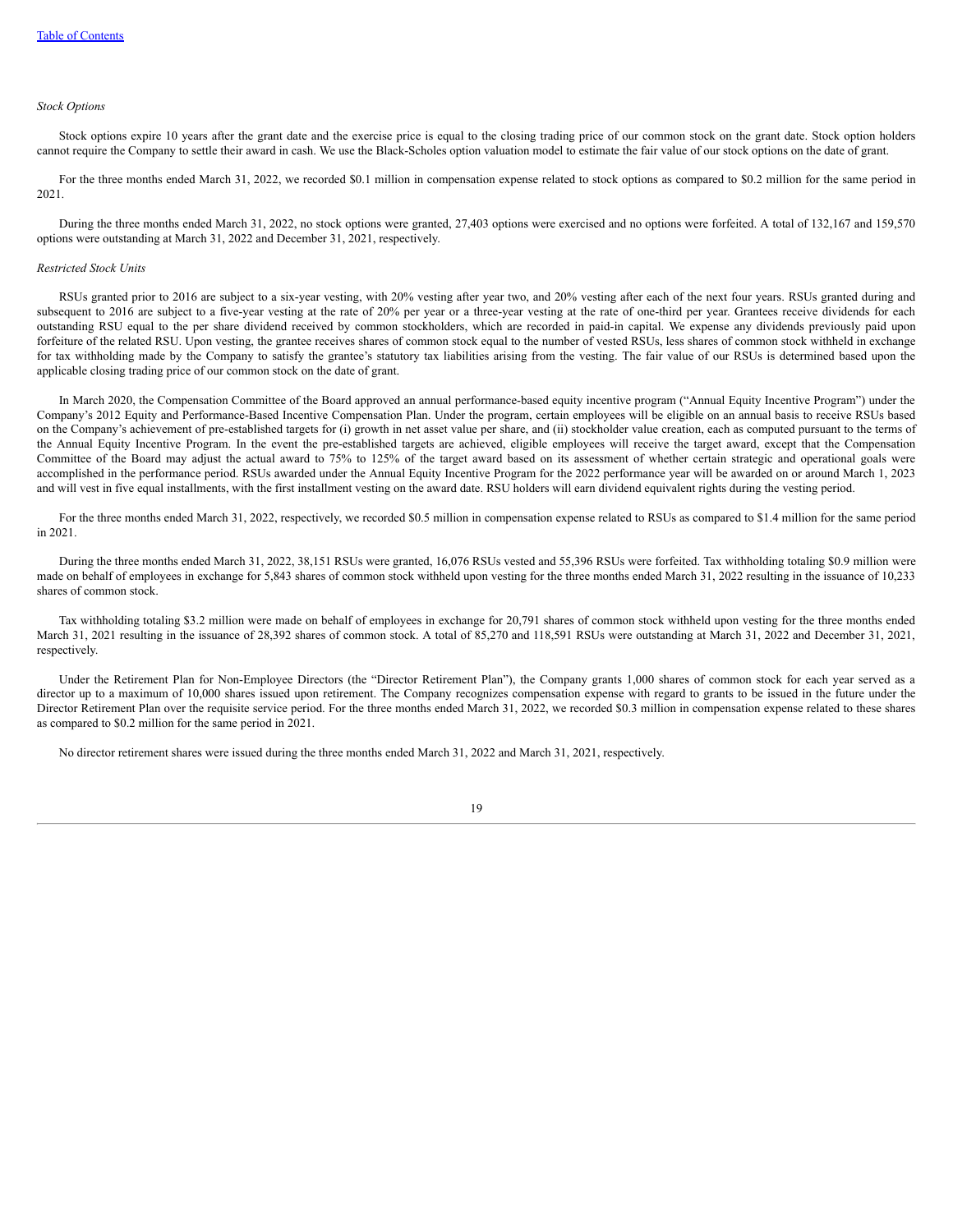# **12. Subsequent Events**

On April 24, 2022, PSB and the OP entered into an Agreement and Plan of Merger (the "Merger Agreement") with Sequoia Parent LP, a Delaware limited partnership ("Parent"), Sequoia Merger Sub I LLC, a Maryland limited liability company ("Merger Sub I"), and Sequoia Merger Sub II LLC, a Maryland limited liability company ("Merger Sub II," together with Parent and Merger Sub I, the "Parent Parties"), whereby affiliates of Blackstone Inc. ("Blackstone") will acquire all outstanding shares of PSB common stock for \$187.50 per share in cash. Pursuant to the Merger Agreement, Merger Sub II will merge with and into the OP (the "Partnership Merger"), and, immediately following the Partnership Merger, Merger Sub I will merge with and into PSB (the "Company Merger" and, together with the Partnership Merger, the "Mergers"). Upon completion of the Partnership Merger, the Partnership will survive and the separate existence of Merger Sub II will cease. Upon completion of the Company Merger, PSB will survive and the separate existence of Merger Sub I will cease. Prior to the closing of the Mergers, the OP will be converted from a California limited partnership into a Maryland limited partnership.

Subject to the terms and conditions set forth in the Merger Agreement, each share of the Company's common stock and each common unit of partnership interest of the OP, respectively, will be converted into the right to receive an amount in cash equal to \$187.50, without interest. Each share of PSB's outstanding preferred stock (and each depositary share representing an interest therein) will be unaffected and will remain outstanding in accordance with their respective terms.

From the date of the Merger Agreement through the closing, the Company may declare and pay regular, quarterly cash distributions to holders of its common stock and to holders of common units of partnership interest of the OP, in an amount of up to \$1.05 per share or unit, including a pro rata distribution in respect of any stub period. Additionally, the Company is permitted to declare and pay regular quarterly dividends on its shares of preferred stock. Subject to the terms of the Merger Agreement, immediately prior to the effective time of the Partnership Merger, the Company will also pay a closing cash dividend (the "Closing Cash Dividend") to holders of record of Company common stock as of the close of business on the business day immediately prior to the closing date in an aggregate amount no greater than the cash available for distribution, which Closing Cash Dividend will be designated, to the maximum extent permitted by applicable law, as a "capital gains dividend" under the Code. The per share merger consideration will be reduced by the per share amount of such Closing Cash Dividend.

The consummation of the Mergers is subject to certain customary closing conditions, including, among others, approval of the Company Merger by holders of a majority of the outstanding shares of Company common stock. A termination fee equal to \$110 million may be payable by PSB if the Merger Agreement is terminated by the Company prior to June 4, 2022, as more fully described in the Merger Agreement. A fee of up to \$220 million may be payable by PSB if the Merger Agreement is terminated in certain other specified circumstances, as more fully described in the Merger Agreement. A fee of \$735 million may be payable by an affiliate of Blackstone upon termination of the transaction, as more fully described in the Merger Agreement.

<span id="page-19-0"></span>In connection with the transaction, the Company, Blackstone and PS entered into a support agreement, pursuant to which PS agreed, among other things, that at any meeting of the stockholders of the Company or partners of the OP, vote its common equity interests in the Company and the OP in favor of adopting the Merger Agreement and approving the Mergers and the transactions contemplated thereby. The support agreement will automatically terminate in certain cases, including upon the termination of the Merger Agreement in accordance with its terms. As of April 21, 2022, PS held approximately 25.9% of the issued and outstanding shares of common stock of the Company and 20.9% of the issued and outstanding common units of partnership interest of the OP.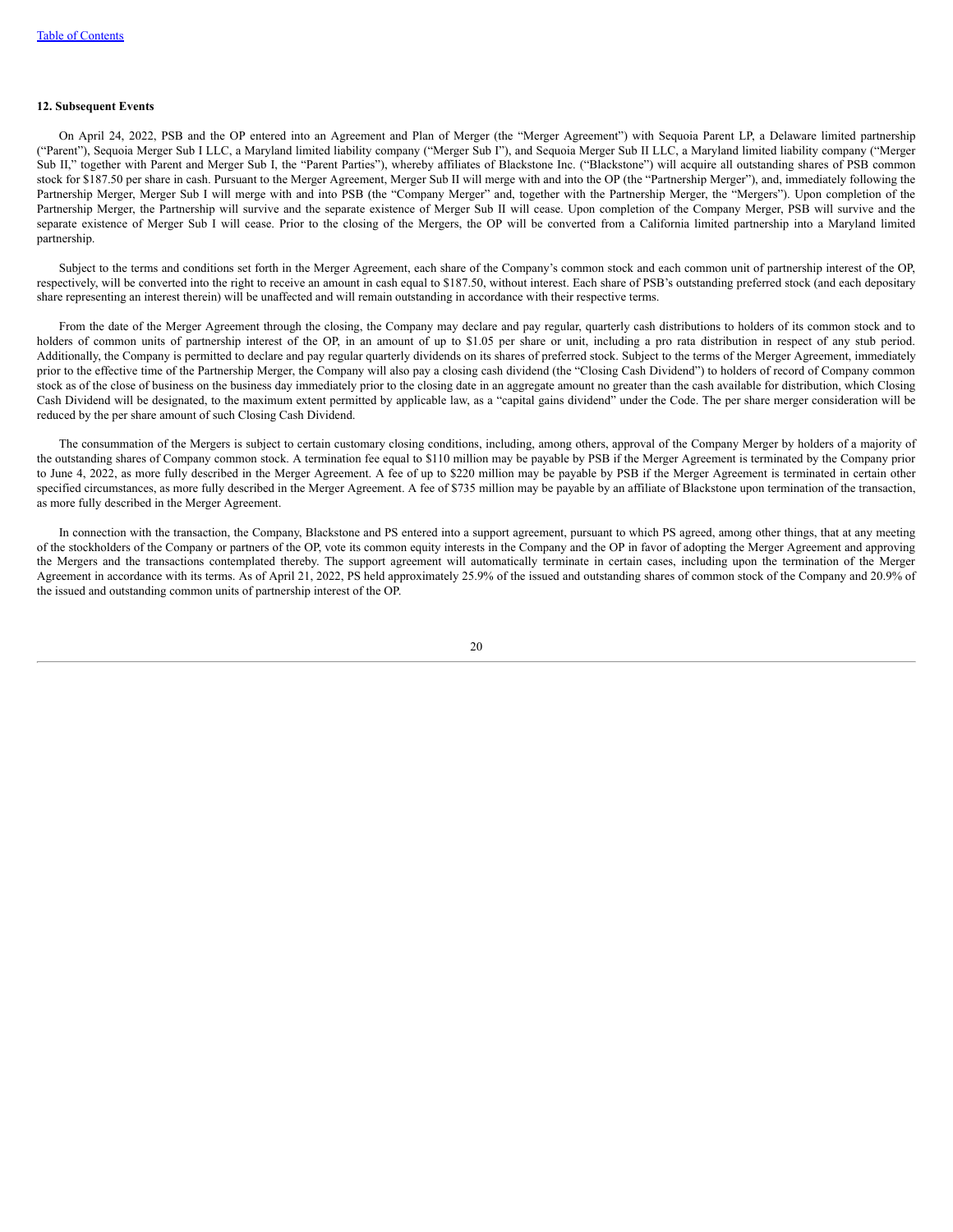#### **ITEM 2.** *MANAGEMENT'S DISCUSSION AND ANALYSIS OF FINANCIAL CONDITION AND RESULTS OF OPERATIONS*

*Forward-Looking Statements:* Forward-looking statements, within the meaning of the Private Securities Litigation Reform Act of 1995, are made throughout this Quarterly Report on Form 10-Q. For this purpose, any statements contained herein that are not statements of historical fact may be deemed to be forward-looking statements. Without limiting the foregoing, the words "may," "believes," "anticipates," "plans," "expects," "seeks," "estimates," "intends" and similar expressions are intended to identify forwardlooking statements. There are a number of important factors that could cause the results of the Company to differ materially from those indicated by such forward-looking statements, including but not limited to: (i) the occurrence of any event, change or other circumstance that could give rise to the termination of the merger agreement described in Note 12 – "Subsequent Events" to our consolidated financial statements under Item 15 in this quarterly report on Form 10-Q; (ii) the failure to obtain the approval of PSB's stockholders of the proposed transaction or the failure to satisfy any of the other conditions to the completion of the proposed transaction; (iii) stockholder litigation in connection with the proposed transaction, which may affect the timing or occurrence of the proposed transaction or result in significant costs of defense, indemnification and liability; (iv) the effect of the announcement of the proposed transaction on the ability of PSB to retain and hire key personnel and maintain relationships with its tenants, vendors and others with whom it does business, or on its operating results and businesses generally; (v) risks associated with the disruption of management's attention from ongoing business operations due to the proposed transaction; (vi) the ability to meet expectations regarding the timing and completion of the proposed transaction; (vii) significant transaction costs, fees, expenses and charges; (viii) the duration and severity of the coronavirus ("COVID-19") pandemic and its impact on our business and our customers; (ix) changes in general economic and business conditions, including as a result of the economic fallout of the COVID-19 pandemic; (x) potential regulatory actions to close our facilities or limit our ability to evict delinquent customers; (xi) decreases in rental rates or increases in vacancy rates/failure to renew or replace expiring leases; (xii) tenant defaults; (xiii) the effect of the recent credit and financial market conditions; (xiv) our failure to maintain our status as a real estate investment trust (a "REIT") under the Internal Revenue Code of 1986, as amended (the "Code"); (xv) the economic health of our customers; (xvi) the health of our officers and directors; (xvii) increases in operating costs; (xviii) casualties to our properties not covered by insurance; (xix) the availability and cost of capital; (xx) increases in interest rates and its effect on our stock price; (xxi) security breaches, including ransomware, or a failure of our networks, systems or technology which could adversely impact our operations or our business, customer and employee relationships or result in fraudulent payments; (xxii) the impact of inflation; and (xxiii) other factors discussed under the heading "Part I, Item 1A. Risk Factors" in our Annual Report on Form 10-K for the year ended December 31, 2021. In light of the significant uncertainties inherent in the forward-looking statements included herein, the inclusion of such information should not be regarded as a representation by us or any other person that our objectives and plans will be achieved. Moreover, we assume no obligation to update these forward-looking statements to reflect actual results, changes in assumptions or changes in other factors affecting such forward-looking statements, except as required by law.

#### *Critical Accounting Policies and Estimates:*

Our critical accounting estimates are defined as accounting estimates or assumptions made in accordance with U.S. generally accepted accounting principles ("GAAP"), which involve a significant level of estimation uncertainty or subjectivity and have had or are reasonably likely to have a material impact on our financial condition or results of operations. Our significant accounting policies, which utilize these critical accounting estimates, are described in Note 2 – "Summary of significant accounting policies" to our consolidated financial statements under Item 15 in this quarterly report on Form 10-Q.

During the three months ended March 31, 2022, there were no material changes to our critical accounting estimates as compared to the critical accounting estimates disclosed in Management's Discussion and Analysis of Financial Condition and Results of Operations contained in Part II, Item 7 of our Annual Report on Form 10-K for the year ended December 31, 2021.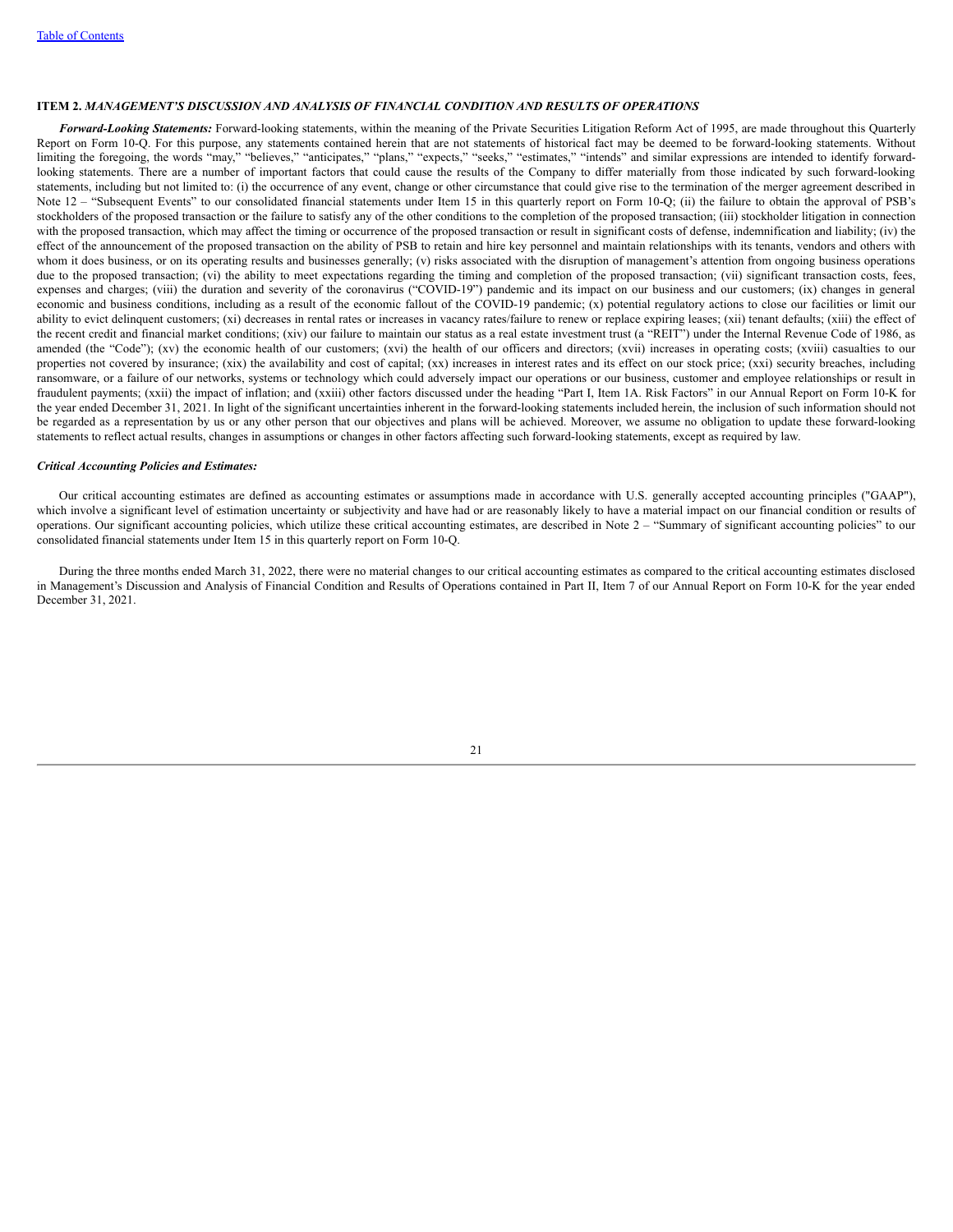#### **Business Overview**

The Company is a fully-integrated, self-advised and self-managed REIT that owns, operates, acquires and develops commercial properties, primarily multi-tenant industrial, industrial-flex, and low rise-suburban office space. As of March 31, 2022, the Company owned and operated 27.0 million rentable square feet of commercial space in six states consisting of 96 parks and 652 buildings. The Company's properties are primarily located in major coastal markets that have experienced long-term economic growth. The Company also held a 95.0% interest in a joint venture entity which owns Highgate at The Mile, a 395-unit multifamily apartment complex located in Tysons, Virginia, and a 98.2% interest in a joint venture formed to develop Brentford at The Mile, a planned 411-unit multifamily apartment complex also located in Tysons, Virginia.

*Pending merger transaction:* Refer to Note 12 – "Subsequent Events" to our consolidated financial statements under Item 15 in this quarterly report on Form 10-Q, for information regarding the merger agreement the Company enter into on April 24, 2022 (the mergers described therein, the "Merger").

*Existing Real Estate Facilities:* The operating results of our existing real estate facilities are substantially influenced by demand for rental space within our properties and our markets, which impacts occupancy, rental rates, and capital expenditure requirements. We strive to maintain high occupancy levels while increasing rental rates and minimizing capital expenditures when market conditions allow, although the Company may decrease rental rates in markets where conditions require. Management's initiatives and strategies with respect to our existing real estate facilities, which include incentivizing our personnel to maximize the return on investment for each lease transaction and provide a superior level of service to our customers.

*Acquisitions of Real Estate Facilities:* We seek to grow our portfolio through acquisitions of facilities generally consistent with the Company's focus on owning concentrated business parks with easy to configure space and in markets and product types with favorable long-term return potential.

We continue to seek to acquire additional properties in our existing markets and generally in close proximity to our existing portfolio; however, there can be no assurance that we will acquire additional facilities that meet our risk-adjusted return and underwriting requirements.

*Development or Redevelopment of Real Estate Facilities:* In certain instances, we may seek to redevelop our existing real estate or develop new buildings on excess land parcels.

As of March 31, 2022, we were in the process of developing an approximately 83,000 square foot multi-tenant industrial building at our 212 Business Park located in Kent, Washington. During the quarter ended March 31, 2022, \$1.5 million was reclassified from land to property held for development on our consolidated balance sheet and, as of March 31, 2022, \$5.5 million of the estimated \$16.0 million total development costs had been incurred. The total investment, inclusive of land and development costs, for the 212 Business Park development is projected to be \$17.5 million. This construction project is scheduled to be completed in the fourth quarter of 2022. As of March 31, 2022, we have contractual construction commitments totaling \$10.5 million that will be paid to various contractors as the project is completed.

As of March 31, 2022, we were in the process of developing an approximately 17,000 square foot multi-tenant industrial building at our Boca Commerce Park, located in Boca Raton, Florida. During the quarter ended March 31, 2022, \$0.6 million was reclassified from land to property held for development on our consolidated balance sheet and, as of March 31, 2022, \$2.3 million of the estimated \$4.2 million total development costs had been incurred. The total investment, inclusive of land and development costs, for the Boca Commerce Park development is projected to be \$4.8 million. This construction project is scheduled to be completed in the fourth quarter of 2022. As of March 31, 2022, we have contractual construction commitments totaling \$1.9 million that will be paid to various contractors as the project is completed.

The Mile is an office and multifamily park we own which sits on 44.5 contiguous acres of land located in Tysons, Virginia. The park consists of 628,000 square feet of office space and a 395-unit multifamily apartment community we developed, Highgate at The Mile, which we completed in 2017 through a joint venture with the JV Partner. In 2019, we successfully rezoned The Mile allowing us to develop, at our election, up to 3,000 additional multifamily units and approximately 500,000 square feet of other commercial uses.

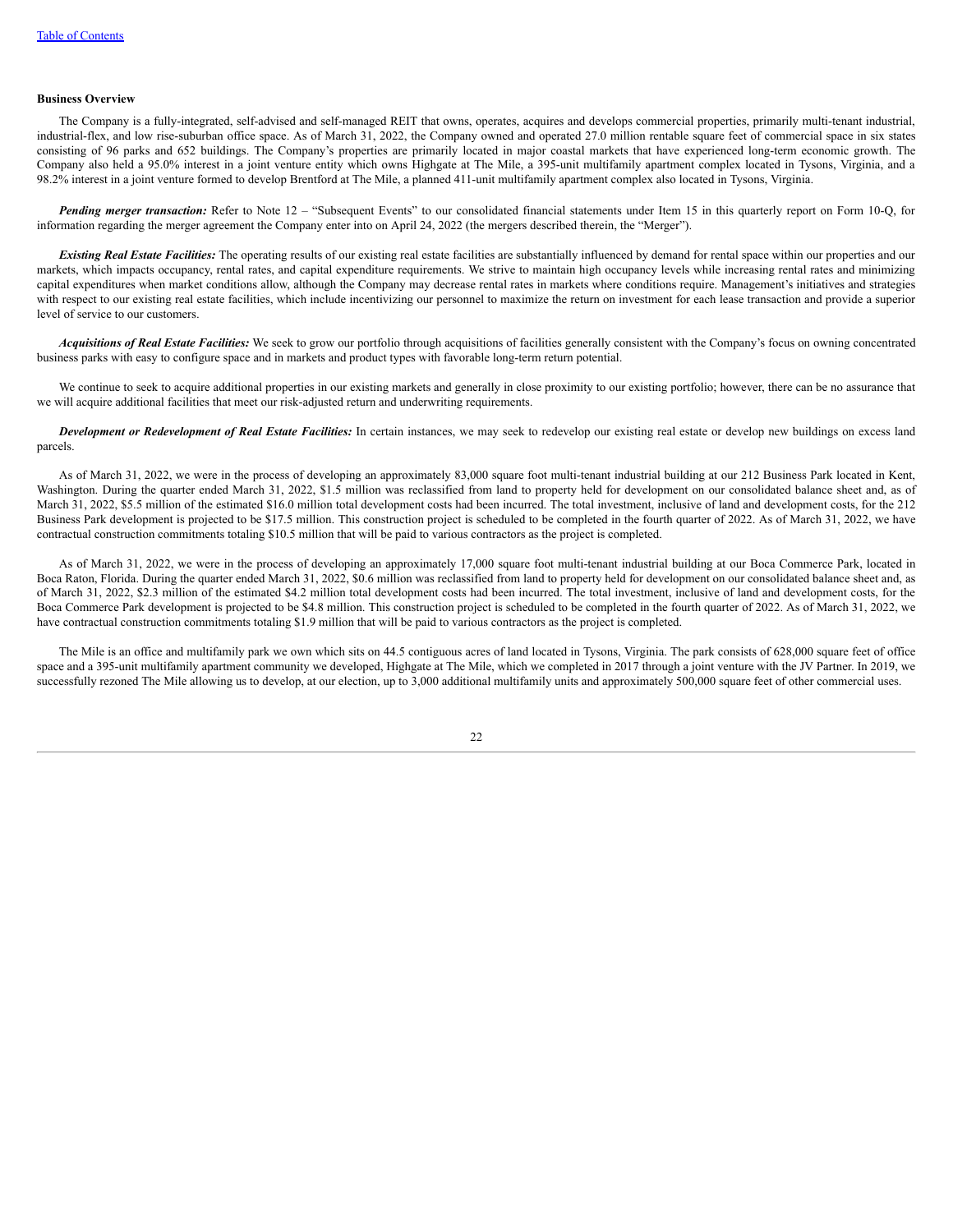In August 2020, the Company entered into a new joint venture with the JV Partner (the "Brentford Joint Venture") for the purpose of developing a second multifamily property, Brentford at The Mile, a planned 411-unit multifamily apartment complex. Under the Brentford Joint Venture agreement, the Company has a 98.2% controlling interest and is the managing member with the JV Partner holding the remaining 1.8% limited partnership interest. We contributed a parcel of land to the Brentford Joint Venture (the "Brentford Parcel") at a value of \$18.5 million, for which we received equity contribution credit in the Brentford Joint Venture. Our cost basis in the Brentford Parcel was \$5.1 million as of March 31, 2022.

Construction of Brentford at The Mile commenced in August 2020 and is anticipated to be completed over a period of 24 to 36 months at an estimated development cost of \$110 million to \$115 million, excluding land cost. As of March 31, 2022, the development cost incurred was \$64.4 million, which is reflected in land and building held for development, net on our consolidated balance sheets along with our \$5.1 million cost basis in the Brentford Parcel.

While multifamily real estate was not previously a core asset class for us, we determined that multifamily real estate represents a unique opportunity and the highest and best use of the Brentford Parcel. Through joint ventures we have partnered with a local developer and operator of multifamily properties in order to leverage their development and operational expertise. The scope and timing of the future phases of development of The Mile are subject to a variety of uncertainties, including site plan approvals and building permits.

We consolidate both the joint venture that owns Highgate at The Mile and the joint venture that is developing Brentford at The Mile.

See "Analysis of Net Income - Multifamily" below and Note 3 and 4 to our consolidated financial statements for more information on Highgate at The Mile and Brentford at The Mile.

**Sale of Real Estate Facilities**: We may from time to time sell individual real estate facilities based on market conditions, fit with our existing portfolio, evaluation of longterm potential returns of markets or product types, or other reasons.

On March 29, 2022, the Company sold a 702,000 square foot industrial-flex business park located in Irving, Texas, for net sale proceeds of \$91.9 million, which resulted in a gain on sale of \$57.0 million. (the "2022 Asset Sold"). There were no asset sales during the three months ended March 31, 2021.

The operations of these facilities are presented in the tables below under "assets sold."

#### **Certain Factors that May Impact Future Results**

*Pending merger transaction*: Refer to Note 12 – "Subsequent Events" to our consolidated financial statements under Item 15 in this quarterly report on Form 10-Q, for information regarding the Merger.

*Impact of COVID-19 pandemic*: Starting in March 2020, the COVID-19 pandemic resulted in cessation, severe curtailment, or impairment of business activities in most sectors of the economy in all markets we operate in, due to governmental "stay at home" orders, risk mitigation procedures, and closure of businesses not considered to be "essential." Since it remains unknown at this time how long the COVID-19 pandemic will continue, particularly given the impact of existing and potential future variants, we cannot estimate how long these negative economic impacts will persist.

Since the onset of the COVID-19 pandemic, the Company has entered into rent relief agreements consisting of \$6.2 million of rent deferrals and \$1.6 million of rent abatements. As of March 31, 2022, the 307 current customers that received rent relief account for 9.6% of rental income. Also as of March 31, 2022, the Company had collected \$5.4 million of rent deferral repayment, representing 99.8% of the amounts scheduled to be repaid through March 31, 2022. An additional \$0.8 million of rent deferral repayment is scheduled to be repaid thereafter.

Our ability to re-lease space as leases expire in a way that minimizes vacancy periods and maximizes market rental rates will depend upon market conditions in the specific submarkets in which each of our properties are located. Due to the uncertainty of the COVID-19 pandemic's impact on the Company's future ability to grow or maintain existing occupancy levels, possible decreases in rental rates on new and renewal transactions, and the potential negative effect of additional rent deferrals, rent abatements, and customer defaults, we believe in some instances the COVID-19 pandemic may continue to have adverse effects on rental income for 2022 and possibly beyond.

*Impact of Inflation:* Inflation has significantly increased recently and a continued increase in inflation could adversely impact our future results. The Company continues to seek ways to mitigate its potential impact. A substantial portion of the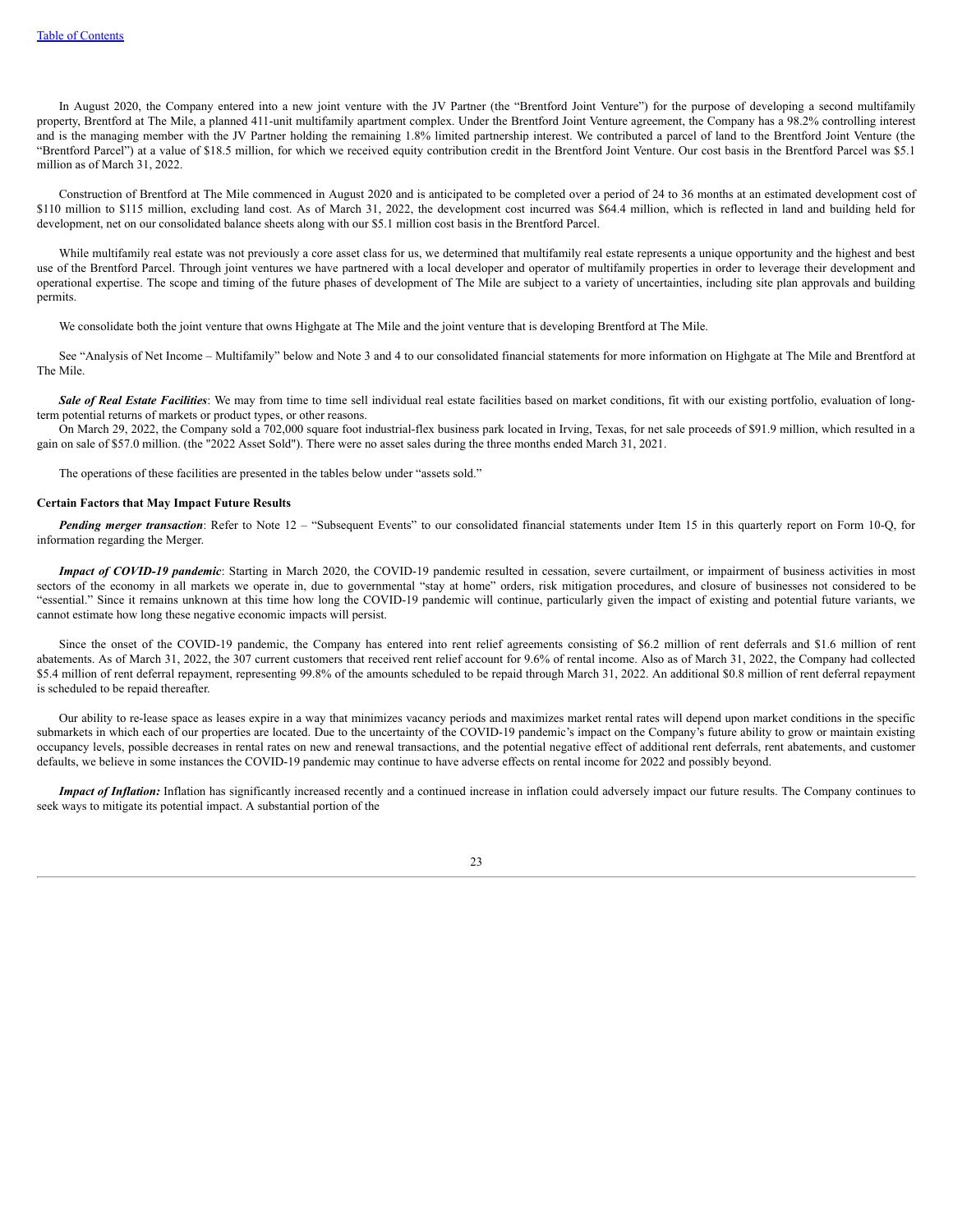Company's leases require customers to pay operating expenses, including real estate taxes, utilities, and insurance, as well as increases in common area expenses, which should partially reduce the Company's exposure to inflation.

*Regional Concentration:* Our portfolio is concentrated in eight regions, in six states. We have chosen to concentrate in these regions because we believe they have characteristics which enable them to be competitive economically, such as above average population growth, job growth, higher education levels and personal income. Changes in economic conditions in these regions in the future could impact our future results.

*Industry and Customer Concentrations:* We seek to minimize the risk of industry or customer concentrations. As of March 31, 2022, leases from our top 10 customers comprised 10.0% of our annualized rental income, with only four customers representing 1% or more– the US Government (2.6%), Amazon Inc. (1.6%), KZ Kitchen Cabinet & Stone (1.3%), and Luminex Corporation (1.0%). In terms of industry concentration, 23.8% of our annualized rental income comes from Business services, and 15.0% from Logistics. No other industry group represents more than 10% of our annualized rental income.

*Customer credit risk:* Historically, we have experienced a low level of write-offs of uncollectible rents, with less than 0.4% of rental income written off in any single year from 2011-2019. As of March 31, 2022 and December 31, 2021, our level of write-offs of uncollectible rents were 0.1%, and 0.0% of rental income,respectively.

As of April 27, 2022, we had 29,320 square feet of leased space occupied by two customers that are protected by Chapter 11 of the U.S. Bankruptcy Code, which have an aggregate remaining lease value of \$1.2 million. From time to time, customers contact us, requesting early termination of their lease, reductions in space leased, or rent deferment or rent abatement, which we are not obligated to grant but will consider and grant under certain circumstances.

#### **Net Operating Income**

We utilize net operating income ("NOI"), a measure that is not defined in accordance with GAAP, to evaluate the operating performance of our real estate. We define NOI as rental income less Cost of Operations.

We believe NOI assists investors in analyzing the performance of our real estate by excluding (i) corporate overhead (i.e., general and administrative expense) because it does not relate to the direct operating performance of our real estate, and (ii) depreciation and amortization expense because it does not accurately reflect changes in the fair value of our real estate. The Company's calculation of NOI may not be comparable to those of other companies and should not be used as an alternative to performance measures calculated in accordance with GAAP. NOI should not be used as a measure of our liquidity, nor is it indicative of funds available to fund our cash needs. NOI should not be used as a substitute for cash flow from operating activities in accordance with GAAP.

We also report NOI on a basis which excludes non-cash rents that have been deferred or abated during the period, certain non-cash revenue items, including amortization of deferred rent receivable, in-place lease intangible, tenant improvement reimbursements, and lease incentives, and also excludes stock-compensation expense for employees whose compensation expense is recorded in cost of operations ("Cash NOI"). We utilize Cash NOI to evaluate the cash flow performance of our properties and believe investors and analysts utilize this metric for the same purpose. Cash NOI should not be used as a measure of our liquidity, nor is it indicative of funds available to fund our cash needs. Cash NOI should not be used as a substitute for cash flow from operating activities in accordance with GAAP.

See "Analysis of net income" below for reconciliations of each of these measures to their closest analogous GAAP measure from our consolidated statements of income.

#### *Results of Operations*

#### **Operating Results Overview: Three Months Ended March 31, 2022 and 2021**

For the three months ended March 31, 2022, net income allocable to common stockholders was \$72.0 million, or \$2.60 per diluted share, compared to \$27.9 million, or \$1.01 per diluted share, for the same period in 2021. The increase was mainly due to a \$57.0 million gain on sale of assets sold during the first quarter of 2022, compared to no assets sold in the first quarter of 2021, combined with a \$5.3 million increase in NOI from our Same Park portfolio (defined below), a \$1.5 million increase in NOI from our Non-Same Park portfolio (defined below), and \$2.5 million lower preferred distributions in 2022 compared to 2021 due to the redemption of preferred stock in November 2021, partially offset by a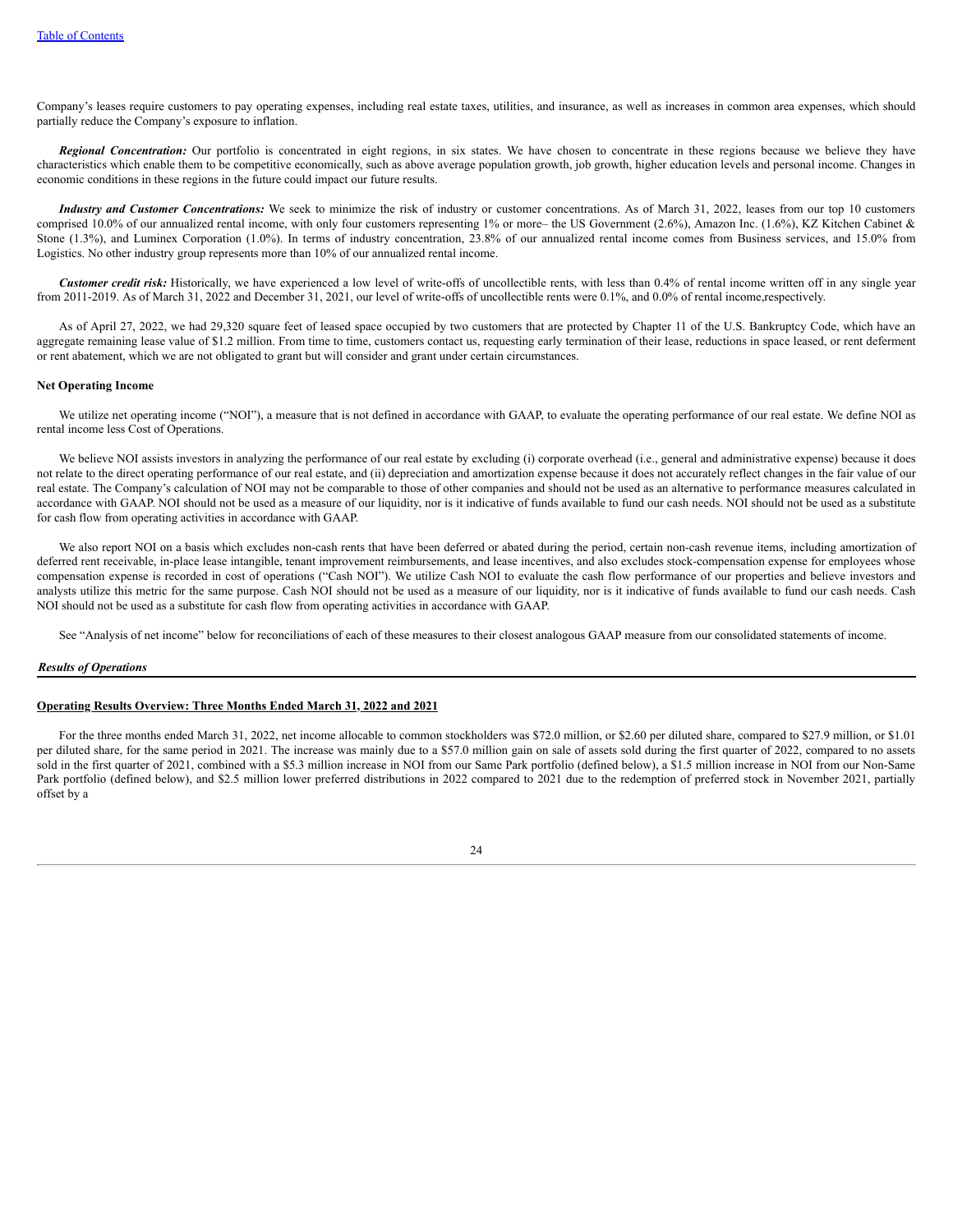decrease of \$2.7 million in NOI generated from assets sold or held for sale, and a one-time cash payment of \$6.7 million to the former Chief Executive Officer ("CEO"), which consists of a \$6.6 million cash payment for RSUs, a \$0.1 million cash payment for COBRA coverage reimbursement in accordance with his separation agreement, partially offset by \$0.6 million non-cash adjustment related to the reversal of stock compensation for the unvested former CEO's shares, net of dividend forfeiture expense.

#### **Analysis of Net Income**

 $\mathcal{L}_\text{max}$ 

Our net income is comprised primarily of our real estate operations, depreciation and amortization expense, general and administrative expense, interest and other income, interest and other expenses and gain on sale of real estate facilities.

We segregate our real estate activities into (i) same park operations, generally representing all operating properties acquired prior to January 1, 2020, comprising 25.7 million rentable square feet of our 27.0 million of rentable square feet at March 31, 2022 the "Same Park" portfolio), (ii) non-same park operations, representing those facilities we own that were acquired after January 1, 2020 (the "Non-Same Park" portfolio), (iii) multifamily operations, and (iv) assets sold or held for sale, including the 2022 Asset Sold totaling 0.7 million square feet and the 2021 Assets Sold totaling 1.0 million square feet.

The table below sets forth the various components of our net income *(in thousands)*:

|                                                               |                              | Three Months Ended March 31, |          |            |  |
|---------------------------------------------------------------|------------------------------|------------------------------|----------|------------|--|
|                                                               | 2022                         |                              | 2021     | % Change   |  |
| Rental income                                                 |                              |                              |          |            |  |
| Same Park                                                     | \$<br>$105,014$ \$           |                              | 98,012   | 7.1%       |  |
| Non-Same Park                                                 | 3,348                        |                              | 1,246    | 168.7%     |  |
| Multifamily                                                   | 2,369                        |                              | 2,327    | 1.8%       |  |
| Assets sold or held for sale <sup>(1)</sup>                   | 2,109                        |                              | 6,462    | $(67.4)\%$ |  |
| Total rental income                                           | 112,840                      |                              | 108,047  | 4.4 %      |  |
| Cost of Operations <sup>(2)</sup>                             |                              |                              |          |            |  |
| Same Park                                                     | 30,900                       |                              | 29,175   | 5.9%       |  |
| Non-Same Park                                                 | 1,060                        |                              | 422      | 151.2%     |  |
| Multifamily                                                   | 1,224                        |                              | 1,067    | 14.7%      |  |
| Assets sold or held for sale <sup>(1)</sup>                   | 930                          |                              | 2,554    | $(63.6)\%$ |  |
| Total cost of operations                                      | 34,114                       |                              | 33,218   | $2.7\%$    |  |
| Stock compensation expense <sup>(3)</sup>                     | (536)                        |                              | (456)    | 17.5 %     |  |
| Total cost of operations excluding stock compensation expense | 33,578                       |                              | 32,762   | $2.5\%$    |  |
| NOI <sup>(4)</sup>                                            |                              |                              |          |            |  |
| Same Park                                                     | 74,114                       |                              | 68,837   | $7.7\%$    |  |
| Non-Same Park                                                 | 2,288                        |                              | 824      | 177.7%     |  |
| Multifamily                                                   | 1,145                        |                              | 1,260    | $(9.1)\%$  |  |
| Assets sold or held for sale $(1)$                            | 1,179                        |                              | 3,908    | $(69.8)\%$ |  |
| Depreciation and amortization expense                         | (23, 132)                    |                              | (22,985) | $0.6\%$    |  |
| General and administrative expense                            | (11, 324)                    |                              | (4, 382) | 158.4%     |  |
| Interest and other income                                     | 246                          |                              | 256      | $(3.9)\%$  |  |
| Interest and other expense                                    | (330)                        |                              | (211)    | 56.4 %     |  |
| Gain on sale of real estate facilities                        | 56,959                       |                              |          | 100.0%     |  |
| Net income                                                    | $\mathbb{S}$<br>$101,145$ \$ |                              | 47,507   | 112.9%     |  |

Amounts shown for the three months ended March 31, 2022 and 2021 include operating results attributable to the 2022 Asset Sold and the 2021 Assets Sold, respectively. (1)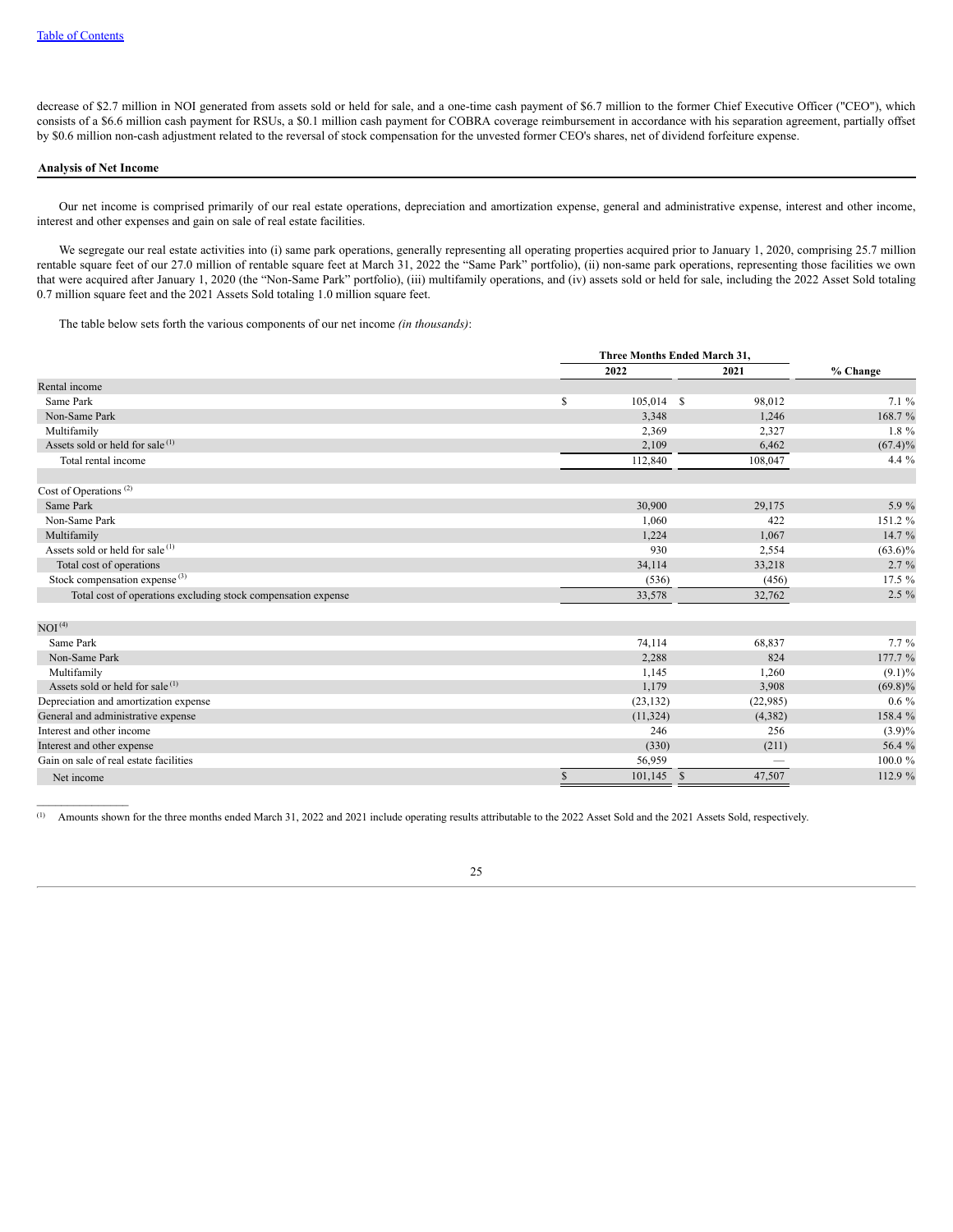- Cost of Operations under Cash NOI excludes the impact of stock compensation expense. (2)
- Stock compensation expense, as shown here, represents stock compensation expense for employees whose compensation expense is recorded in cost of operations. Note that stock compensation expense attributable to our executive management team (including divisional vice presidents) and other corporate employees is recorded within general and administrative expense. (3)
- NOI represents rental income less Cost of Operations. (4)

Rental income increased \$4.8 million for the three months ended March 31, 2022 as compared to the same period in 2021 due primarily to higher occupancy in 2022 compared to the same period in 2021 combined with rental income from our Non-Same Park portfolio acquired during the third and fourth quarters of 2021. These increases were partially offset by a decrease in rental income from assets sold.

Cost of operations, excluding stock compensation expense, increased \$0.8 million for the three months ended March 31, 2022, as compared to the same period in 2021 due primarily to higher Cost of Operations incurred by our Same Park (discussed below) and Non-Same Park portfolios, partially offset by a decrease in Cost of Operations from assets sold.

Net income increased \$53.6 million for the three months ended March 31, 2022, as compared to the same period in 2021. The three month increase was mainly due to a \$57.0 million gain on sale of assets sold during the first quarter of 2022 compared to 2021 as there were no assets sold in the first quarter of 2021, a \$5.3 million increase in NOI from our Same Park portfolio (defined below), a \$1.5 million increase in NOI from our Non-Same Park portfolio (defined below), partially offset by a decrease of \$2.7 million in NOI generated from assets sold or held for sale, and a one-time cash payment of \$6.7 million to the former CEO, which consists of a \$6.6 million cash payment for RSUs, a \$0.1 million cash payment for COBRA coverage reimbursement in accordance with his separation agreement, partially offset by \$0.6 million non-cash adjustment related to the reversal of stock compensation for the unvested former CEO's shares, net of dividend forfeiture expense.

#### *Same Park Portfolio*

We believe that evaluation of the Same Park portfolio provides an informative view of how the Company's portfolio has performed over comparable periods. We believe that investors and analysts use Same Park information in a comparable manner.

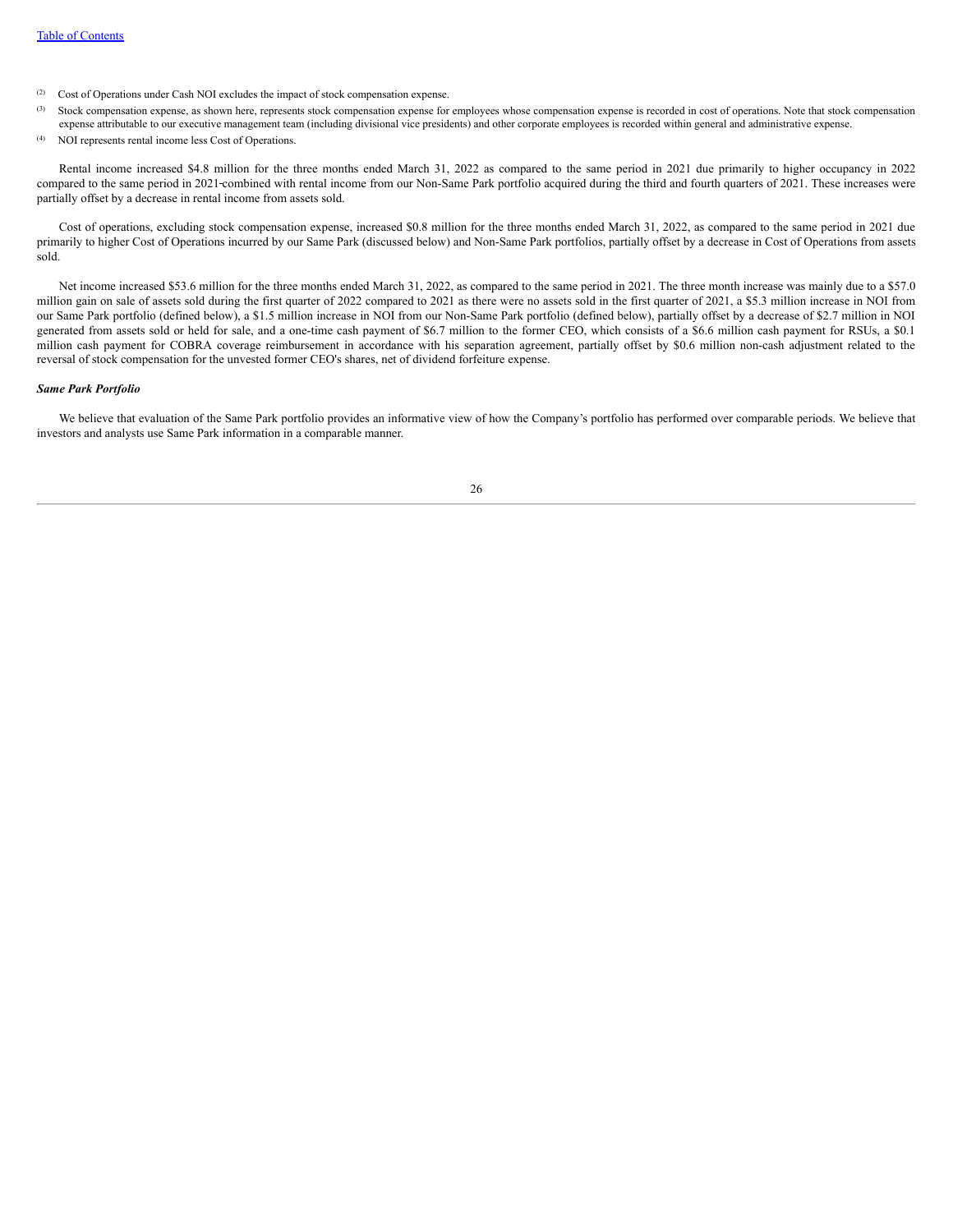The following table summarizes the historical operating results of our Same Park portfolio and certain statistical information related to leasing activity during the three months ended March 31, 2022 and 2021 *(in thousands, except per square foot data)*:

|                                                            |    | Three Months Ended March 31, |               |        |            |  |
|------------------------------------------------------------|----|------------------------------|---------------|--------|------------|--|
|                                                            |    | 2022                         |               | 2021   | % Change   |  |
| Rental income                                              |    |                              |               |        |            |  |
| Cash Rental Income <sup>(1)</sup>                          | \$ | 104,096                      | \$            | 96,638 | $7.7\%$    |  |
| Non-Cash Rental Income <sup>(2)</sup>                      |    | 918                          |               | 1,374  | $(33.2\%)$ |  |
| Total rental income                                        |    | 105,014                      |               | 98,012 | $7.1\%$    |  |
| Cost of Operations                                         |    |                              |               |        |            |  |
| Property taxes                                             |    | 11,788                       |               | 11,197 | $5.3\%$    |  |
| Utilities                                                  |    | 4,637                        |               | 4,417  | 5.0%       |  |
| Repairs and maintenance                                    |    | 5,679                        |               | 5,244  | 8.3%       |  |
| Compensation                                               |    | 5,168                        |               | 4,559  | 13.4 %     |  |
| Snow removal                                               |    | 846                          |               | 1,002  | $(15.6\%)$ |  |
| Property insurance                                         |    | 1,268                        |               | 1,167  | 8.7%       |  |
| Other expenses                                             |    | 1,514                        |               | 1,589  | $(4.7\%)$  |  |
| Total Cost of Operations <sup>(3)</sup>                    |    | 30,900                       |               | 29,175 | 5.9%       |  |
| Less: Non-cash stock based compensation in operating costs |    | (496)                        |               | (421)  | 17.8%      |  |
| Total Cash Cost of Operations                              |    | 30,404                       |               | 28,754 | 5.7%       |  |
| NOI <sup>(4)</sup>                                         | S  | 74,114                       | S.            | 68,837 | $7.7\%$    |  |
| Cash NOI <sup>(5)</sup>                                    | \$ | 73,692                       | $\mathsf{\$}$ | 67,884 | 8.6 %      |  |
| <b>Selected Statistical Data</b>                           |    |                              |               |        |            |  |
| Square footage at period end                               |    | 25,749                       |               | 25,749 |            |  |
| NOI margin <sup>(6)</sup>                                  |    | 70.6 %                       |               | 70.2 % | $0.4\%$    |  |
| Cash NOI margin <sup>(7)</sup>                             |    | 70.8%                        |               | 70.2 % | $0.6\%$    |  |
| Weighted average square foot occupancy                     |    | 96.0%                        |               | 93.3 % | $2.7\%$    |  |
| Revenue per Occupied Square Foot <sup>(8)</sup>            | \$ | 16.99                        | S             | 16.32  | 4.1 $%$    |  |
| Cash Rental Income per Occupied Square Foot <sup>(9)</sup> | \$ | 16.84                        | $\mathbb{S}$  | 16.10  | 4.6%       |  |

Cash Rental Income represents rental income excluding Non-Cash Rental Income (defined below). See table below for the change in Cash Rental Income.  $\overline{(\text{1})}$ 

Non-Cash Rental Income represents amortization of deferred rent receivable (net of write-offs), in-place lease intangible, tenant improvement reimbursements, and lease incentives. Same Park Non-Cash Rental Income is presented net of deferred rent receivable write-offs of \$0.0 million and \$0.1 million for the three months ended March 31, 2022 and 2021, respectively (2)

Cost of Operations, as presented above, includes stock compensation expense for employees whose compensation expense is recorded in cost of operations. (3)

NOI represents rental income less Cost of Operations. (4)

 $\mathcal{L}_\text{max}$ 

Cash NOI represents Cash Rental Income less Cash Cost of Operations. (5)

NOI margin is computed by dividing NOI by rental income. (6)

Cash NOI margin is computed by dividing Cash NOI by Cash Rental Income. (7)

Revenue per Occupied Square Foot is computed by dividing rental income for the period by weighted average occupied square feet for the same period. Revenue per Occupied Square Foot for the three month period shown is annualized. (8)

Cash Rental Income per Occupied Square Foot is computed by dividing Cash Rental Income for the period by weighted average occupied square feet for the same period. Cash rental Income per Occupied Square Foot for the three month period shown is annualized. (9)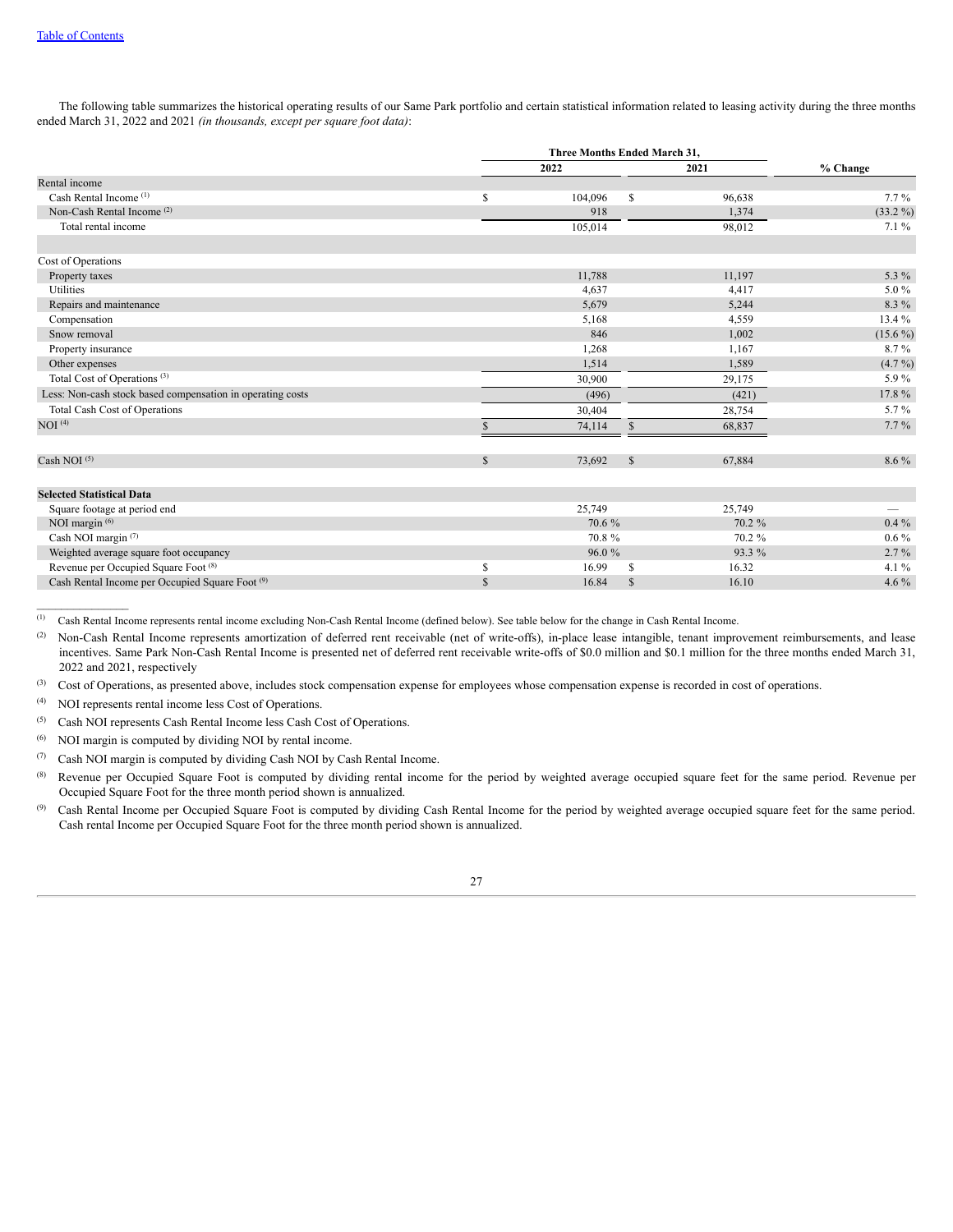$\mathcal{L}_\text{max}$ 

# *Analysis of Same Park Rental Income*

Rental income for our Same Park portfolio increased 7.1% for the three months ended March 31, 2022, as compared to the same period in 2021. The three month increase was due primarily due to an increase in weighted average occupancy and higher rental rates charged to our customers, as revenue per occupied square foot increased 4.1%, in the three months ended March 31, 2022, compared to the same period in 2021.

The following table details the change in Same Park rental income for the three months ended March 31, 2022 and 2021 *(in thousands):*

|                                                    | Three Months Ended March 31, |            |           |           |  |
|----------------------------------------------------|------------------------------|------------|-----------|-----------|--|
|                                                    |                              | 2022       | 2021      | \$ Change |  |
| Rental income                                      |                              |            |           |           |  |
| Base rental income                                 |                              | 77,002 \$  | 71,600 \$ | 5,402     |  |
| Expense recovery income                            |                              | 26,545     | 24,022    | 2,523     |  |
| Lease buyout income                                |                              | 245        | 377       | (132)     |  |
| Rent receivable recovery/(write-off)               |                              | (87)       | (1)       | (86)      |  |
| Abatements                                         |                              | (2)        | (83)      | 81        |  |
| Deferrals                                          |                              | $-$        | (187)     | 187       |  |
| Deferral repayments, net                           |                              | 147        | 738       | (591)     |  |
| Fee Income                                         |                              | 246        | 172       | 74        |  |
| Cash Rental Income                                 |                              | 104,096    | 96,638    | 7,458     |  |
| Non-Cash Rental Income <sup><math>(1)</math></sup> |                              | 918        | 1,374     | (456)     |  |
| Total rental income                                |                              | 105,014 \$ | 98,012 \$ | 7,002     |  |

Non-cash rental income includes amortization of deferred rent receivable (net of write-offs), in-place lease intangible, tenant improvement reimbursements, and lease incentives.  $\overline{(1)}$ 

We expect our future revenue growth will come primarily from contractual rental increases as well as from potential increases in market rents which would allow us to increase rent levels when leases are either renewed with existing customers or re-leased to new customers.

The following table sets forth the expirations of existing leases in our Same Park portfolio over the next five years based on lease data at March 31, 2022 *(dollars and square feet in thousands):*

**Percent** of  $\mathbf{P}$ 

| <b>Year of Lease Expiration</b> | Number of<br><b>Customers</b> | Square<br><b>Footage Subject to</b><br><b>Expiring Leases</b> | Percent of<br><b>Total Leased</b><br><b>Square Footage</b> | <b>Annualized Rental</b><br><b>Income Under</b><br><b>Expiring Leases</b> | rercent of<br><b>Annualized Rental</b><br><b>Income Represented</b><br>by Expiring Leases |
|---------------------------------|-------------------------------|---------------------------------------------------------------|------------------------------------------------------------|---------------------------------------------------------------------------|-------------------------------------------------------------------------------------------|
| Remainder of 2022               | 1,629                         | 4,063                                                         | 16 %                                                       | 72,761                                                                    | 16 %                                                                                      |
| 2023                            | 1,463                         | 5,931                                                         | 24 %                                                       | 102,748                                                                   | 23 %                                                                                      |
| 2024                            | 923                           | 4,978                                                         | 20 %                                                       | 90,522                                                                    | 20 %                                                                                      |
| 2025                            | 377                           | 3,695                                                         | $15\%$                                                     | 68,558                                                                    | 15 %                                                                                      |
| 2026                            | 223                           | 2,372                                                         | 10 %                                                       | 43,422                                                                    | 10 %                                                                                      |
| Thereafter                      | 159                           | 3,696                                                         | 15 %                                                       | 69,794                                                                    | 16 %                                                                                      |
| Total                           | 4,774                         | 24,735                                                        | 100 %                                                      | 447,805                                                                   | 100 %                                                                                     |
|                                 |                               |                                                               |                                                            |                                                                           |                                                                                           |

See "Analysis of Same Park Market Trends" below for further analysis of such data on a by market basis.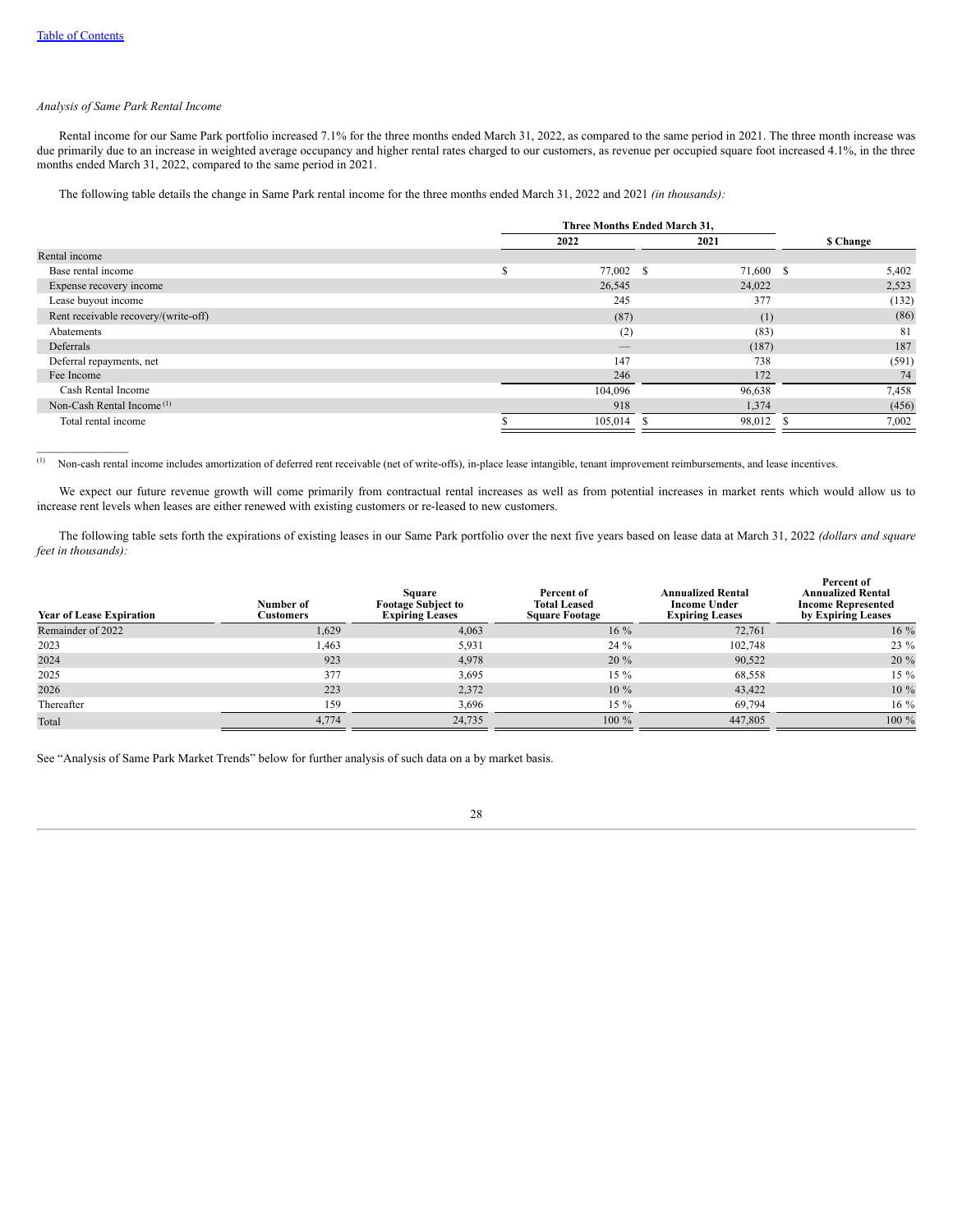#### *Analysis of Same Park Cost of Operations*

Cost of Operations for our Same Park portfolio increased 5.9% for the three months ended March 31, 2022, as compared to the same period in the prior year. The three month increase was due to increases in almost all cost of operations categories except for snow removal and other expenses.

Property taxes increased 5.3% for the three months ended March 31, 2022, as compared to the same period in the prior year. These increases were due to higher assessed values. We expect potential property tax growth in the future due to higher assessed values.

Utilities are dependent upon energy prices and usage levels. Changes in usage levels are driven primarily by weather and temperature. Utilities increased 5.0% during the three months ended March 31, 2022, as compared to the same period in the prior year. The three-month increase was driven by reduced consumption in the first quarter of 2021 resulting from the ongoing "shelter in place order" due to the COVID-19 pandemic during the first quarter of 2021. It is difficult to estimate future utility costs, because weather, temperature and energy prices are volatile and not readily predictable. However, we expect utility costs in the future to return to pre-COVID-19 pandemic levels over time due to expected increases in traffic and use at our parks as our customers resume operations.

Repairs and maintenance expense increased 8.3% for the three months ended March 31, 2022, as compared to the same period in the prior year. The three-month increase was due a reduction in general repairs and property services resulting from the ongoing "shelter in place order" due to the COVID-19 pandemic during the first quarter of 2021. Repairs and maintenance costs are dependent upon many factors including weather conditions, which can impact repair and maintenance needs, inflation in material and labor costs and random events, and as a result are not always predictable. We expect repairs and maintenance costs for the remainder of 2022 to be more consistent with pre-COVID-19 pandemic levels as a result of expected increases in traffic and use at our parks as customers resume operations.

Compensation increased 13.4% for the three months ended March 31, 2022, as compared to the same period in the prior year. Compensation expense is comprised of on-site and supervisory personnel costs incurred in the operation of our properties. The increase in compensation was primarily due to salary increases and promotions. We expect compensation and payroll expenses to continue to increase in the future.

Snow removal costs decreased 15.6% during the three months ended March 31, 2022 as compared to the same period in the prior year. Snow removal costs are weather dependent and therefore not predictable.

Property insurance expense increased 8.7% for the three months ended March 31, 2022, as compared to the same period in the prior year. The three-month increase was primarily due to an increase in our property insurance premium for the policy period June 2021 to May 2022 due to unfavorable market conditions pervasive throughout commercial real estate sectors combined with insurance deductibles recorded during 2021 related to damage from the winter storm in Texas. We expect to experience increases in property insurance expense in the future as unfavorable market conditions pervasive throughout commercial real estate sectors persist.

Other expenses decreased 4.7% for the three months ended March 31, 2022, as compared to the same period in the prior year. Other expenses are comprised of general property expenses incurred in the operation of our properties. We expect other expenses for the remainder of 2022 to be similar to our results for the three months March 31, 2022.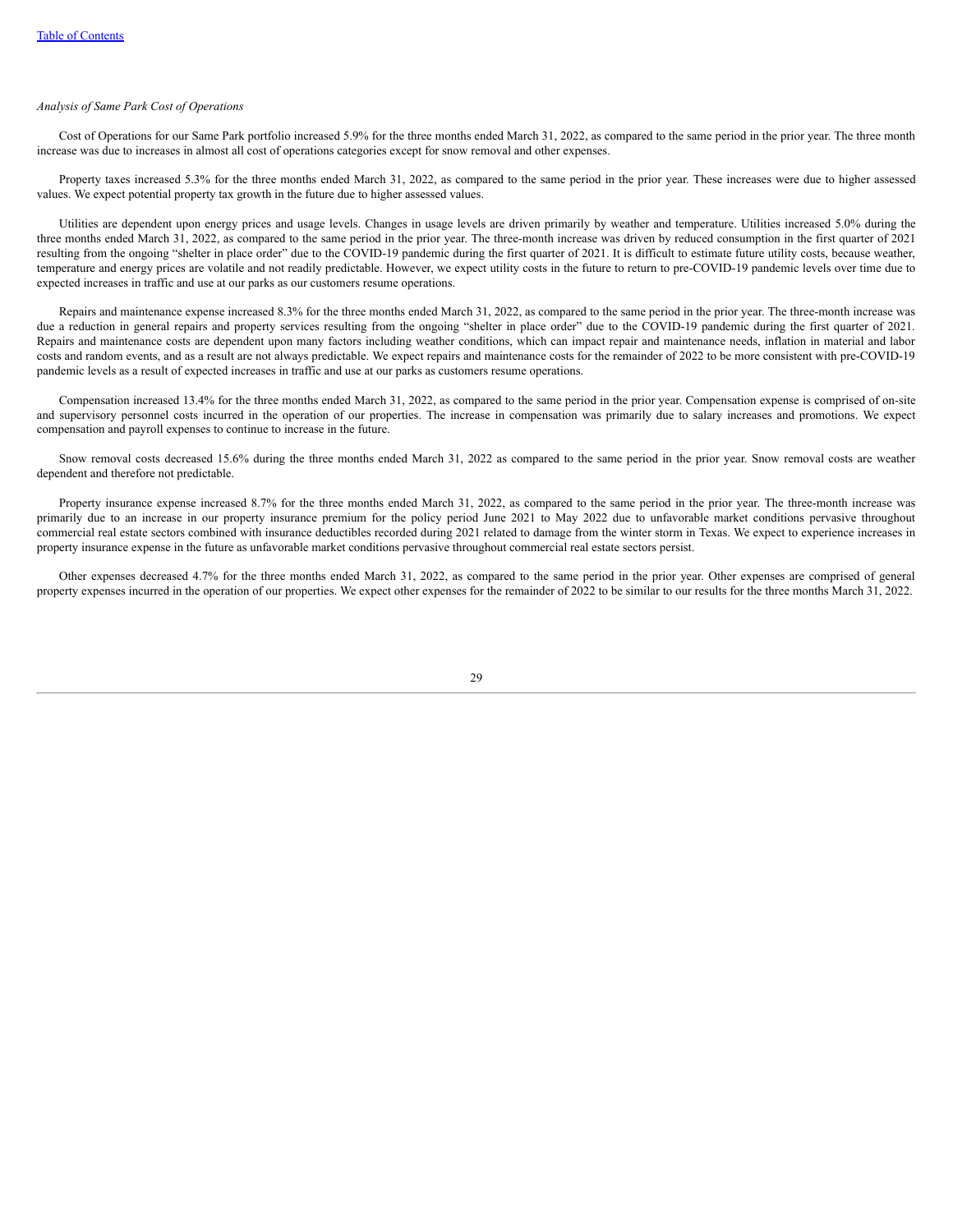$\mathcal{L}_\text{max}$  and  $\mathcal{L}_\text{max}$ 

# Analysis of Same Park Market Trends

The following tables set forth historical data by region related to the operations of our Same Park portfolio for Cash Rental Income, Cash Cost of Operations, weighted average occupancy, and Cash Rental Income per Occupied Square Foot *(in thousands, except per square foot data):*

|                                                            |                    | <b>Three Months Ended March 31</b> |              |                  |               |
|------------------------------------------------------------|--------------------|------------------------------------|--------------|------------------|---------------|
| <b>Region</b>                                              |                    | 2022                               |              | 2021             | Change        |
| <b>Geographic Data on Same Park</b>                        |                    |                                    |              |                  |               |
| <b>Cash Rental Income</b>                                  | <b>Square Feet</b> |                                    |              |                  |               |
| Northern California                                        | 7,324 \$           | 30,652                             | s            | 27,791           | 10.3%         |
| Southern California                                        | 3,529              | 15,955                             |              | 14,093           | 13.2%         |
| Dallas                                                     | 2,093              | 5,446                              |              | 5,044            | 8.0%          |
| Austin                                                     | 1,963              | 8,834                              |              | 8,633            | 2.3%          |
| Northern Virginia                                          | 4,532              | 19,900                             |              | 19,484           | 2.1%          |
| South Florida                                              | 3,866              | 13,175                             |              | 11,786           | 11.8%         |
| Seattle                                                    | 1,350              | 5,232                              |              | 4,920            | 6.3%          |
| Suburban Maryland                                          | 1,092              | 4,902                              |              | 4,887            | 0.3%          |
| <b>Total Same Park</b>                                     | $25,749$ \$        | 104,096                            | $\mathbf S$  | 96,638           | 7.7%          |
| <b>Cash Cost of Operations</b>                             |                    |                                    |              |                  |               |
| Northern California                                        | $\mathbb{S}$       | 6,761                              | $\mathbb S$  | 6,498            | 4.0%          |
| Southern California                                        |                    | 4,212                              |              | 3,854            | 9.3%          |
| Dallas                                                     |                    | 1,792                              |              | 1,921            | (6.7)%        |
| Austin                                                     |                    | 3,505                              |              | 3,215            | 9.0%          |
| Northern Virginia                                          |                    | 7,368                              |              | 7,039            | 4.7%          |
| South Florida                                              |                    | 3,526                              |              | 3,184            | 10.7%         |
| Seattle                                                    |                    | 1,439                              |              | 1,292            | 11.4%         |
| Suburban Maryland                                          |                    | 1,801                              |              | 1,751            | 2.9%          |
| <b>Total Same Park</b>                                     | $\mathbb{S}$       | 30,404                             | $\mathbb S$  | 28,754           | 5.7%          |
|                                                            |                    |                                    |              |                  |               |
| Cash NOI                                                   | \$                 |                                    | S            |                  | 12.2%         |
| Northern California                                        |                    | 23,891<br>11,743                   |              | 21,293<br>10,239 | 14.7%         |
| Southern California                                        |                    |                                    |              |                  | 17.0%         |
| Dallas                                                     |                    | 3,654                              |              | 3,123            |               |
| Austin                                                     |                    | 5,329                              |              | 5,418            | $(1.6)\%$     |
| Northern Virginia                                          |                    | 12,532                             |              | 12,445           | 0.7%<br>12.2% |
| South Florida                                              |                    | 9,649                              |              | 8,602            |               |
| Seattle                                                    |                    | 3,793                              |              | 3,628            | 4.5%          |
| Suburban Maryland                                          |                    | 3,101                              |              | 3,136            | (1.1)%        |
| <b>Total Same Park</b>                                     | \$                 | 73,692                             | S            | 67,884           | 8.6%          |
| Weighted average square foot occupancy                     |                    |                                    |              |                  |               |
| Northern California                                        |                    | 97.6 %                             |              | 93.1 %           | 4.5%          |
| Southern California                                        |                    | 97.8 %                             |              | 96.2 %           | 1.6%          |
| Dallas                                                     |                    | 92.9 %                             |              | 86.9%            | 6.0%          |
| Austin                                                     |                    | 94.2 %                             |              | 95.1 %           | (0.9)%        |
| Northern Virginia                                          |                    | 93.7%                              |              | 91.7%            | 2.0%          |
| South Florida                                              |                    | 98.0%                              |              | 95.5 %           | 2.5%          |
| Seattle                                                    |                    | 95.4 %                             |              | 93.3 %           | 2.1%          |
| Suburban Maryland                                          |                    | 92.1 %                             |              | 92.2 %           | (0.1)%        |
| <b>Total Same Park</b>                                     |                    | 96.0%                              |              | 93.3 %           | 2.7%          |
| Cash Rental Income per Occupied Square Foot <sup>(1)</sup> |                    |                                    |              |                  |               |
| Northern California                                        | $\mathbb{S}$       | 17.16                              | s            | 16.31            | 5.2%          |
| Southern California                                        | $\mathbb{S}$       | 18.50                              | $\mathbb{S}$ | 16.62            | 11.3%         |
| Dallas                                                     | \$                 | 11.19                              | s            | 11.09            | 0.9%          |
| Austin                                                     | $\mathbb{S}$       | 19.10                              | $\mathbb{S}$ | 18.50            | 3.2%          |
| Northern Virginia                                          | $\mathbb{S}$       | 18.75                              | $\mathbb{S}$ | 18.75            | 0.0%          |
| South Florida                                              | <sup>S</sup>       | 13.91                              | \$           | 12.76            | 9.0%          |
| Seattle                                                    | \$                 | 16.24                              | S            | 15.62            | 4.0%          |
| Suburban Maryland                                          | $\mathbb{S}$       | 19.43                              | $\mathbb S$  | 19.37            | 0.3%          |
| <b>Total Same Park</b>                                     | $\mathbf S$        | 16.84                              | $\mathbf S$  | 16.10            | 4.6%          |
|                                                            |                    |                                    |              |                  |               |

 $^{(1)}$  Defined in Management's Discussion and Analysis of Financial Condition and Results of Operations–Analysis of Net Income–Same Park Portfolio table.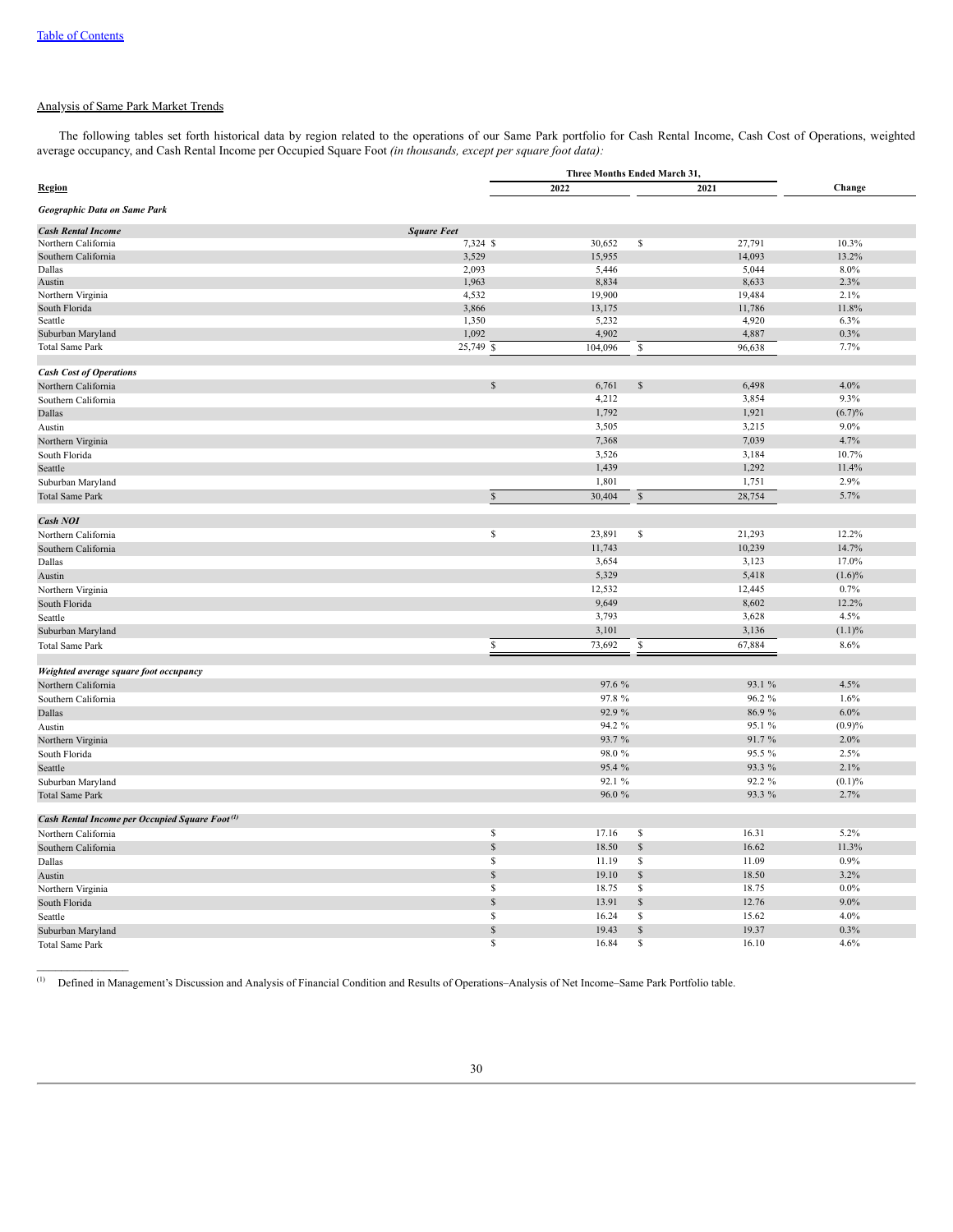$\mathcal{L}_\text{max}$  and  $\mathcal{L}_\text{max}$ 

Our past revenue growth has come from contractual annual rent increases, as well as re-leasing of space at rates above outgoing rental rates. We believe the percentage difference between outgoing cash rent inclusive of estimated expense recoveries and incoming cash rent inclusive of estimated expense recoveries for leases executed ("Cash Rental Rate Change") is useful in understanding trends in current market rates relative to our existing lease rates. The following table summarizes Cash Rental Rate Change and other key statistical information with respect to the Company's leasing production for its Same Park portfolio for the three months ended March 31, 2022 *(square feet in thousands):*

|                                    | Three Months Ended March 31, 2022  |                                     |                                                         |                                                  |                                           |  |  |  |  |
|------------------------------------|------------------------------------|-------------------------------------|---------------------------------------------------------|--------------------------------------------------|-------------------------------------------|--|--|--|--|
| <b>Industrial</b>                  | <b>Square</b><br>Footage<br>Leased | <b>Customer</b><br><b>Retention</b> | <b>Transaction</b><br>Costs per<br><b>Executed Foot</b> | <b>Cash Rental</b><br>Rate Change <sup>(1)</sup> | <b>GAAP</b><br>Rent Change <sup>(2)</sup> |  |  |  |  |
| Northern California                | 226                                | 81.0% \$                            | 2.01                                                    | 14.5%                                            | 29.6 %                                    |  |  |  |  |
| Southern California                | 240                                | 81.6%                               | 1.82                                                    | 11.8 %                                           | 22.8%                                     |  |  |  |  |
| Dallas                             | 97                                 | 44.9%                               | 3.22                                                    | 10.6 %                                           | 25.7%                                     |  |  |  |  |
| Austin                             | 28                                 |                                     | 3.19                                                    | 19.9%                                            | 47.7%                                     |  |  |  |  |
| Northern Virginia                  | 141                                | 97.4 %                              | 1.92                                                    | $6.7 \%$                                         | 17.9 %                                    |  |  |  |  |
| South Florida                      | 299                                | 66.2 %                              | 1.36                                                    | 25.1 %                                           | 51.0%                                     |  |  |  |  |
| Seattle                            | 45                                 | 71.9%                               | 1.80                                                    | 18.4 %                                           | 37.7%                                     |  |  |  |  |
| Suburban Maryland                  | 9                                  | 100.0%                              | 1.09                                                    | $(1.6)\%$                                        | $0.5 \%$                                  |  |  |  |  |
| <b>Industrial Totals by Region</b> | 1,085                              | 74.3 % \$                           | 1.90                                                    | 15.2 %                                           | 31.4%                                     |  |  |  |  |
| <b>Flex</b>                        |                                    |                                     |                                                         |                                                  |                                           |  |  |  |  |
| Northern California                | 43                                 | 91.5 % \$                           | 0.75                                                    | $6.4\%$                                          | 13.1 %                                    |  |  |  |  |
| Southern California                | 44                                 | 81.1%                               | 4.88                                                    | 8.0%                                             | 20.4 %                                    |  |  |  |  |
| Dallas                             | 51                                 | 79.0%                               | 2.46                                                    | 7.8%                                             | 18.9%                                     |  |  |  |  |
| Austin                             | 108                                | 90.3 %                              | 7.28                                                    | $5.1\%$                                          | 16.8%                                     |  |  |  |  |
| Northern Virginia                  | 34                                 | 53.0%                               | 3.74                                                    | $(0.9)\%$                                        | $0.4\%$                                   |  |  |  |  |
| South Florida                      | 6                                  | 58.5 %                              | 2.10                                                    | 16.6 %                                           | 34.1 %                                    |  |  |  |  |
| Seattle                            | 32                                 | 51.1%                               | 2.80                                                    | 7.7 %                                            | 16.8%                                     |  |  |  |  |
| Flex Totals by Region              | 318                                | 75.4 % \$                           | 4.36                                                    | 5.9%                                             | 15.6 %                                    |  |  |  |  |
| Office                             |                                    |                                     |                                                         |                                                  |                                           |  |  |  |  |
| Northern California                | 19                                 | 91.7 % \$                           | 0.04                                                    | $(6.6)\%$                                        | $(5.8)\%$                                 |  |  |  |  |
| Southern California                |                                    | 30.9%                               |                                                         | $1.0 \%$                                         | 9.0%                                      |  |  |  |  |
| Northern Virginia                  | 85                                 | 69.1 %                              | 9.97                                                    | $(8.4)\%$                                        | $1.1\%$                                   |  |  |  |  |
| Seattle                            |                                    | 100.0%                              |                                                         | $6.2 \%$                                         | 15.3 %                                    |  |  |  |  |
| Suburban Maryland                  | 22                                 | 76.2 %                              | 8.15                                                    | $(1.3)\%$                                        | 4.0%                                      |  |  |  |  |
| Office Totals by Region            | 128                                | 72.3 % \$                           | 8.00                                                    | $(6.8)\%$                                        | $(0.1)\%$                                 |  |  |  |  |
| Company Totals by Type             | 1,531                              | 74.4 % \$                           | 2.92                                                    | 10.4 %                                           | 23.5 %                                    |  |  |  |  |

Cash Rental Rate Change is computed by taking the percentage difference between the incoming initial billed monthly cash rental rates inclusive of estimated expense recoveries (excluding the impact of certain items such as concessions or future escalators) on new leases or extensions executed in the period, and the outgoing monthly cash rental rates inclusive of estimated expense recoveries last billed on the previous lease for that space. Leases executed on spaces vacant for more than the preceding twelve months have been excluded from this measure. (1)

GAAP rent represents average rental payments for the term of a lease on a straight-line basis in accordance with GAAP and excludes operating expense reimbursements. (2)

For the three months ended March 31, 2022, weighted average occupancy was 96.0%, an increase from weighted average occupancy of 93.3% for the three months ended March 31, 2021. Renewals of leases with existing customers represented 76.3% of our leasing activity for the three months ended March 31, 2022. Average lease term of the leases executed during the three months ended March 31, 2022 was 3.4 years with associated average transaction costs (tenant improvements and leasing commissions) of \$2.92 per square foot. For comparative purposes, average lease term and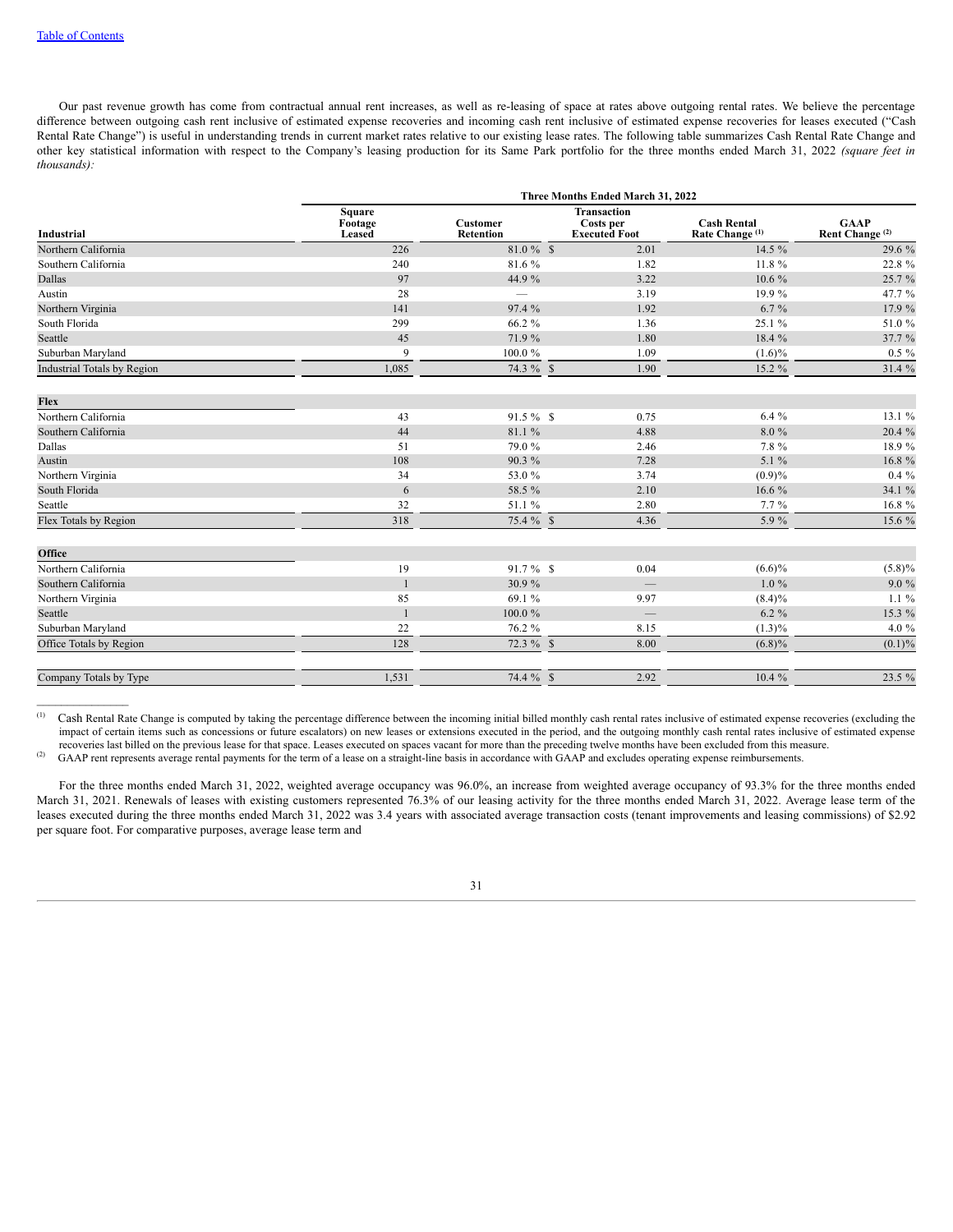$\mathcal{L}_\text{max}$ 

transaction costs on leases executed during the three months ended March 31, 2021 were 3.3 years and \$2.58 per square foot, respectively. The uncertainty of the COVID-19 pandemic's impact on the Company's future ability to increase or maintain existing occupancy levels, possible decreases in rental rates on new and renewal transactions, and potential additional rent deferrals, rent abatements, and customer defaults, may affect our ability to grow Same Park rental income in the near future.

*Non-Same Park Portfolio:* The table below reflects the assets comprising our Non-Same Park portfolio *(in thousands):*

|                           |                      |                  | Purchase | <b>Square</b> |                             |
|---------------------------|----------------------|------------------|----------|---------------|-----------------------------|
| <b>Acquired Property</b>  | <b>Date Acquired</b> | Location         | Price    | Feet          | Occupancy at March 31, 2022 |
| Jupiter Business Park     | November 2021        | Plano. TX        | 25,600   | 141           | $100.0\%$                   |
| Port America              | September 2021       | Grapevine, Texas | 123.268  | 718           | 95.6%                       |
| Pickett Industrial Park   | October 2020         | Alexandria, VA   | 46,582   | 246           | 44.3%                       |
| La Mirada Commerce Center | January 2020         | La Mirada, CA    | 13.513   |               | 95.6%                       |
| Total acquired property   |                      |                  | 208,963  | 1,178         | 85.3%                       |

We believe that our management and operating infrastructure typically allows us to generate higher NOI from newly acquired real estate facilities than was achieved by previous owners. However, it can take 24 or more months for us to fully achieve higher NOI, and the ultimate levels of NOI achieved can be affected by changes in general economic conditions. Due to the uncertainty of the COVID-19 pandemic's impact on the Company's ability to generate higher NOI from these newly acquired real estate facilities in the future, there can be no assurance that we will achieve our expectations with respect to newly acquired real estate facilities.

*Multifamily:* As of March 31, 2022, we held a 95.0% controlling interest in a joint venture that owns Highgate at The Mile, a 395-unit apartment complex in Tysons, Virginia. The following table summarizes the historical operating results of Highgate at The Mile and certain statistical information *(in thousands, except per unit data)*:

|                                        | Three Months Ended March 31, |       |  |                      |           |
|----------------------------------------|------------------------------|-------|--|----------------------|-----------|
|                                        |                              | 2022  |  | 2021                 | % Change  |
| Rental income                          |                              | 2,369 |  | 2,327                | 1.8%      |
| Cost of operations                     |                              | 1,224 |  | 1,067                | $14.7\%$  |
| <b>NOI</b>                             |                              | 1,145 |  | 1,260                | $(9.1\%)$ |
|                                        |                              |       |  |                      |           |
| <b>Selected Statistical Data</b>       |                              |       |  |                      |           |
| Weighted average square foot occupancy |                              | 95.0% |  | 94.2%                | $0.8\%$   |
|                                        |                              |       |  | As of March 31, 2022 |           |
| Total costs <sup>(1)</sup>             |                              |       |  |                      | 115,426   |
| Physical occupancy                     |                              |       |  |                      | 96.9%     |
| Average rent per unit <sup>(2)</sup>   |                              |       |  |                      | 2,123     |

The project cost for Highgate at The Mile includes the underlying land at its assigned contribution value upon formation of the joint venture of \$27.0 million, which includes unrealized land appreciation of \$6.0 million that is not recorded on our balance sheet. (1)

Average rent per unit is defined as the total potential monthly rental revenue (actual rent for occupied apartment units plus market rent for vacant apartment units) divided by the total number of rentable apartment units. (2)

The decrease in NOI in 2022 compared to 2021 was primarily due to an increase in cost of operations. The increase in cost of operations was attributed to an increase in utility charges, increased costs for common area cleaning, increased turnover costs, unscheduled repairs to the garage door and HVAC units. Due to the uncertainty of the COVID-19 pandemic's impact on the Company's future ability to maintain existing occupancy levels and rental rates, we may continue to experience NOI levels below those which were achieved prior to the onset of the COVID-19 pandemic in the future.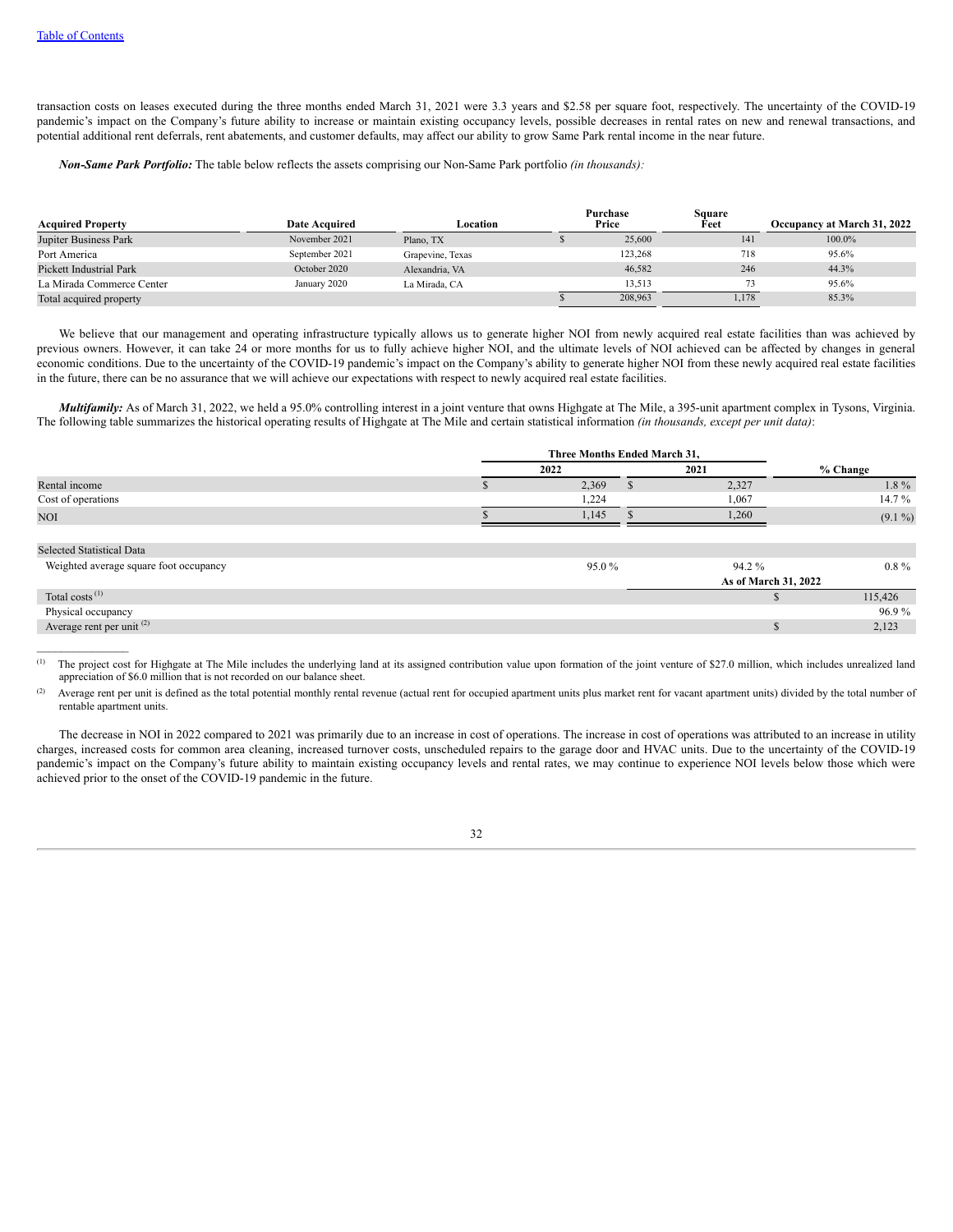*Assets sold or held for sale:* These amounts include historical operating results with respect to properties that were sold or held for sale.

For the three months ended March 31, 2022, the operating results include 0.7 million square feet of 2022 Assets Sold.

*Depreciation and Amortization Expense:* Depreciation and amortization expense was \$23.1 million for the three months ended March 31, 2022, and consistent with the \$23.0 million for the same period in 2021.

*General and Administrative Expense:* General and administrative expense primarily represents executive and other compensation, including non-cash stock compensation, audit and tax fees, legal expenses and other costs associated with being a public company. For the three months ended March 31, 2022, general and administrative expense increased \$6.9 million compared to the same period in 2021 primarily due to a one-time cash payment of \$6.7 million to the former CEO, which consists of a \$6.6 million cash payment for RSUs, a \$0.1 million cash payment for COBRA coverage reimbursement in accordance with his separation agreement, partially offset by the non-cash \$0.6 million reversal of stock compensation for the unvested former CEO's shares net of dividend forfeiture expense.

## *Gain on Sale of Real Estate Facilities*

On March 29, 2022, the Company sold a 702,000 square foot industrial-flex business park located in Irving, Texas, for net sale proceeds of \$91.9 million, which resulted in a gain on sale of \$57.0 million. There were no asset sales during the three months ended March 31, 2021.

## **Liquidity and Capital Resources**

This section should be read in conjunction with our consolidated statements of cash flows for the three months ended March 31, 2022 and 2021 and the notes to our consolidated financial statements, which set forth the major components of our historical liquidity and capital resources. The discussion below sets forth the factors which we expect will affect our future liquidity and capital resources or which may vary substantially from historical levels.

#### **Overview**

Our expected material cash requirements for the three months ended March 31, 2022 and thereafter consist of (i) contractually obligated expenditures, including payments of principal and interest; (ii) other essential expenditures, including property operating expenses, maintenance capital expenditures and dividends paid in accordance with REIT distribution requirements; and (iii) opportunistic expenditures, including acquisitions and developments and repurchases of our securities. We expect to satisfy these short-term and long-term cash requirements through operating cash flow, disposition proceeds and opportunistic debt and equity financing.

#### **Sources of Capital**

*Operating Cash Flow:* We believe that our net cash provided by our operating activities will continue to be sufficient to enable us to meet our ongoing requirements for debt service, capital expenditures and distributions to our stockholders for the foreseeable future. In the last five years, we have retained \$40 to \$60 million in operating cash flow per year. Retained operating cash flow represents cash flow provided by operating activities, less stockholder and unit holder distributions and capital expenditures, excluding development costs. In addition, as of March 31, 2022, we had \$104.2 million in unrestricted cash.

*Proceeds from Dispositions*: Refer to "Business Overview—Sale of Real Estate Facilities" above for a discussion of our dispositions. We expect to continue sell properties that are no longer consistent with our investment strategy and expect to use the proceeds from these dispositions to fund new acquisitions, development or other cash requirements.

*Access to Capital Markets:* As a REIT, we are required to distribute at least 90% of our "REIT taxable income" to our stockholders each year, which relative to a taxable C corporation, limits the amount of cash flow from operations that we can retain for investment purposes, such as to fund acquisitions and developments. As a result, in order to grow our asset base, access to capital is important.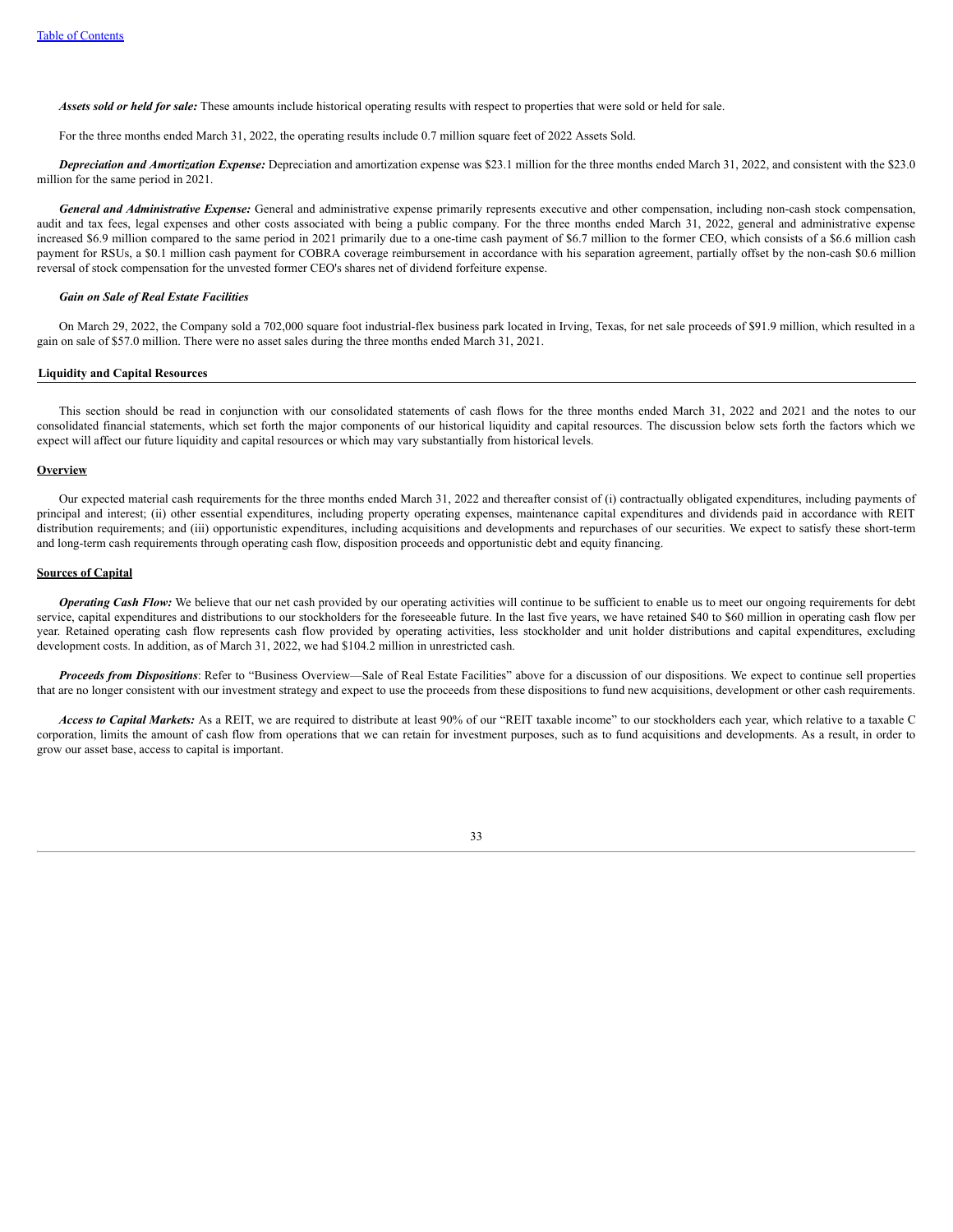As a result of the announced Merger, our corporate credit rating by Standard and Poor's (S&P) was downgraded to BBB+, while our preferred stock were downgraded to a rating of BBB-. S&P placed all their ratings on PSB, including our 'BBB+' issuer credit rating, on CreditWatch with negative implications. The CreditWatch placement reflects that S&P could lower their ratings upon closing of the transaction, based on the pro forma capital structure and their view of the acquirer's financial policy. S&P no longer views PSB as being strategic to Public Storage. Public Storage, which holds approximately 41% common equity interest in PSB, has agreed to Blackstone's acquisition bid. S&P previously considered PSB to be moderately strategic to Public Storage and, as such, S&P believed that Public Storage would provide support to PSB under a stress scenario. As a result, S&P applied a one-notch improvement to their standalone rating on PSB. The transaction changes S&P's view, such that they no longer expect Public Storage to support PSB under a hypothetical stress scenario. As a result, S&P downgraded PSB by one notch to 'BBB+'. S&P also lowered their ratings on PSB's preferred stock by one notch to 'BBB-', two notches below its issuer credit rating, in line with S&P's criteria.

In addition, Moody's Investors Service ("Moody's") has placed under review for downgrade the ratings of the Company and our Baa2 preferred stock rating and the Baa1 senior unsecured shelf rating of our main operating subsidiary, PS Business Parks, L.P. The review for downgrade follows the announcement of the Merger. The review for downgrade reflects the likelihood that PSB's credit profile will deteriorate under Blackstone's ownership, with the potential for meaningfully higher leverage and secured debt levels that could result in a multi-notch downgrade of the REIT's ratings, including crossing over to non-investment grade territory, upon transaction close.

In order to maintain efficient access to the capital markets, we target a minimum ratio of FFO (as defined below) to combined fixed charges and preferred distributions of 3.0 to 1.0. Ratio of FFO to fixed charges and preferred distributions is calculated by dividing FFO excluding fixed charges and preferred distributions by fixed charges and preferred distributions paid. Fixed charges include interest expense, capitalized interest and preferred equity distributions paid. For the year ended March 31, 2022, the ratio of FFO to combined fixed charges and preferred distributions paid was 6.8 to 1.0.

In August 2021, we amended and restated the credit agreement governing our revolving Credit Facility to increase the aggregate principal amount of the Credit Facility from \$250.0 million to \$400.0 million and extend the expiration date to August 2025. The Credit Facility can also be expanded to \$700.0 million. We can use the Credit Facility as necessary as temporary financing until we are able to raise longer term capital. Historically we have funded our long-term capital requirements with retained operating cash flow and proceeds from the issuance of common and preferred securities. We will select among these sources of capital based upon availability, relative cost, the impact of constraints on our operations (such as covenants), and the desire for leverage.

#### **Cash Requirements**

*Contractual Commitments:* Our material contractual commitments as of March 31, 2022 consist of principal and interest on our Credit Facility, payment of dividends on our preferred stock (which if not paid will accrue), contractual construction commitments for development projects, and ground lease obligations:

- Credit Facility: As of March 31, 2022, we have \$20.0 million outstanding on our Credit Facility. We are in compliance with all of the covenants and other requirements of our Credit Facility. Our Credit Facility expires in August 2025.
- Preferred stock dividends: We paid \$9.6 million to preferred stockholders during the three months ended March 31, 2022. We expect to continue to pay quarterly distributions of \$9.6 million to our preferred stockholders for the foreseeable future or until such time as there is a change in the amount or composition of our series of preferred equity outstanding. Dividends on preferred equity are paid when and if declared by our Board of Directors (the "Board") and accumulate if not paid.
- Contractual commitments: Contractual construction commitments as of March 31, 2022 are approximately \$46.4 million. • Ground lease obligations: Our contractual payment requirements under various operating leases as of March 31, 2022 are approximately \$0.1 million for 2022 and \$1.4
- million thereafter.
- Leasing transaction cost commitments: We have commitments, pursuant to executed leases throughout our portfolio, to spend \$11.4 million on transaction costs, which include tenant improvements and lease commissions as of March 31, 2022.

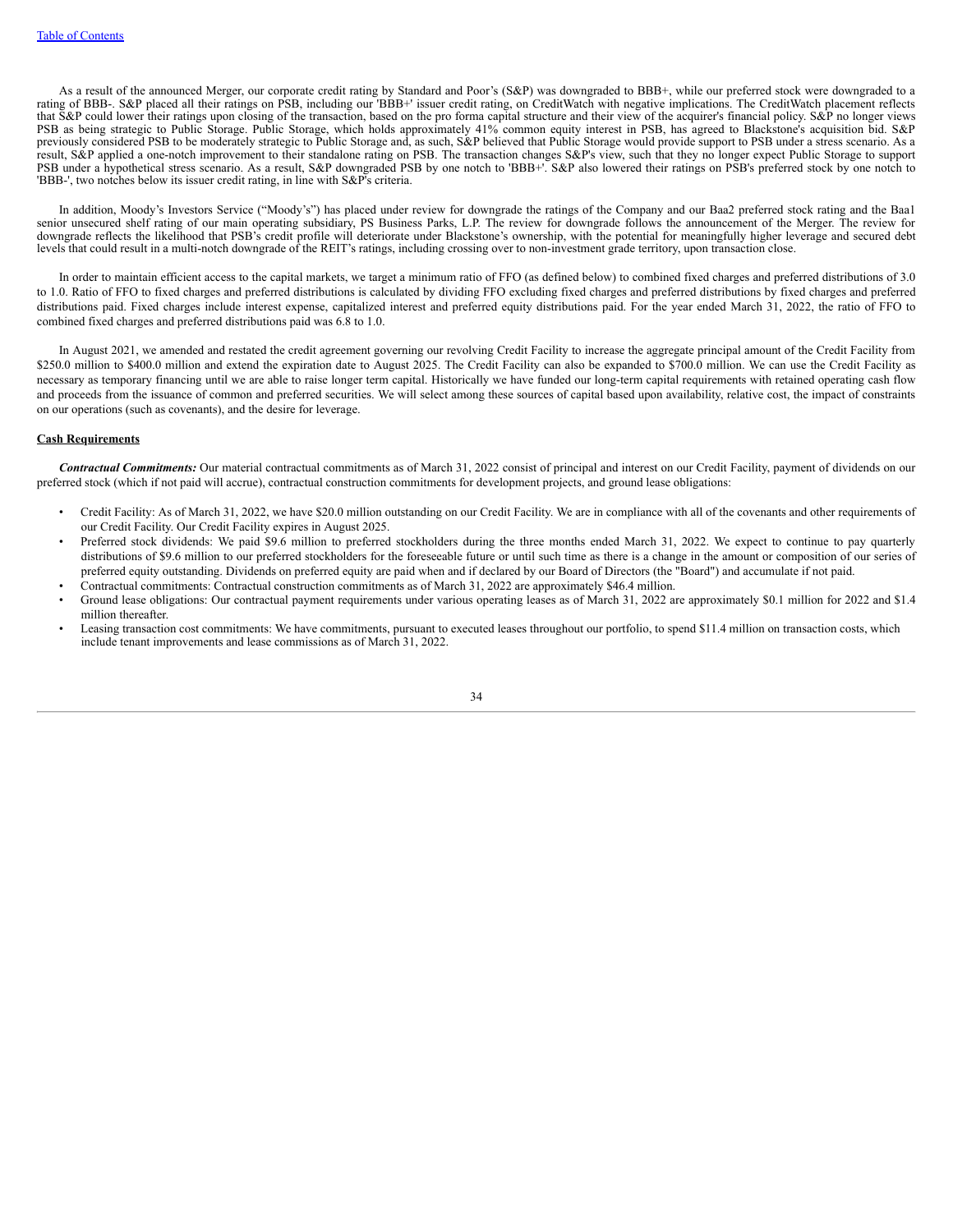$\mathcal{L}_\text{max}$  and  $\mathcal{L}_\text{max}$ 

*Capital Expenditures:* We define recurring capital expenditures as those necessary to maintain and operate our real estate at its current economic value. Nonrecurring capital improvements generally are related to property reconfiguration and other capital expenditures related to repositioning asset acquisitions.

The following table sets forth our commercial capital expenditures paid for in the three months ended March 31, 2022 and 2021 on an aggregate and per square foot basis:

|                                                 | Three Months Ended March 31, |                |        |        |                         |  |
|-------------------------------------------------|------------------------------|----------------|--------|--------|-------------------------|--|
|                                                 |                              | 2022           | 2021   | 2022   | 2021                    |  |
|                                                 |                              | (in thousands) |        |        | (per square foot) $(1)$ |  |
| <b>Commercial Real Estate</b>                   |                              |                |        |        |                         |  |
| Recurring capital expenditures                  |                              |                |        |        |                         |  |
| Capital improvements                            |                              | $2,015$ \$     | 648 \$ | 0.07 S | 0.02                    |  |
| Tenant improvements                             |                              | 3,027          | 2,909  | 0.11   | 0.10                    |  |
| Lease commissions                               |                              | 1,307          | 1,848  | 0.05   | 0.07                    |  |
| Total commercial recurring capital expenditures |                              | 6,349          | 5,405  | 0.23   | 0.19                    |  |
| Nonrecurring capital improvements               |                              | 1,511          | 41     | 0.06   | 0.01                    |  |
| Total commercial capital expenditures           |                              | 7,860          | 5,816  | 0.29   | 0.20                    |  |

Per square foot amounts are calculated based on capital expenditures divided by total weighted average square feet owned for the periods presented. (1)

The following table summarizes recurring capital expenditures paid and the related percentage of NOI for Same Park by region for the three months ended March 31, 2022 and 2021 *(in thousands)*:

|                                                    |              | Three Months Ended March 31,             |            |                   |          |                                                                    |  |
|----------------------------------------------------|--------------|------------------------------------------|------------|-------------------|----------|--------------------------------------------------------------------|--|
|                                                    |              | Recurring<br><b>Capital Expenditures</b> |            |                   |          | Recurring<br><b>Capital Expenditures</b><br>as a Percentage of NOI |  |
|                                                    |              | 2022                                     | 2021       |                   | 2022     | 2021                                                               |  |
| Region                                             |              |                                          |            |                   |          |                                                                    |  |
| Same Park                                          |              |                                          |            |                   |          |                                                                    |  |
| Northern California                                | $\mathbb{S}$ | 392 S                                    | 1,597      | $(75.5)\%$        | $1.6\%$  | 7.3 %                                                              |  |
| Southern California                                |              | 496                                      |            | $(9.2)\%$<br>546  | 4.2 $%$  | 4.9%                                                               |  |
| Dallas                                             |              | 416                                      |            | 487<br>$(14.6)\%$ | 11.5%    | 15.8%                                                              |  |
| Austin                                             |              | 340                                      |            | 187<br>81.8%      | $6.3 \%$ | $3.7\%$                                                            |  |
| Northern Virginia                                  |              | 2,159                                    |            | 121.7%<br>974     | 16.8%    | 7.7%                                                               |  |
| South Florida                                      |              | 901                                      |            | 349<br>158.2%     | $9.4\%$  | 4.1 $%$                                                            |  |
| Seattle                                            |              | 434                                      |            | 47.6%<br>294      | 11.4%    | 8.2%                                                               |  |
| Suburban Maryland                                  |              | 234                                      |            | 253<br>$(7.5)\%$  | $7.7\%$  | 8.5 %                                                              |  |
| <b>Total Same Park</b>                             |              | 5,372                                    | 4,687      | 14.6%             | $7.2\%$  | 6.8%                                                               |  |
| Non-Same Park                                      |              |                                          |            |                   |          |                                                                    |  |
| Southern California                                |              | 12                                       |            | 19<br>$(36.8)\%$  |          |                                                                    |  |
| Dallas                                             |              | 186                                      |            | 342.9%<br>42      |          |                                                                    |  |
| Northern Virginia                                  |              | 771                                      |            | 23<br>3252.2%     |          |                                                                    |  |
| <b>Total Non-Same Park</b>                         |              | 969                                      |            | 1053.6%<br>84     |          |                                                                    |  |
| Assets sold or held for sale                       |              | 8                                        |            | 634<br>$(98.7)\%$ |          |                                                                    |  |
| Total commercial recurring<br>capital expenditures | S            | 6,349                                    | 5,405<br>S | 17.5%             |          |                                                                    |  |

In the last five years, our annual Same Park recurring capital expenditures have ranged between 10.7% and 14.3% as a percentage of NOI, and we expected future recurring capital expenditures to be within this range. While what we disclose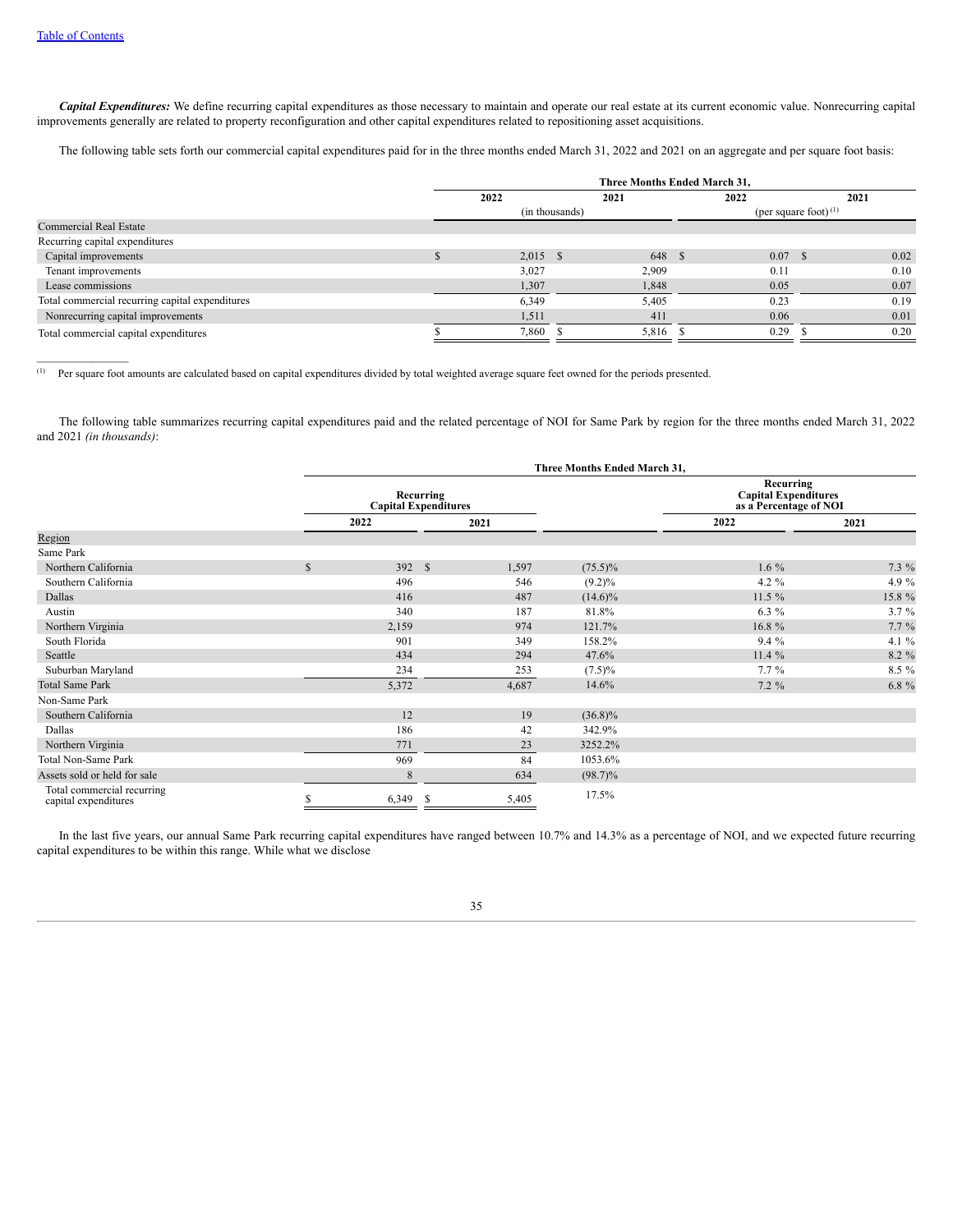herein with respect to capital expenditures represents our best estimates at this time, there can be no assurance that these amounts will not change substantially in the future for various reasons, including the potential impact of the COVID-19 pandemic on capital projects and leasing volume.

*Redemption of Preferred Stock:* Shares of preferred stock are redeemable by the Company five years after issuance or in order to preserve its status as a REIT, but shares of preferred stock are never redeemable at the option of the holder. Historically, we have reduced our cost of capital by refinancing higher coupon preferred securities with lower coupon preferred securities. Our Series X preferred shares, with a coupon rate of 5.25%, at a par value of \$230.0 million and Series Y preferred shares, with a coupon rate of 5.20%, at a par value of \$200.0 million are redeemable in September 2022 and December 2022, respectively. Future redemptions of preferred stock will depend upon many factors, including available cash and our cost of capital. Refer to Note 9 to our consolidated financial statements or more information on our preferred stock.

*Acquisitions of real estate facilities:* Refer to "Business Overview—Acquisition of Real Estate Facilities" above for a discussion of our recent acquisitions. We continue to seek to acquire additional real estate facilities; however, there is significant competition to acquire existing facilities in our markets and there can be no assurance as to the volume of future acquisition activity.

*Development real estate facilities:* Refer to "Business Overview—Development or Redevelopment of Real Estate Facilities" above for a discussion of our recently completed developments.

As of March 31, 2022, we were in the process of developing an approximately 83,000 square foot multi-tenant industrial building at our 212 Business Park located in Kent, Washington. During the quarter ended March 31, 2022, \$1.5 million was reclassified from land to property held for development on our consolidated balance sheet and, as of March 31, 2022, \$5.5 million of the estimated \$16.0 million total development costs had been incurred. The total investment, inclusive of land and development costs, for the 212 Business Park development is projected to be \$17.5 million. This construction project is scheduled to be completed in the fourth quarter of 2022. As of March 31, 2022, we have contractual construction commitments totaling \$10.5 million that will be paid to various contractors as the project is completed.

As of March 31, 2022, we were in the process of developing an approximately 17,000 square foot multi-tenant industrial building at our Boca Commerce Park, located in Boca Raton, Florida. During the quarter ended March 31, 2022, \$0.6 million was reclassified from land to property held for development on our consolidated balance sheet and, as of March 31, 2022, \$2.3 million of the estimated \$4.2 million total development costs had been incurred. The total investment, inclusive of land and development costs, for the Boca Commerce Park development is projected to be \$4.8 million. This construction project is scheduled to be completed in the fourth quarter of 2022. As of March 31, 2022, we have contractual construction commitments totaling \$1.9 million that will be paid to various contractors as the project is completed.

In August 2020, we entered into the Brentford Joint Venture for the purpose of developing a second multifamily property, Brentford at The Mile, a planned 411-unit multifamily apartment complex. We contributed the Brentford Parcel at a value of \$18.5 million, for which we received equity contribution credit in the Brentford Joint Venture. Our cost basis in the Brentford Parcel was \$5.1 million as of March 31, 2022

Construction of Brentford at The Mile commenced in August 2020 and is anticipated to be completed over a period of 24 to 36 months at an estimated development cost of \$110 million to \$115 million, excluding land cost. As of March 31, 2022, the development cost incurred was \$64.4 million, which is reflected in land and building held for development, net on our consolidated balance sheets along with our \$5.1 million cost basis in the Brentford Parcel. As of March 31, 2022, we have contractual construction commitments totaling \$31.6 million that will be paid to various contractors as the project is completed.

*Repurchase of Common Stock:* The Board has approved a common stock repurchase program and we may in the future acquire our shares under the program. As of March 31, 2022, management has the authorization to repurchase an additional 1,614,721 shares. No shares of common stock were repurchased under the board-approved common stock repurchase program during the three months ended March 31, 2022.

*Requirement to Pay Distributions:* Our election to be taxed as a REIT, as defined by the Code, applies to all periods presented herein. As a REIT, we do not incur U.S. federal corporate income tax on our "REIT taxable income" that is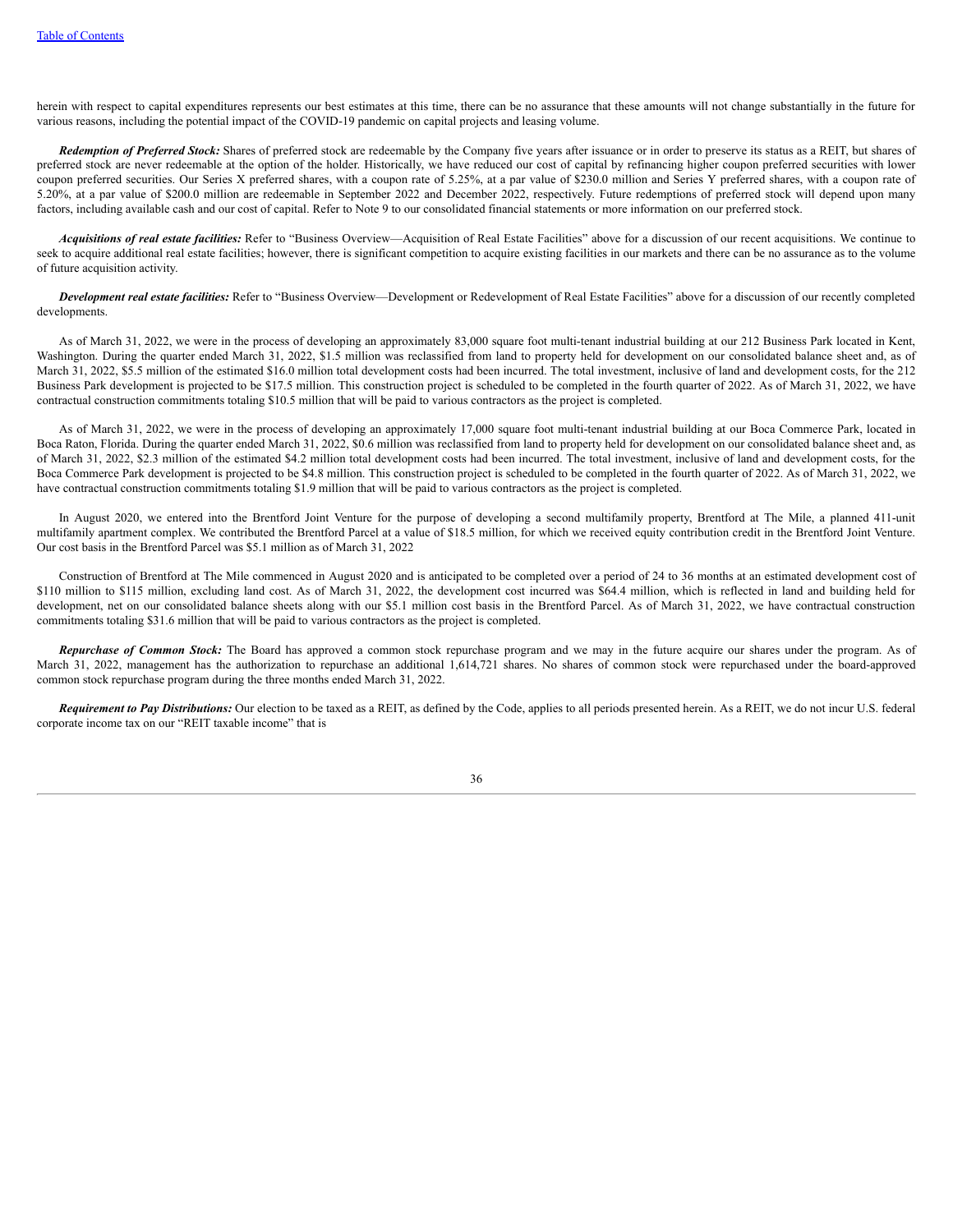distributed each year (for this purpose, certain distributions paid in a subsequent year may be considered), and we continue to meet certain organizational and operational requirements. We believe we have met these requirements in all periods presented herein, and we expect we will continue to qualify as a REIT in future periods.

We paid REIT qualifying distributions of \$38.6 million (\$9.6 million to preferred stockholders and \$29.0 million to common stockholders) during the three months ended March 31, 2022.

Our consistent, long-term dividend policy has been to set dividend distribution amounts based on our taxable income.

From the date of the Merger Agreement through the closing of the Merger, PSB may declare and pay regular, quarterly cash distributions to holders of its common stock and to holders of common units of partnership interest of the OP, in an amount of up to \$1.05 per share or unit, including a pro rata distribution in respect of any stub period. Additionally, PSB is permitted to declare and pay regular quarterly dividends on its shares of preferred stock. Subject to the terms of the Merger Agreement, PSB will also pay a closing cash dividend (the "Closing Cash Dividend") to holders of record PSB common stock as of the close of business on the business day immediately prior to the closing date in an aggregate amount no greater than the cash available for distribution, which Closing Cash Dividend will be designated, to the maximum extent permitted by applicable law, as a "capital gains dividend" under the Code. The merger consideration will be reduced by the per share amount of such Closing Cash Dividend. Refer to Note 12 - "Subsequent Events" to our consolidated financial statements under Item 15 in this quarterly report on Form 10-Q, for additional information regarding the Merger.

#### **Funds from Operations, Core Funds from Operations, and Funds Available for Distributions**

Funds from Operations ("FFO") is a non-GAAP measure defined by the National Association of Real Estate Investment Trusts and is considered a helpful measure of REIT performance by REITs and many REIT analysts. FFO represents GAAP net income before real estate depreciation and amortization expense, gains or losses on sales of operating properties and land and impairment charges on real estate assets.

We also present Core FFO and Funds Available for Distribution ("FAD") which are both also non-GAAP measures. The Company defines Core FFO as FFO excluding the impact of (i) income allocated to preferred stockholders to the extent redemption value exceeds the related carrying value and (ii) other nonrecurring income or expense items as appropriate. FAD represents Core FFO adjusted to (i) deduct recurring capital improvements and capitalized tenant improvements and lease commissions and (ii) remove certain non-cash income or expense items such as amortization of deferred rent receivable and stock compensation expense.

FFO for the three months ended March 31, 2022 was \$1.65 per share, representing a 1.2% decrease from the same period in 2021. The decrease in FFO per share for the first quarter was due one-time cash payment of \$6.6 million to the former Chief Executive Officer ("CEO"), for RSUs and a \$0.1 million cash payment for COBRA coverage reimbursement, in accordance with his separation agreement, partially offset by \$0.6 million non-cash adjustment related to the reversal of stock compensation for the unvested former CEO's shares, net of dividend forfeiture expense. The decrease in FFO was partially offset by lower preferred distributions in the first quarter due to the Series W preferred stock redemption in Q4 2021.

Core FFO for the three months ended March 31, 2022 was \$1.82 per share, representing a 9.0% increase from the same period in 2021. Core FFO excludes the impact of the a one-time cash payment of \$6.7 million to the former CEO, which consists of a \$6.6 million cash payment for RSUs, a \$0.1 million cash payment for COBRA coverage reimbursement in accordance with his separation agreement, partially offset by \$0.6 million non-cash adjustment related to the reversal of stock compensation for the unvested former CEO's shares, net of dividend forfeiture expense.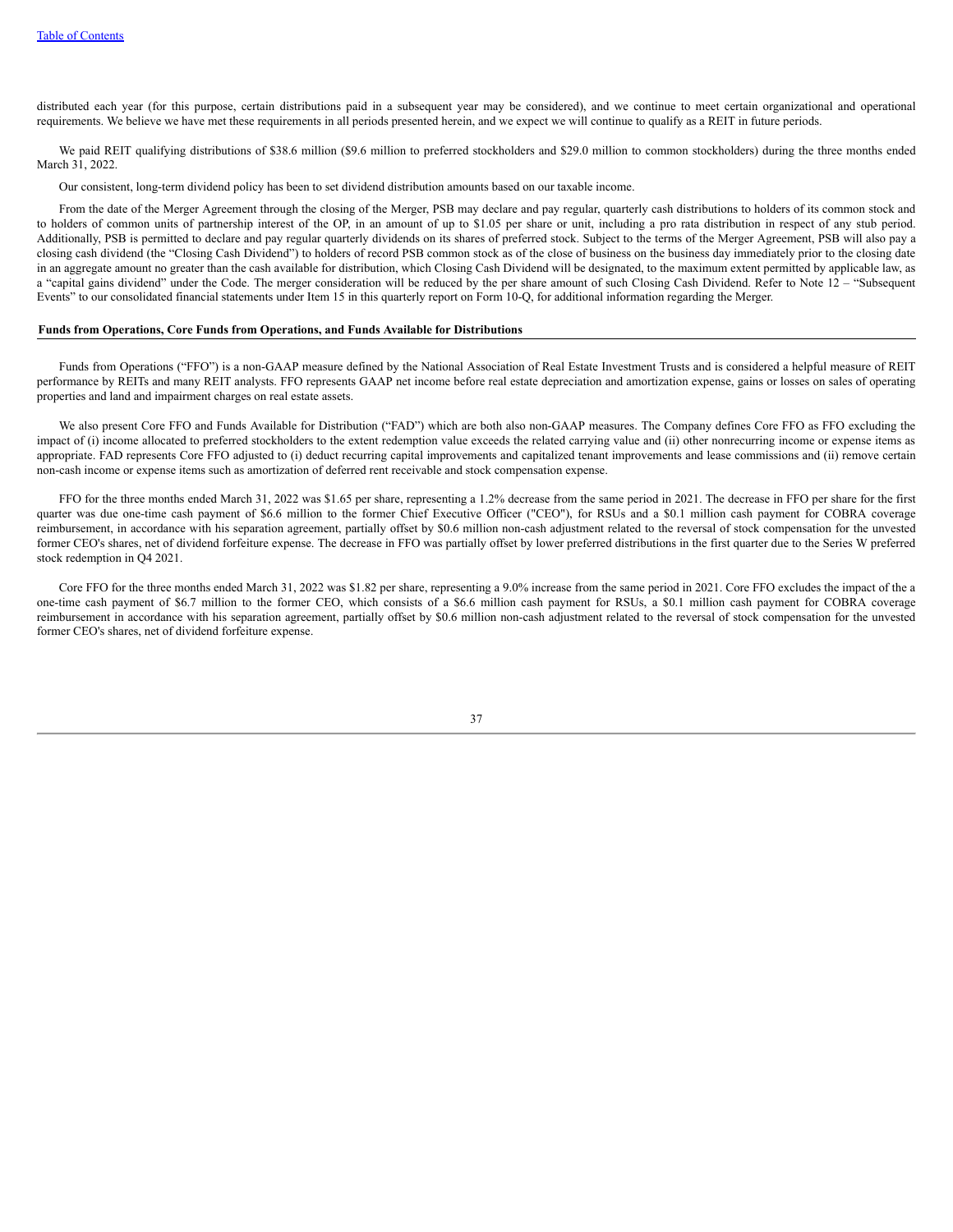$\mathcal{L}_\text{max}$ 

The following table reconciles net income allocable to common stockholders to FFO, Core FFO and FAD as well as net income per share to FFO per share and Core FFO per share *(amounts in thousands, except per share data)*:

|                                                                             |               | Three Months Ended March 31, |              |          |
|-----------------------------------------------------------------------------|---------------|------------------------------|--------------|----------|
|                                                                             |               | 2022                         |              | 2021     |
| Net income allocable to common stockholders                                 | $\mathcal{S}$ | 71,993 \$                    |              | 27,886   |
| Adjustments                                                                 |               |                              |              |          |
| Gain on sale of real estate facilities                                      |               | (56,959)                     |              |          |
| Depreciation and amortization                                               |               | 23.132                       |              | 22,985   |
| Net income allocable to noncontrolling interests                            |               | 19,049                       |              | 7,411    |
| Net income allocable to restricted stock unit holders                       |               | 523                          |              | 164      |
| FFO allocated to joint venture partner                                      |               | (23)                         |              | (27)     |
| FFO allocable to diluted common stock and units                             |               | 57,715                       |              | 58,419   |
| CEO cash payment for RSUs net of reversal of stock compensation             |               | 6,108                        |              |          |
| Core FFO allocable to diluted common stock and units                        | $\mathbb{S}$  | 63,823 \$                    |              | 58,419   |
| FAD                                                                         |               |                              |              |          |
| FFO allocable to diluted common stock and units                             | $\mathbb{S}$  | 57,715 \$                    |              | 58,419   |
| Adjustments:                                                                |               |                              |              |          |
| Recurring capital improvements                                              |               | (2,010)                      |              | (565)    |
| Tenant improvements                                                         |               | (3,027)                      |              | (2, 422) |
| Capitalized lease commissions                                               |               | (1,304)                      |              | (1,784)  |
| Total recurring capital expenditures for assets sold or held for sale       |               | (8)                          |              | (634)    |
| Cash paid for taxes in lieu of stock upon vesting of restricted stock units |               | (931)                        |              | (3,197)  |
| Non-cash rental income <sup>(1)</sup>                                       |               | (1, 157)                     |              | (1,307)  |
| Non-cash stock compensation expense                                         |               | 940                          |              | 1,780    |
| FAD allocable to diluted common stock and units                             |               | 50,218                       |              | 50,290   |
| Weighted average outstanding                                                |               |                              |              |          |
| Common stock                                                                |               | 27,607                       |              | 27,495   |
| Operating partnership units                                                 |               | 7.305                        |              | 7,305    |
| Restricted stock units                                                      |               | 45                           |              | 47       |
| Common stock equivalents                                                    |               | 84                           |              | 99       |
| Total diluted common stock and units                                        |               | 35,041                       |              | 34,946   |
| Reconciliation of Earnings per share to FFO per share                       |               |                              |              |          |
| Net income per common stock-diluted                                         | \$            | 2.60 S                       |              | 1.01     |
| Gain on sale of real estate facilities                                      |               | (1.63)                       |              |          |
| Depreciation and amortization expense                                       |               | 0.66                         |              | 0.66     |
| Net income allocated to restricted stock unit holders                       |               | 0.02                         |              |          |
| FFO per share                                                               | S.            | 1.65 S                       |              | 1.67     |
| CEO cash payment for RSUs net of reversal of stock compensation             |               | 0.17                         |              |          |
| Core FFO per share                                                          | \$            | 1.82                         | <sup>S</sup> | 1.67     |
|                                                                             |               |                              |              |          |

Non-cash rental income includes amortization of deferred rent receivable (net of write-offs), in-place lease intangible, tenant improvement reimbursements, and lease incentives. (1)

We believe FFO, Core FFO, and FAD assist investors in analyzing and comparing the operating and financial performance of a company's real estate from period to period. FFO, Core FFO, and FAD are not substitutes for GAAP net income. In addition, other REITs may compute FFO, Core FFO, and FAD differently, which could inhibit comparability.

# <span id="page-37-0"></span>**ITEM 3.** *QUANTITATIVE AND QUALITATIVE DISCLOSURES ABOUT MARKET RISK*

To limit the Company's exposure to market risk, the Company principally finances its operations and growth with permanent equity capital consisting of either common or preferred stock. The Company had only \$20.0 million debt outstanding as of March 31, 2022, which consists entirely of amounts outstanding on the Credit Facility.

Our exposure to market risk for changes in interest rates relates primarily to the Credit Facility, which is subject to variable interest rates. See Notes 2 and 6 to the consolidated financial statements included in this Quarterly Report on Form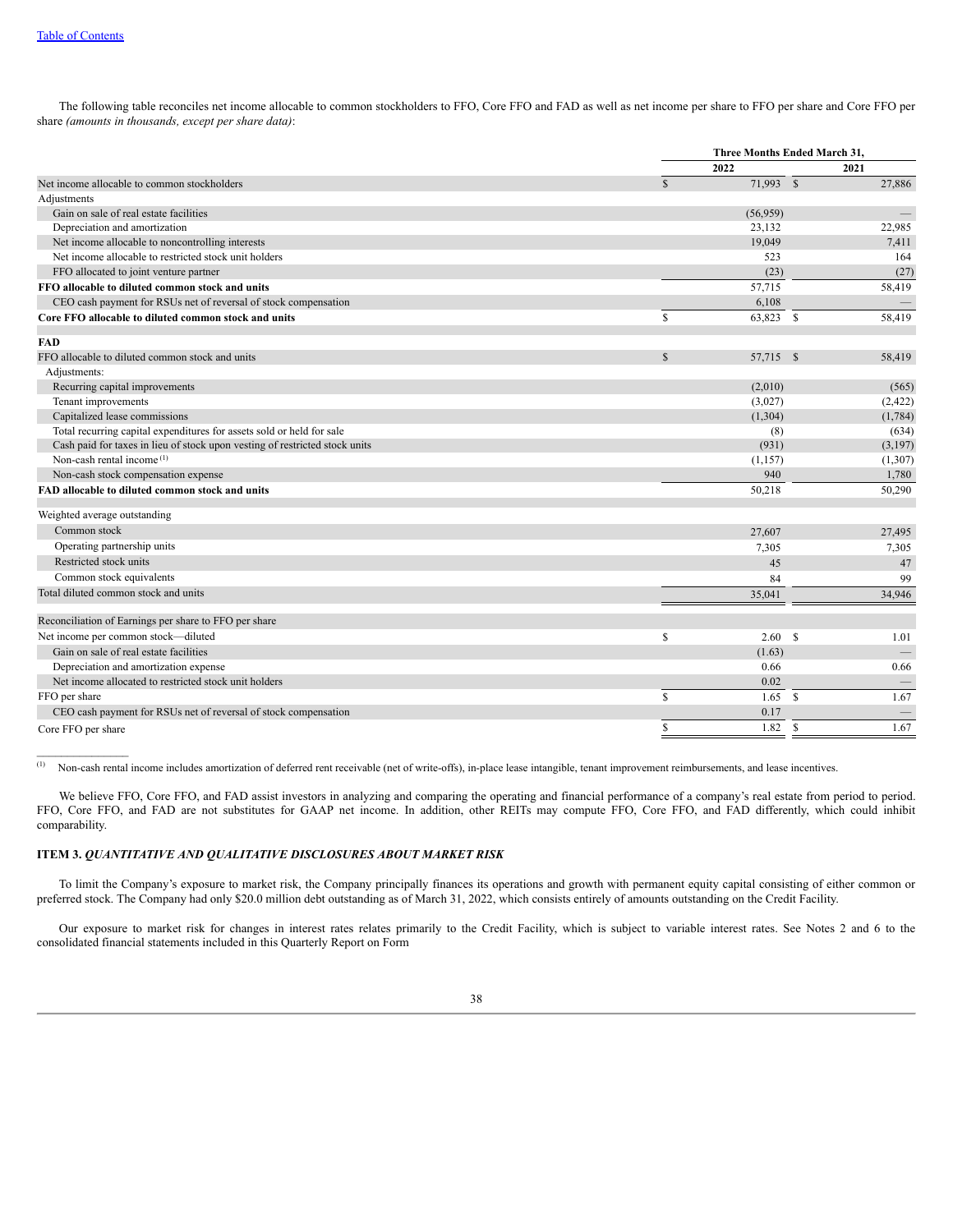<span id="page-38-0"></span>10-Q for additional information regarding the terms, valuations and approximate principal maturities of the Company's indebtedness, including the Credit Facility.

# **ITEM 4. CONTROLS AND PROCEDURES**

The Company's management, with the participation of the Company's Chief Executive Officer and Chief Financial Officer, evaluated the effectiveness of the Company's disclosure controls and procedures (as defined in Rules 13a-15(e) and 15d-15(e) under the Securities Exchange Act of 1934, as amended (the "Exchange Act")) as of March 31, 2022. These controls and procedures have been designed to ensure that information required for disclosure is recorded, processed, summarized and reported within the requisite time periods and that such information is accumulated and communicated to management. Management recognizes that any controls and procedures, no matter how well designed and operated, can provide only reasonable assurance of achieving their objectives and management necessarily applies its judgment in evaluating the cost-benefit relationship of possible controls and procedures. Based on the evaluation of the Company's disclosure controls and procedures as of March 31, 2022, the Company's Chief Executive Officer and Chief Financial Officer concluded that, as of such date, the Company's disclosure controls and procedures were effective at the reasonable assurance level.

<span id="page-38-1"></span>There have not been any changes in our internal control over financial reporting (as such term is defined in Rules 13a-15(f) and 15d-15(f) under the Exchange Act) during the fiscal quarter ended March 31, 2022 that have materially affected, or are reasonably likely to materially affect, the Company's internal control over financial reporting.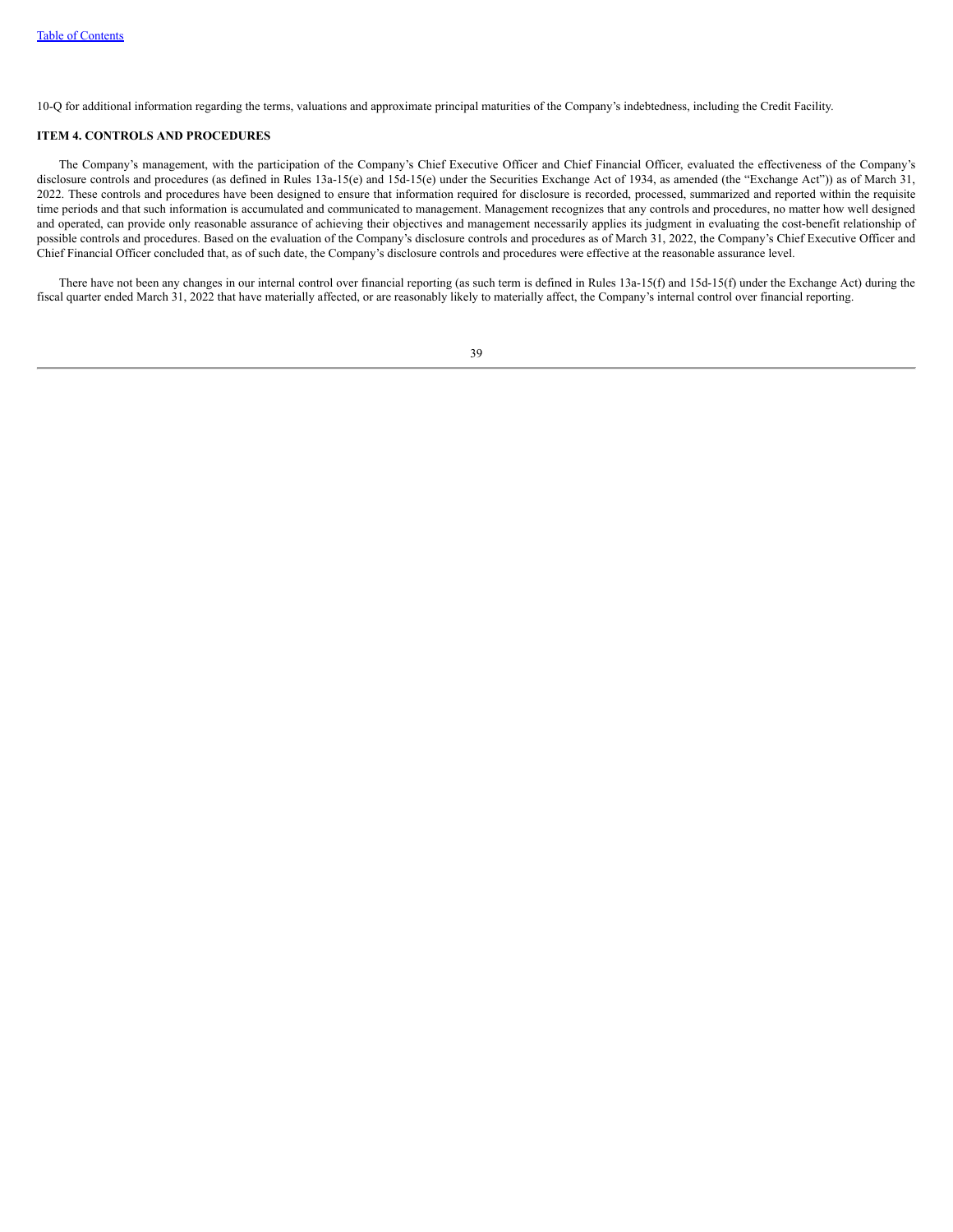# <span id="page-39-0"></span>**PART II. OTHER INFORMATION**

## **ITEM 1.** *LEGAL PROCEEDINGS*

The Company currently is not subject to any material legal proceedings other than ordinary routine litigation and administrative proceedings incidental to its business.

#### <span id="page-39-1"></span>**ITEM 1A.** *RISK FACTORS*

In addition to the other information in this Quarterly Report on Form 10-Q, you should carefully consider the risks described in our Annual Report on Form 10-K for the year ended December 31, 2021, in Part I, Item 1A, Risk Factors, and in our other filings with the SEC. These factors may materially affect our business, financial condition and operating results and could cause our actual results to differ materially from expectations. Except as set forth below, as of the date of this report, there have been no material changes to the risk factors disclosed in our Form 10-K for the year ended December 31, 2021.

## **The Merger may not be completed on the terms or timeline currently contemplated or at all.**

The consummation of the Merger is subject to certain conditions, including the approval by our common stockholders. While it is currently anticipated that the Merger will be consummated in the third quarter of 2022, there can be no assurance that such conditions will be satisfied in a timely manner or at all, or that a development will not transpire that could delay or prevent these conditions from being satisfied. If the Merger is not consummated for any reason, the trading price of our common stock may significantly decline to the extent that the market price of the common stock reflects positive market assumptions that the Merger will be completed and the related benefits will be realized. We may also be subject to additional risks if the Merger is not completed, including:

- a. the obligation to pay a termination fee (as described below);
- b. the obligation to pay significant transaction costs, such as legal, accounting and financial advisory costs that are not contingent on closing; and
- c. reputational harm including relationships with customers and business partners due to the adverse perception of any failure to successfully complete the Merger.

#### **If the Merger Agreement is terminated we may be required to pay significant termination fees.**

Subject to certain conditions set forth in the Merger Agreement, we may terminate the Merger Agreement. In certain cases, as set forth in the Merger Agreement, upon terminating the Merger Agreement we would be required to pay a termination fee equal to (i) \$110,000,000 if the Merger Agreement is terminated by the Company prior to June 4, 2022 (as may be extended in specified circumstances) in order to enter into an alternative transaction with another party within the conditions set forth in the Merger Agreement, or (ii) \$220,000,000 if the Merger Agreement is terminated in certain other specified circumstances.

## The Merger Agreement contains provisions that could discourage a potential competing acquirer of the Company or could result in a competing acquisition **proposal being at a lower price than it might otherwise be.**

The Merger Agreement contains provisions that, subject to exceptions, restrict the Company's ability to solicit or negotiate any alternative acquisition proposal. Upon termination of the Merger Agreement under circumstances relating to an alternative acquisition proposal, the Company may be required to pay a termination fee of up to \$220 million. These provisions could discourage a potential competing acquirer that might have an interest in acquiring all or a significant part of the Company's business from considering or making a competing acquisition proposal, even if the potential competing acquirer was prepared to pay consideration with a higher per share cash value than the market value proposed to be received or realized in the Merger, or might cause a potential competing acquirer to propose to pay a lower price than it might otherwise have proposed to pay because of the added expense of the termination fee and other costs that may become payable in certain circumstances under the Merger Agreement.

#### **Our business may be adversely impacted by the Merger prior to consummation.**

The pending Merger could adversely affect our business and operations. For example, the pending Merger may make it difficult for us to retain and attract talented executives and employees and may distract our workforce and management team. Some of our tenants and business partners may defer decisions with respect to transactions with us as a result of the pending Merger. In addition, due to operating restrictions in the Merger Agreement, the Company may be unable, during the pendency of the Merger, to pursue strategic transactions, undertake significant capital projects, undertake certain significant financing transactions and otherwise pursue other actions, even if such actions would prove beneficial.

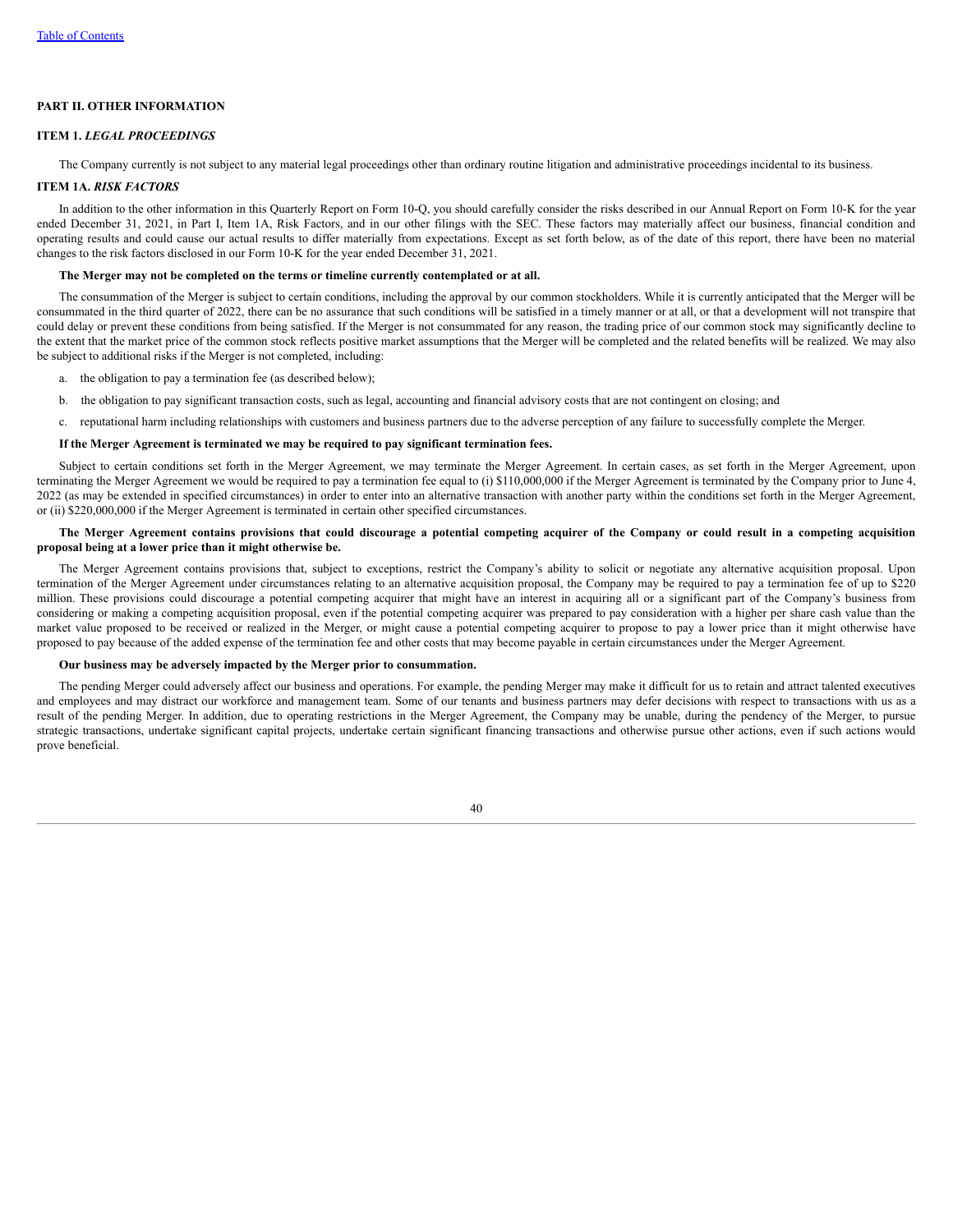# An adverse judgment in any litigation that may be filed to challenge the Merger may prevent the transaction from becoming effective or from becoming effective **within the expected timeframe.**

The Company may be subject to stockholder lawsuits challenging the Merger and any such suit may seek, among other things, to enjoin us from proceeding with the stockholder vote on the Merger. No assurance can be made as to the outcome of any such lawsuits, including the amount of costs associated with defending any of these claims or any other liabilities that may be incurred in connection with the litigation of any of these claims. If plaintiffs are successful in obtaining an injunction prohibiting completion the Merger on the agreed-upon terms, such an injunction may delay the completion of the transaction in the expected timeframe, or may prevent the transaction from being completed altogether. Whether or not any plaintiff's claim is successful, this type of litigation may result in significant costs and diverts management's attention and resources, which could adversely affect the operation of our business.

# <span id="page-40-0"></span>**ITEM 2.** *UNREGISTERED SALES OF EQUITY SECURITIES AND USE OF PROCEEDS*

The Company's Board of Directors has authorized the repurchase, from time to time, of up to 6.5 million shares of the Company's common stock on the open market or in privately negotiated transactions. The authorization has no expiration date. Purchases will be made subject to market conditions and other investment opportunities available to the Company.

During the three months ended March 31, 2022, there were no shares of the Company's common stock repurchased. As of March 31, 2022, 1,614,721 shares remain available for purchase under the program.

<span id="page-40-1"></span>See Note 9 to the consolidated financial statements for additional information on repurchases of equity securities.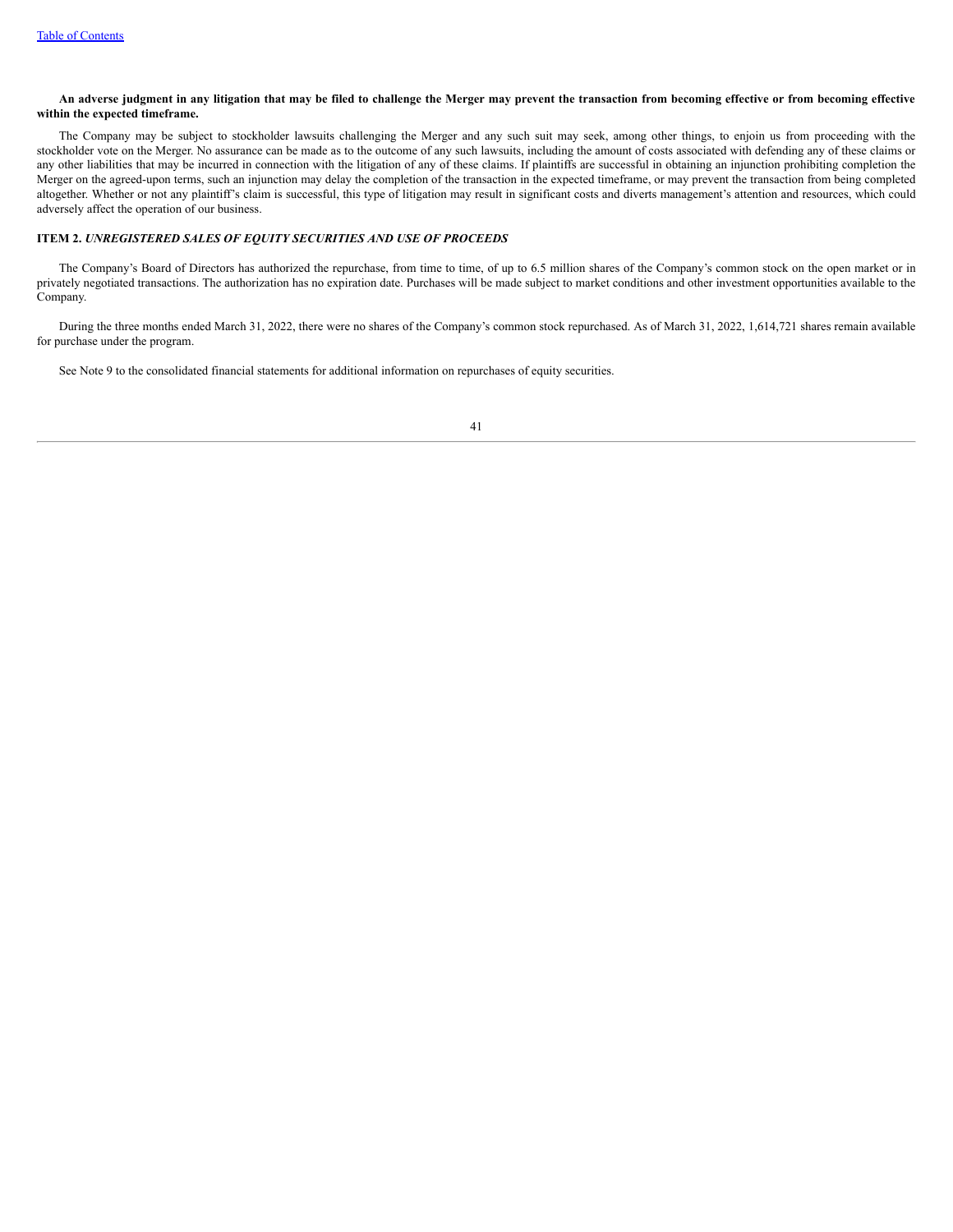# **ITEM 6.** *EXHIBITS*

| <b>Exhibits Number</b> | <b>Description</b>                                                                                                                                                                                                                                                                                    |
|------------------------|-------------------------------------------------------------------------------------------------------------------------------------------------------------------------------------------------------------------------------------------------------------------------------------------------------|
| Exhibit 3.1            | Amendment to Bylaws of PS Business Parks, Inc. Filed with Registrant's Current Report on Form 8-K dated April 25, 2022 (SEC File No.<br>001-10709) and incorporated herein by reference.                                                                                                              |
| Exhibit 10.1           | Confidential Separation Agreement and General Release, effective March 23, 2022, between the Company and Dan "Mac" Chandler, III.<br>Filed with Registrant's Current Report on Form 8-K dated March 23, 2022 (SEC File No. 001-10                                                                     |
| Exhibit 10.2           | Agreement and Plan of Merger, dated as of April 24, 2022, by and among PS Business Parks, Inc., PS Business Parks, L.P., Sequoia Parent<br>LP, Sequoia Merger Sub I LLC and Sequoia Merger Sub II LLC. Filed with Registrant's Cu<br>(SEC File No. 001-10709) and incorporated herein by reference.** |
| Exhibit 10.3           | Support Agreement, dated as of April 24, 2022, by and between Sequoia Parent LP, PS Business Parks, Inc. and Public Storage.**                                                                                                                                                                        |
| Exhibit 31.1           | Certification of Chief Executive Officer pursuant to Section 302 of the Sarbanes-Oxley Act of 2002. Filed herewith.                                                                                                                                                                                   |
| Exhibit 31.2           | Certification of Chief Financial Officer pursuant to Section 302 of the Sarbanes-Oxley Act of 2002. Filed herewith.                                                                                                                                                                                   |
| Exhibit 32.1           | Certifications of Chief Executive Officer and Chief Financial Officer pursuant to Section 906 of the Sarbanes-Oxley Act of 2002. Filed<br>herewith.                                                                                                                                                   |
| Exhibit 101.INS        | Inline XBRL Instance Document. Filed herewith.                                                                                                                                                                                                                                                        |
| Exhibit 101.SCH        | Inline XBRL Taxonomy Extension Schema. Filed herewith.                                                                                                                                                                                                                                                |
| Exhibit 101 CAL        | Inline XBRL Taxonomy Extension Calculation Linkbase. Filed herewith.                                                                                                                                                                                                                                  |
| Exhibit 101.DEF        | Inline XBRL Taxonomy Extension Definition Linkbase. Filed herewith.                                                                                                                                                                                                                                   |
| Exhibit 101 LAB        | Inline XBRL Taxonomy Extension Label Linkbase. Filed herewith.                                                                                                                                                                                                                                        |
| Exhibit 101.PRE        | Inline XBRL Taxonomy Extension Presentation Linkbase. Filed herewith.                                                                                                                                                                                                                                 |
| Exhibit 104            | Cover Page Interactive Data File (formatted as Inline XBRL and contained in Exhibit 101).                                                                                                                                                                                                             |

\* Denotes management contract or compensatory plan agreement or arrangement.

 $*$  \* Pursuant to Item 601(a)(5) of Regulation S-K, certain schedules and exhibits have been omitted. The registrant hereby agrees to furnish a copy of any omitted schedule or  $*$  \* Pursuant to Item 601(a)(5) of Regulatio exhibit to the Securities and Exchange Commission upon request by the Securities and Exchange Commission.

† Filed herewith.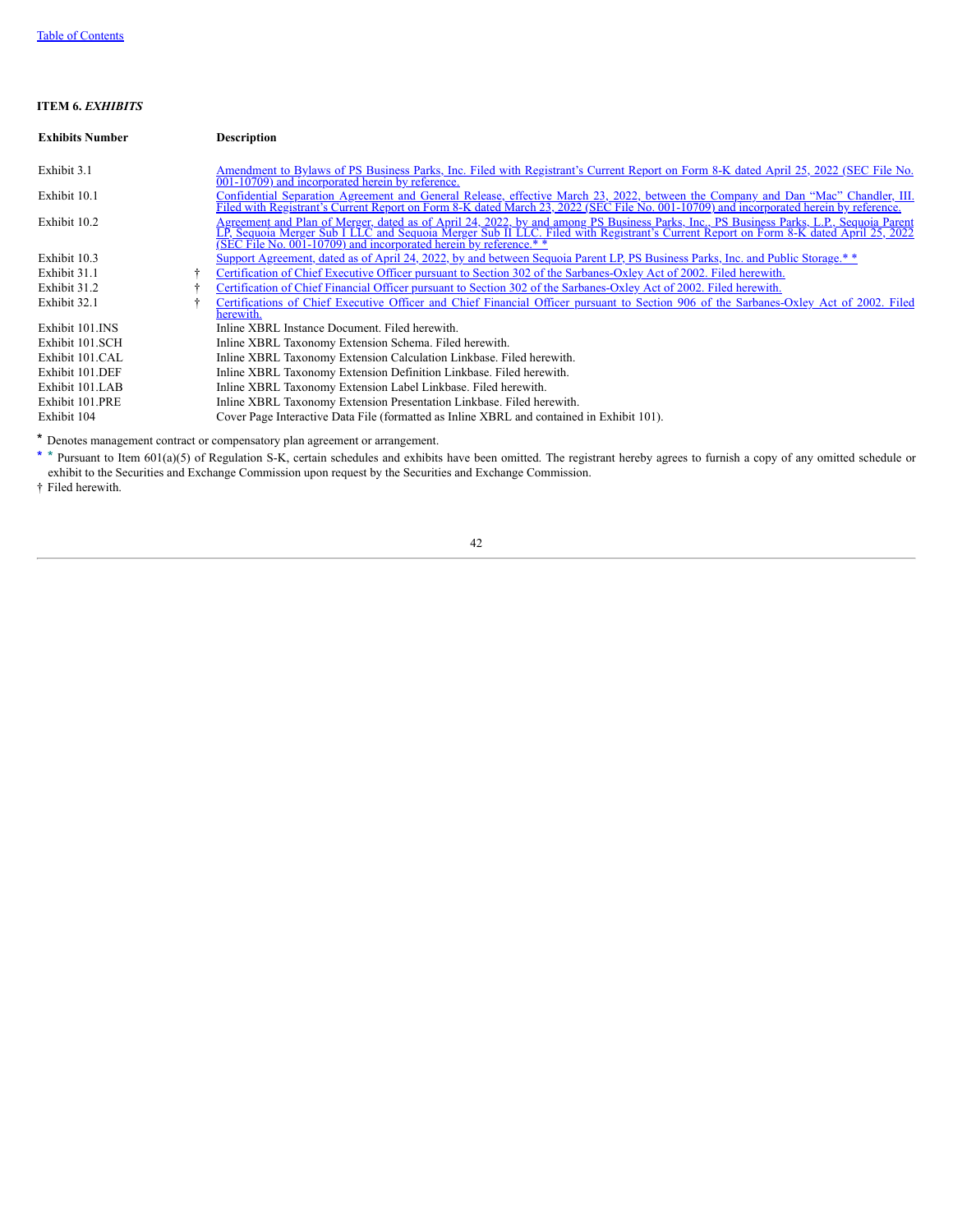# **SIGNATURES**

Pursuant to the requirements of the Securities Exchange Act of 1934, the Registrant has duly caused this report to be signed on its behalf by the undersigned thereunto duly authorized.

Dated: May 2, 2022

PS BUSINESS PARKS, INC.

BY: /s/ Adeel Khan

Adeel Khan Chief Financial Officer (Principal Financial Officer)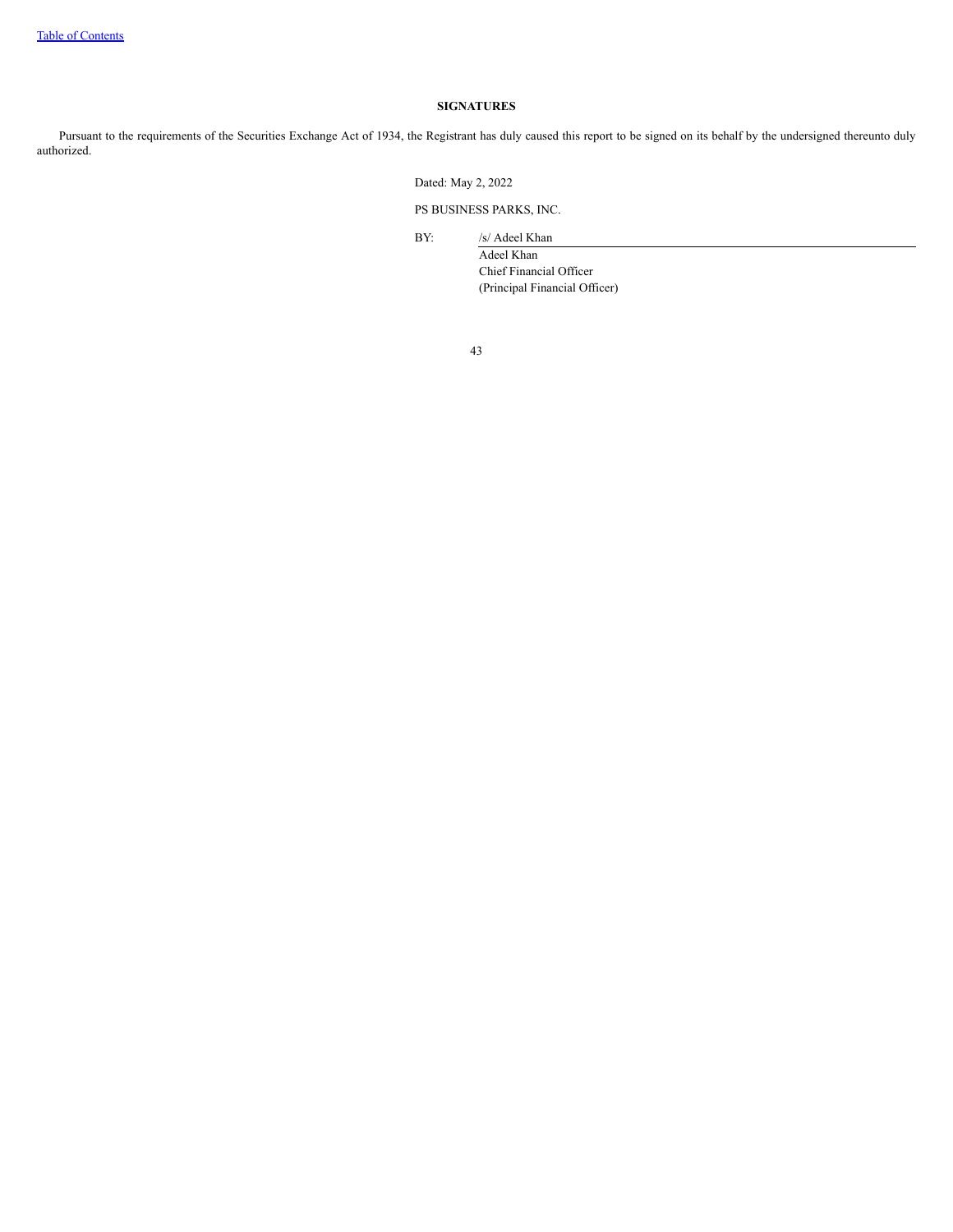# **CERTIFICATION PURSUANT TO 18 U.S.C. SECTION 1350, AS ADOPTED PURSUANT TO SECTION 302 OF THE SARBANES-OXLEY ACT OF 2002**

I, Stephen W. Wilson, certify that:

- 1. I have reviewed this quarterly report on Form 10-Q of PS Business Parks, Inc.;
- Based on my knowledge, this report does not contain any untrue statement of a material fact or omit to state a material fact necessary to make the statements made, in light of the circumstances under which such statements were made, not misleading with respect to the period covered by this report;
- 3. Based on my knowledge, the financial statements, and other financial information included in this report, fairly present in all material respects the financial condition, results of operations and cash flows of the registrant as of, and for, the periods presented in this report;
- 4. The registrant's other certifying officer and I are responsible for establishing and maintaining disclosure controls and procedures (as defined in Exchange Act Rules 13a-15(e) and 15d-15(e)) and internal control over financial reporting (as defined in Exchange Act Rules 13a-15(f) and 15d-15(f)) for the registrant and have:
	- (a) Designed such disclosure controls and procedures, or caused such disclosure controls and procedures to be designed under our supervision, to ensure that material information relating to the registrant, including its consolidated subsidiaries, is made known to us by others within those entities, particularly during the period in which this report is being prepared;
	- (b) Designed such internal control over financial reporting, or caused such internal control over financial reporting to be designed under our supervision, to provide reasonable assurance regarding the reliability of financial reporting and the preparation of financial statements for external purposes in accordance with generally accepted accounting principles;
	- (c) Evaluated the effectiveness of the registrant's disclosure controls and procedures and presented in this report our conclusions about the effectiveness of the disclosure controls and procedures, as of the end of the period covered by this report based on such evaluation; and
	- (d) Disclosed in this report any change in the registrant's internal control over financial reporting that occurred during the registrant's most recent fiscal quarter (the registrant's fourth fiscal quarter in the case of an annual report) that has materially affected, or is reasonably likely to materially affect, the registrant's internal control over financial reporting; and
- 5. The registrant's other certifying officer and I have disclosed, based on our most recent evaluation of internal control over financial reporting, to the registrant's auditors and the audit committee of the registrant's board of directors (or persons performing the equivalent functions):
	- (a) All significant deficiencies and material weaknesses in the design or operation of internal control over financial reporting which are reasonably likely to adversely affect the registrant's ability to record, process, summarize and report financial information; and
	- (b) Any fraud, whether or not material, that involves management or other employees who have a significant role in the registrant's internal control over financial reporting.

/s/ Stephen W. Wilson

Name: Stephen W. Wilson Title: Chief Executive Officer Date: May 2, 2022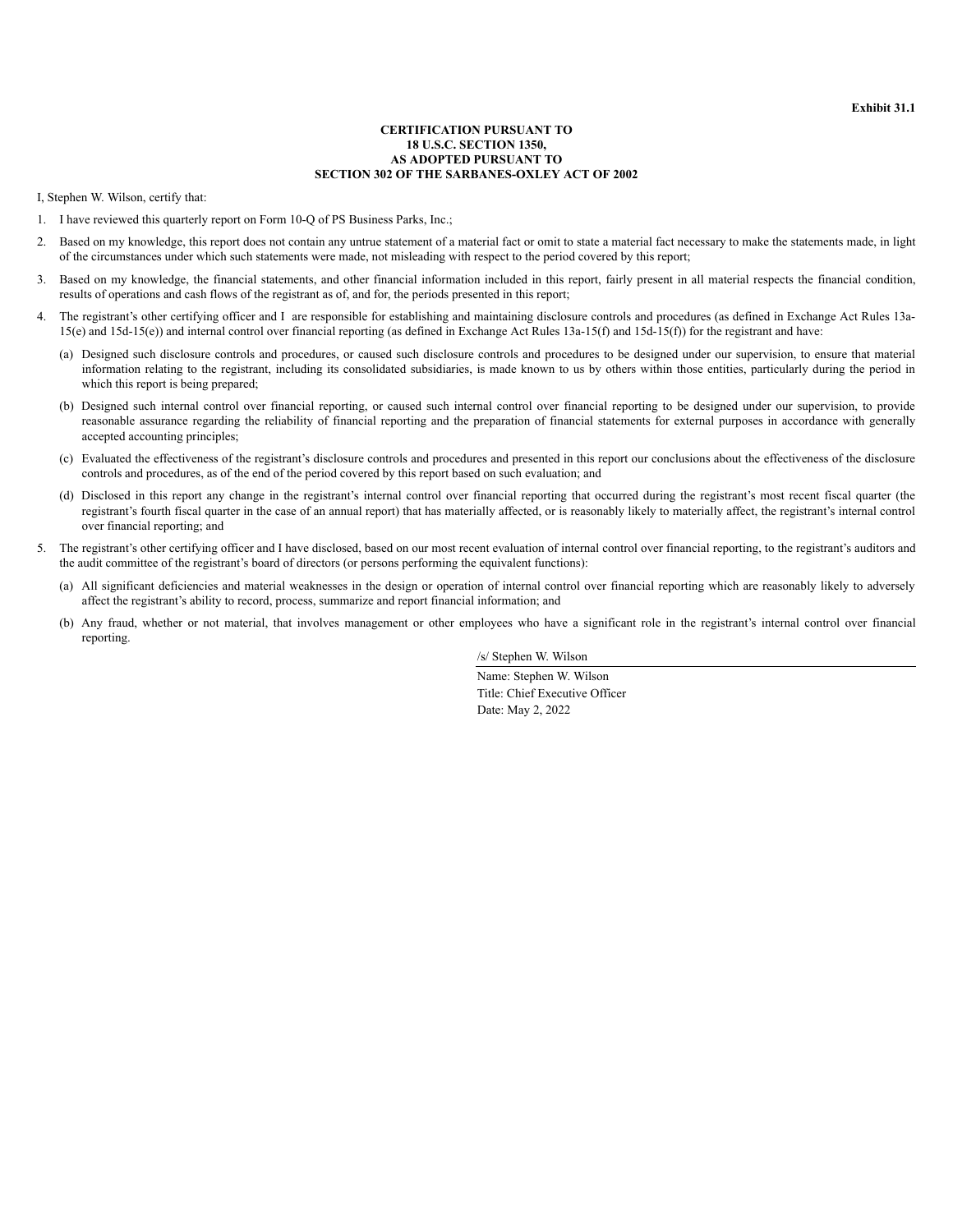# **CERTIFICATION PURSUANT TO 18 U.S.C. SECTION 1350, AS ADOPTED PURSUANT TO SECTION 302 OF THE SARBANES-OXLEY ACT OF 2002**

I, Adeel Khan, certify that:

- 1. I have reviewed this quarterly report on Form 10-Q of PS Business Parks, Inc.;
- Based on my knowledge, this report does not contain any untrue statement of a material fact or omit to state a material fact necessary to make the statements made, in light of the circumstances under which such statements were made, not misleading with respect to the period covered by this report;
- 3. Based on my knowledge, the financial statements, and other financial information included in this report, fairly present in all material respects the financial condition, results of operations and cash flows of the registrant as of, and for, the periods presented in this report;
- 4. The registrant's other certifying officer and I are responsible for establishing and maintaining disclosure controls and procedures (as defined in Exchange Act Rules 13a-15(e) and 15d-15(e)) and internal control over financial reporting (as defined in Exchange Act Rules 13a-15(f) and 15d-15(f)) for the registrant and have:
	- (a) Designed such disclosure controls and procedures, or caused such disclosure controls and procedures to be designed under our supervision, to ensure that material information relating to the registrant, including its consolidated subsidiaries, is made known to us by others within those entities, particularly during the period in which this report is being prepared;
	- (b) Designed such internal control over financial reporting, or caused such internal control over financial reporting to be designed under our supervision, to provide reasonable assurance regarding the reliability of financial reporting and the preparation of financial statements for external purposes in accordance with generally accepted accounting principles;
	- (c) Evaluated the effectiveness of the registrant's disclosure controls and procedures and presented in this report our conclusions about the effectiveness of the disclosure controls and procedures, as of the end of the period covered by this report based on such evaluation; and
	- (d) Disclosed in this report any change in the registrant's internal control over financial reporting that occurred during the registrant's most recent fiscal quarter (the registrant's fourth fiscal quarter in the case of an annual report) that has materially affected, or is reasonably likely to materially affect, the registrant's internal control over financial reporting; and
- 5. The registrant's other certifying officer and I have disclosed, based on our most recent evaluation of internal control over financial reporting, to the registrant's auditors and the audit committee of the registrant's board of directors (or persons performing the equivalent functions):
	- (a) All significant deficiencies and material weaknesses in the design or operation of internal control over financial reporting which are reasonably likely to adversely affect the registrant's ability to record, process, summarize and report financial information; and
	- (b) Any fraud, whether or not material, that involves management or other employees who have a significant role in the registrant's internal control over financial reporting.

/s/ Adeel Khan

Name: Adeel Khan Title: Chief Financial Officer Date: May 2, 2022